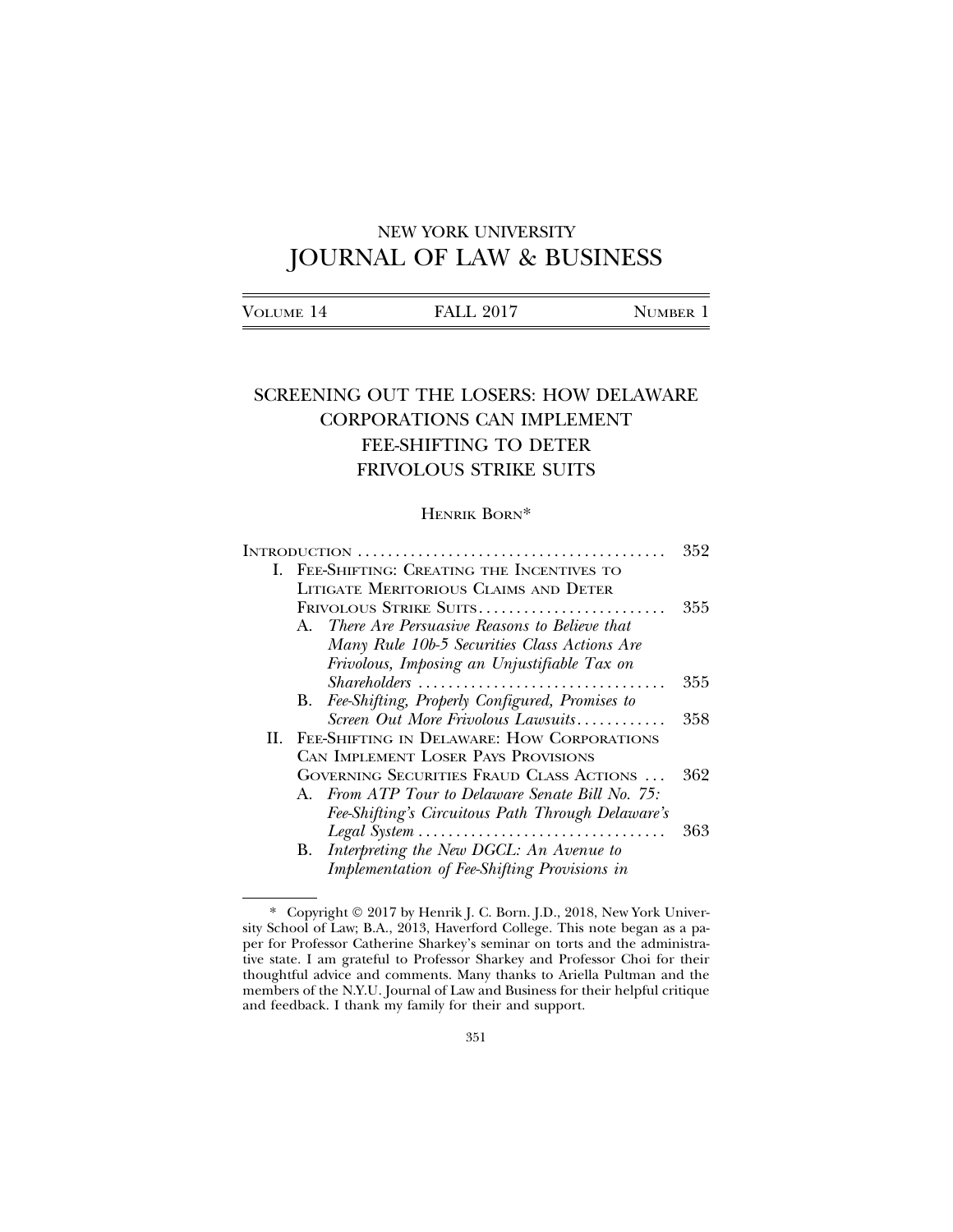*Corporate Bylaws and Charters to Curtail*

|  |  | A. The Case Against Federal Preemption 375 |  |
|--|--|--------------------------------------------|--|
|  |  |                                            |  |
|  |  |                                            |  |

#### **INTRODUCTION**

The principal U.S. securities anti-fraud provision—Rule 10b-5—has unassuming origins. In 1943, two lawyers at the Securities and Exchange Commission ("Commission" or "SEC") heard about the president of a company buying up company shares under suspicious circumstances from shareholders, and proposed a rule to bring him to justice.1 What would become known as Rule 10b-5 was presented to the Commission, with all the commissioners quickly and silently indicating their approval. Only one—Sumner Pike—remarked, "Well, we are against fraud, aren't we?"2 From these humble beginnings, 10b-5 securities fraud regulation has grown enormously in doctrinal complexity. As Justice Rehnquist observed about Rule 10b-5, "we deal with a judicial oak which has grown from little more than a legislative acorn."3 A line of Supreme Court cases, drawing heavily on the common law of deceit and fraud, read several doctrinal elements into 10b-5 securities fraud.4 But the most consequential Supreme Court decision in the evolution of modern securities fraud rules was *Basic v. Levinson*. 5 In *Basic*, the Court adopted the controversial Fraud-onthe-Market (FOTM) presumption of reliance.<sup>6</sup> Twenty-two years earlier, the Federal Rules of Civil Procedure had been

<sup>1.</sup> *Conference on Codification of the Federal Securities Laws*, 22 BUS. LAW. 793, 922 (1967).

<sup>2.</sup> *Id.*

<sup>3.</sup> Blue Chip Stamps v. Manor Drug Stores, 421 U.S. 723, 730 (1975).

<sup>4.</sup> *See* John C.P. Goldberg & Benjamin C. Zipursky, *The Fraud-on-the-Market Tort*, 66 VAND. L. REV. 1755 (2013).

<sup>5.</sup> Basic Inc. v. Levinson, 485 U.S. 224, 247 (1988). The FOTM theory assumes that, in a well-functioning securities market, "[a]n investor who buys or sells stock at the price set by the market does so in reliance on the integrity of that price. Because most publicly available information is reflected in market price, an investor's reliance on any public material misrepresentations, therefore, may be presumed for purposes of a Rule 10b-5 action." *Id*.

<sup>6.</sup> *Id.* at 244.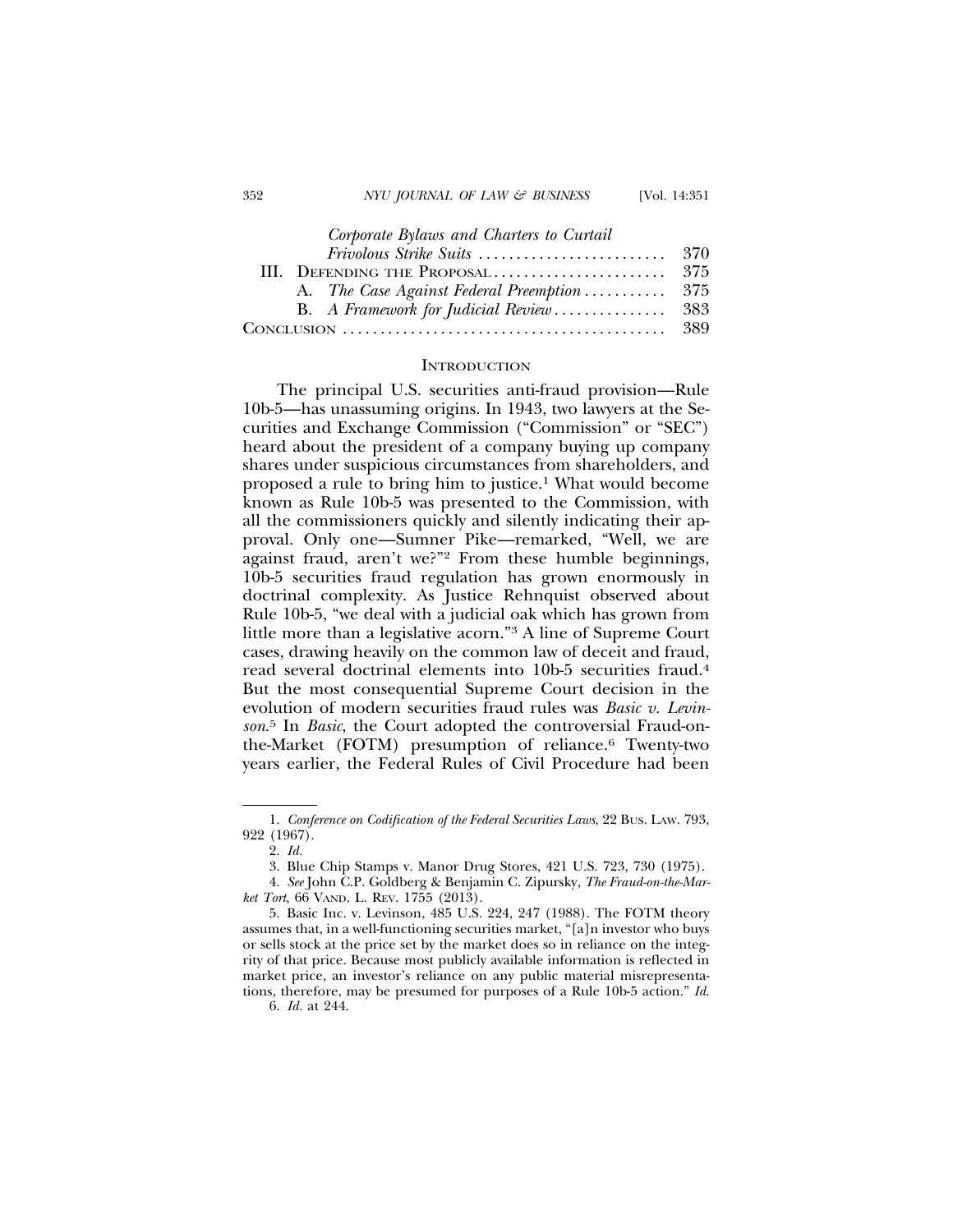revised to allow class actions for monetary damages under Federal Rule 23. If the Federal Rules revision set the stage for plaintiff shareholder class actions, *Basic* drew back the curtain.

The decades following *Basic* saw a dramatic rise in securities class action lawsuits. In the 1980s, class action settlements in the millions and sometimes billions of dollars started making headlines.7 Opposition to increased corporate liability to plaintiff shareholder classes predictably mounted. Advocates for reform argued that the federal securities laws left corporate defendants vulnerable to meritless suits by enterprising plaintiffs' attorneys. In their view, private enforcement of the securities regime incentivized strike suits—effectively imposing a tax on common shareholders.8 By 1995, efforts to curb the rise of 10b-5 class actions culminated in the passage of the Private Securities Litigation Reform Act (PSLRA).9 The PSLRA directly targets frivolous lawsuits, instituting various procedural and substantive reforms to the securities class action regime. Concisely stated, the goal of the PSLRA was to make it easier for defendants to win. Some two decades later, however, the PSLRA's success in screening out strike suits is questionable.10

The latest installment in the doctrinal evolution of Rule 10b-5 came in 2014, when the Supreme Court decided *Halliburton Co. v. Erica P. John Fund, Inc.* (*Halliburton II*).11 Many advocates for reform hoped—indeed, expected—that the Court would use the occasion to jettison the fraud-on-the-market presumption of reliance. The defense marshalled fairly compelling evidence to demonstrate the falsity of FOTM. Some Justices were persuaded by that evidence; however, a majority of the Court ultimately declined to overturn *Basic*. Although the Court preserved the FOTM presumption of reliance, it also held that defendants may rebut the presumption

<sup>7.</sup> Robert Klonoff, *The Decline of Class Actions,* 90 WASH. U. L. REV. 729, 737–39 (2013).

<sup>8.</sup> Strike suits refer to meritless securities fraud claims that are brought merely for their settlement value. *See infra* notes 15–18 and accompanying text.

<sup>9.</sup> Victor Schwartz & Christopher Appel, *Rebutting the Fraud on the Market Presumption in Securities Fraud Class Actions: Halliburton II Opens the Door, 5* MICH. BUS. & ENTREPRENEURIAL L. REV. 33, 40 (2016).

<sup>10.</sup> *Id.* at 41.

<sup>11.</sup> Halliburton Co. v. Erica P. John Fund, Inc., 134 S. Ct. 2398 (2014).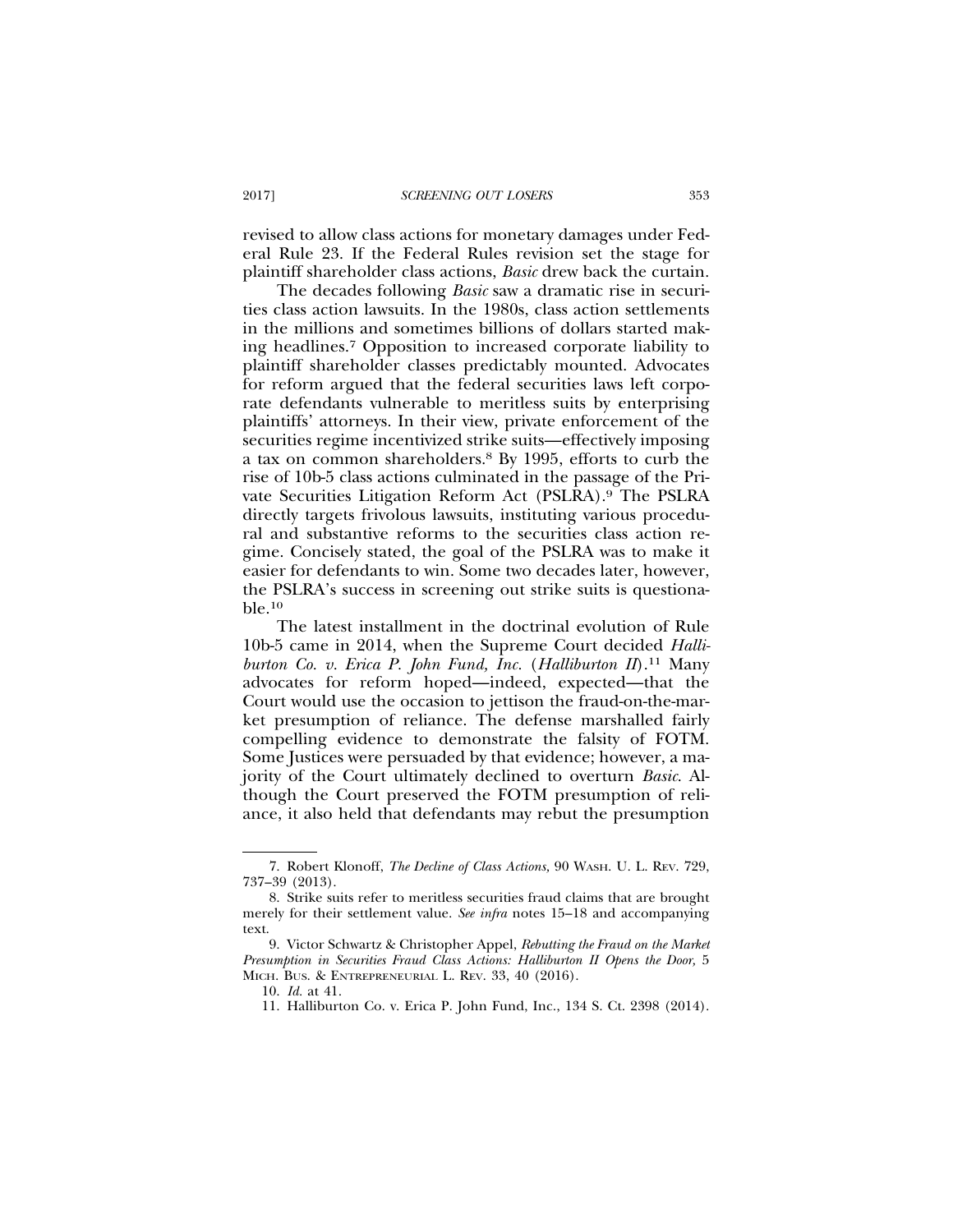at the class certification stage. Like the PSLRA, *Halliburton II* makes it easier, at least in theory, for defendants to prevail in securities class actions. Also like the PSLRA, however, the practical impact of *Haliburton II* on the amount of frivolous suits is doubtful.12 Finally, *Halliburton II* preserves, for better or worse, the class action apparatus as the principal means of private enforcement of Rule 10b-5.

As of this writing, the size of settlements paid by corporate defendants in securities class actions remains staggering.<sup>13</sup> Meanwhile, the debate over reform continues. Against this backdrop, the aim of this Note is twofold. First, I identify evidence of frivolous 10b-5 class actions, arguing that these strike suits have survived repeated reform efforts. I then introduce fee-shifting as a device to optimally screen out frivolous securities fraud suits. Second, this Note argues that Delaware corporations can now, as a matter of U.S. law, adopt valid fee-shifting bylaws and charter provisions. That argument turns on my construction of Delaware's recently passed law, Senate Bill No. 75.14 As we shall see, there is considerable diversity among commentators in their interpretations of how S.B. No. 75 constrains corporate fee-shifting. I argue that Delaware's new law, properly construed, permits corporations to adopt fee-shifting provisions in their bylaws or charters. This Note then anticipates likely challenges to the implementation of fee-shifting bylaws or charter amendments, including challenges based on Delaware legislation and federal preemption grounds, arguing that these objections are ultimately surmountable. Indeed, as I argue in this Note, far from impeding the federal securities

<sup>12.</sup> Robert L. Hickok & Gay Parks Rainville, *Defendants Look for Broader Interpretation of "Halliburton II"*, PEPPER HAMILTON LLP (2016), http://www .pepperlaw.com/publications/defendants-look-for-broader-interpretationof-halliburton-ii-2016-06-07/ ("Despite the significance of *Halliburton II*, a majority of district courts have applied a narrow interpretation of its holding, rendering toothless defendants' right to rebut the *Basic* presumption.").

<sup>13.</sup> By one measure, aggregate investor losses on all filed cases in 2015 were \$183 billion, and the average settlement value was \$52 million. *See* SVETLANA STARYKH & STEFAN BOETTRICH, *Recent Trends in Securities Class Action Litigation: 2015 Full-Year Review*, NERA Econ. Consulting 1, 7, (2016), http:// www.nera.com/content/dam/nera/publications/2016/2015\_Securities\_ Trends\_Report\_NERA.pdf.

<sup>14.</sup> *See* DEL. CODE ANN. tit. 8, §§ 102(f), 109(b) (West 2015) [hereinafter S.B. NO. 75].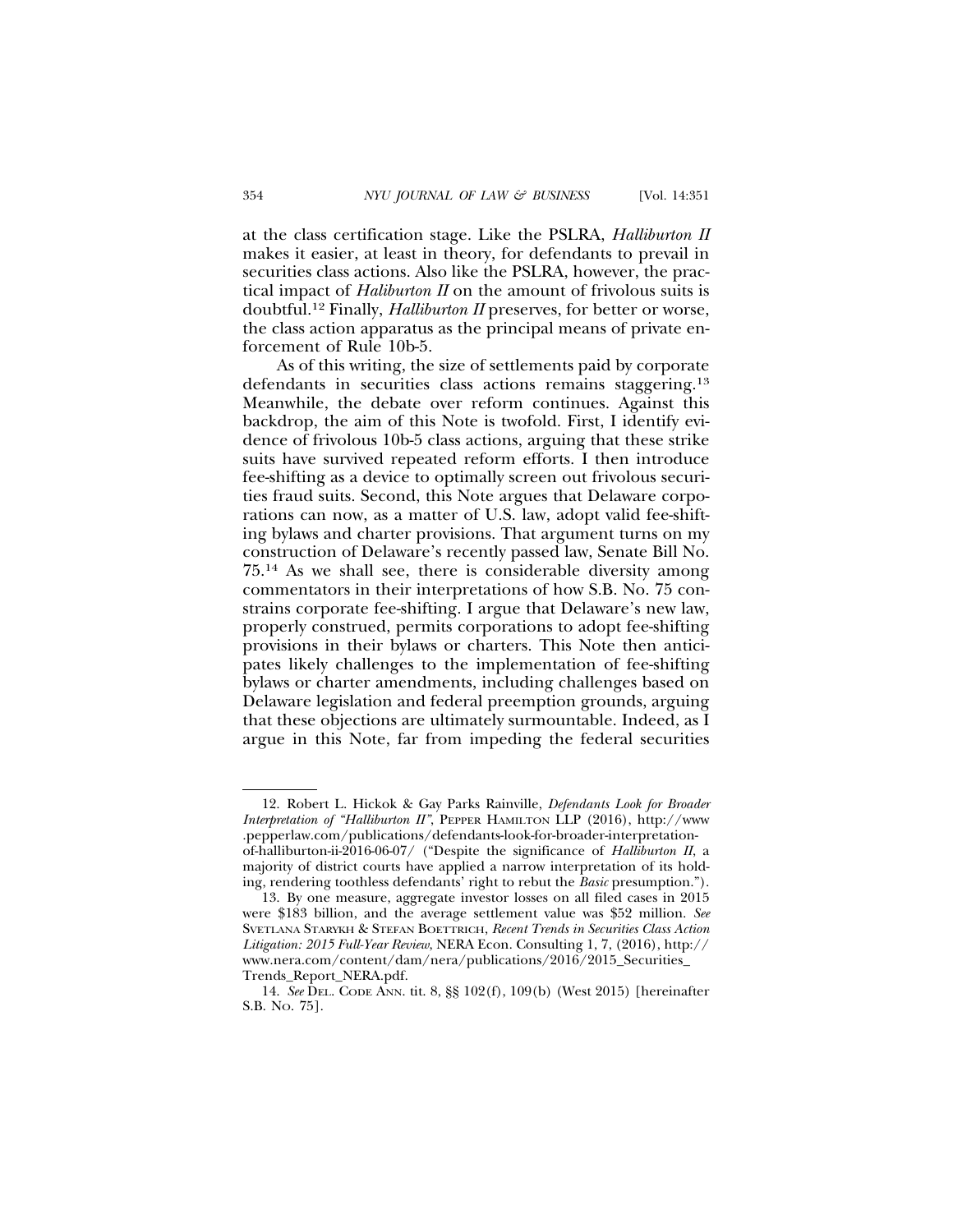regulation scheme, corporate fee-shifting promises to further its purpose.

Finally, this Note considers how courts are likely to review challenges to fee-shifting based on implied preemption. As we shall see, the judicial track record is historically inconsistent in this area. To remedy that trend, I propose a framework for judicial review built on three core ingredients: the presumption against preemption, consideration of the underlying regulator's views, and a careful judicial scrutiny of the regulator's reasoning. This analytical framework incentivizes agencies to use transparent and inclusive rulemaking procedures to support assertions of preemptive power. The framework also prompts courts to accord deference in proportion to evidence that agencies brought their expertise to bear on questions of implied preemption.

This Note is organized as follows: Part I introduces feeshifting, and argues that the current level of frivolous lawsuits justifies its implementation. Part II discusses the Delaware legal environment leading to the passage of S.B. No. 75, and interprets the law to allow for fee-shifting. Part III addresses the principal challenges to implementation of loser-pays regimes by corporations, and proposes a framework for judicial review.

#### I.

FEE-SHIFTING: CREATING THE INCENTIVES TO LITIGATE MERITORIOUS CLAIMS AND DETER FRIVOLOUS STRIKE SUITS

## A. *There Are Persuasive Reasons to Believe that Many Rule 10b-5 Securities Class Actions Are Frivolous, Imposing an Unjustifiable Tax on Shareholders*

The prevalence of frivolous class action lawsuits generally, and frivolous securities class actions in particular, is by now a familiar refrain.15 Critics of the class action apparatus evoke a broad range of abusive practices unfairly targeting corporate defendants.16 But for all the complaints of widespread abusive

<sup>15.</sup> *See, e.g.*, A. C. Pritchard, *Markets as Monitors: A Proposal to Replace Class Actions with Exchanges as Securities Fraud Enforcers*, 85 VA. L. REV. 925, 926–27 (1999).

<sup>16.</sup> *See* Richard H. Walker, David M. Levin & Adam C. Pritchard, *The New Securities Class Action: Federal Obstacles, State Detours*, 39 ARIZ. L. REV. 641 (1997).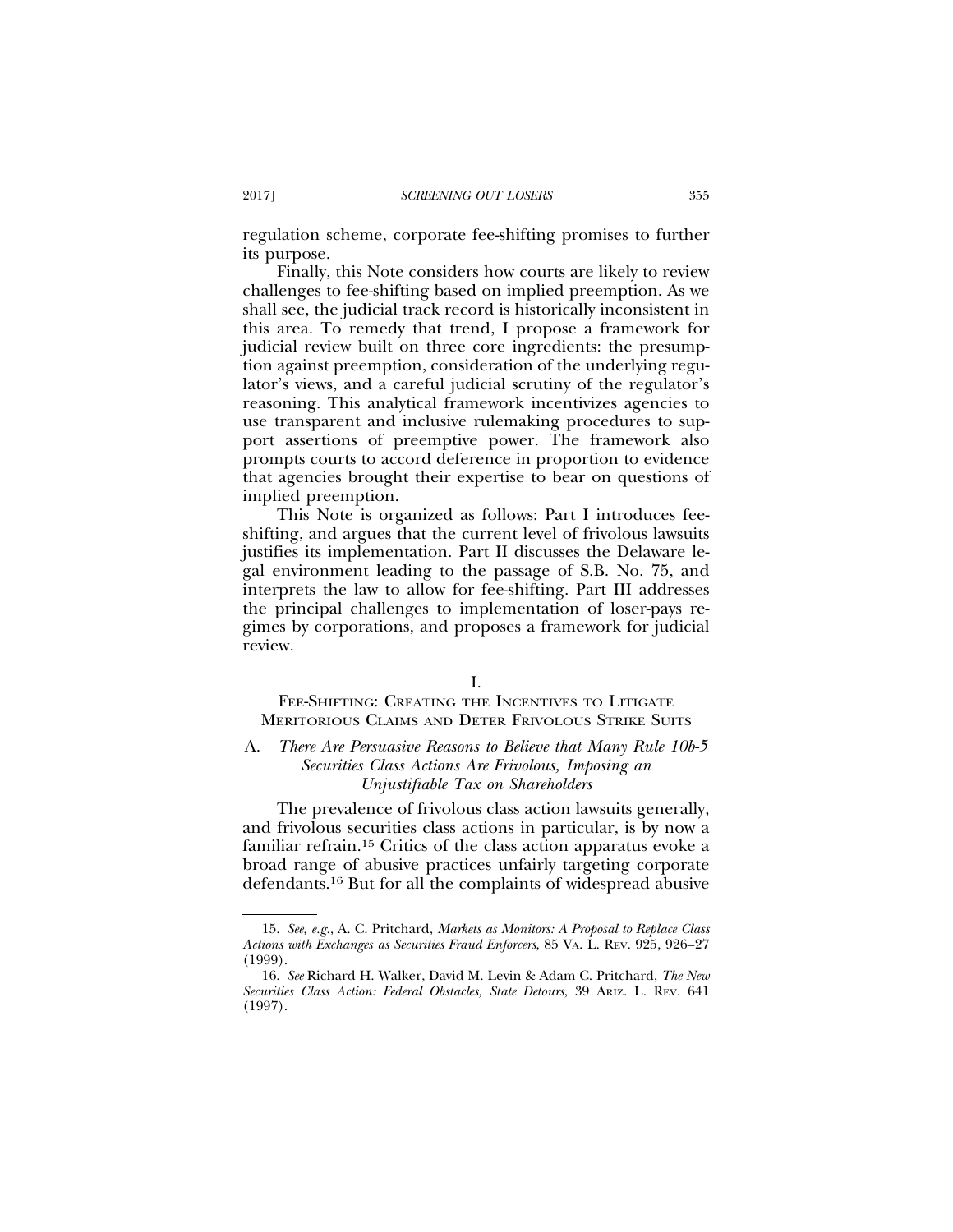litigation, the definition of frivolous lawsuits is sometimes taken for granted. What, after all, distinguishes a frivolous claim from a meritorious one? The only definitive response is that a meritorious claim achieves a judgment after trial.17 However, virtually all securities class actions that survive the motion to dismiss stage are settled. The most conclusive way to judge a complaint's merit is therefore usually unavailable. A more practicable distinction might identify frivolous suits as those dismissed, and meritorious ones as those settled. This approach, however, fails to distinguish truly meritorious suits from lawsuits settled merely for their nuisance value.18 Ultimately, we cannot observe a claim's merit conclusively prior to judgment.

That said, there are other reasons to believe that securities class actions are not always in shareholders' best interests. The 104th Congress certainly reached that conclusion before adopting the PSLRA: "today certain lawyers file frivolous 'strike' suits alleging violations of the Federal securities laws in the hope that defendants will quickly settle to avoid the expense of litigation."19 Congress did not reach this view lightly; numerous distinguished experts testified at hearings, and dozens of relevant cases were referenced to support the conclusion that abusive strike suits exist. Granted, strong private interests backed a concerted lobbying effort to convince Congress of the existence of widespread abusive litigation. Nonetheless, staggering plaintiffs' attorney fee awards, the high volume of complaints filed, often at the slightest hint of corporate misconduct, and the consistent opinions of many experts all lend support to Congress' conclusion that frivolous strike suits unfairly afflict corporate defendants. Therefore, even though we do not directly observe frivolous claims, there are strong reasons to conclude, as Congress did, that frivolous securities class actions are a widespread phenomenon.

To be sure, the evidence of strike suits discussed above all pertains to the time before the PSLRA's enactment. One must ask, then, whether any of the phenomena undergirding Con-

<sup>17.</sup> S. Choi et al., *The Screening Effect of the Private Securities Litigation Reform Act* 2, (U. Mich. L. Sch. Law & Economics Working Papers Archive: 2003–2009, Art. 69, 2007), http://repository.law.umich.edu/cgi/viewcontent.cgi?article=1070&context=law\_econ\_archive.

<sup>18.</sup> *See id.*

<sup>19.</sup> S. REP. NO. 104-98, at 4, 6, 11 (1995).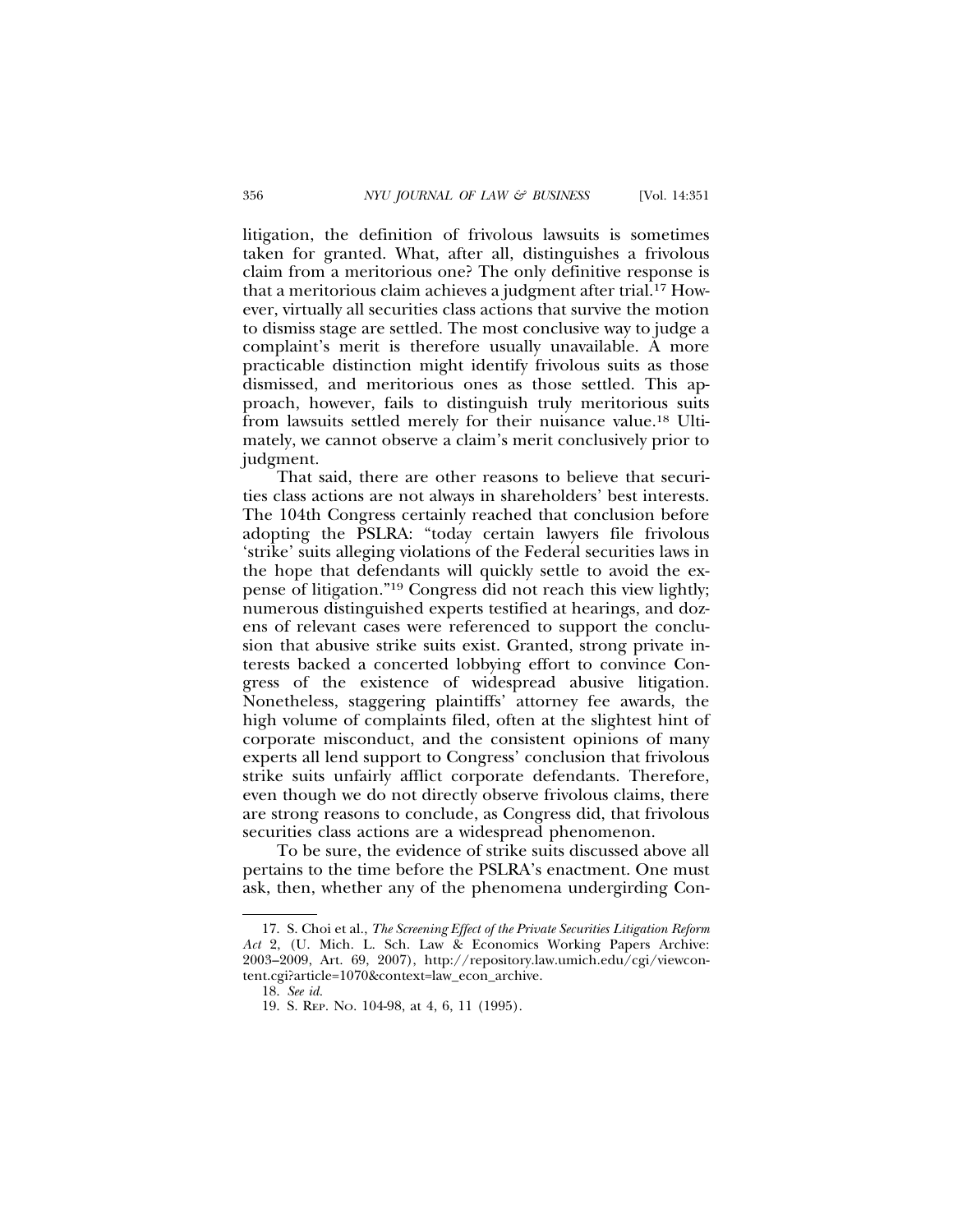gress' finding of widespread abusive litigation are still present. In other words, did the PSLRA, which sought to root out frivolous Rule 10b-5 claims, achieve its purpose? In answering this question we should again keep in mind that no precisely accurate measurement of the level of frivolous lawsuits can be made. Notwithstanding, several empirical studies have analyzed the impact of the PSLRA on securities class actions.20 There is broad consensus that the PSLRA, at least initially, was beneficial to shareholders. Choi et. al, for example, found that the PSLRA indeed had a screening effect.<sup>21</sup>

Unfortunately, however, by all indications the PSLRA's welfare-enhancing effect for shareholders was short-lived. As one commentator observed, "[t]he plaintiff's bar has found ways to circumvent these reforms, and reinstitute the old abusive practices in new form."22 One way in which plaintiff lawyers have reasserted their pre-PSLRA control over Rule 10b-5 lead plaintiffs is through so-called "pay to play" contributions to institutional funds.<sup>23</sup> Other observers have noted that despite an initial dip following the PSLRA's passage, the filing of meritless lawsuits quickly rebounded.24 More recently, the Supreme Court's decision in *Halliburton II* promised an avenue for Rule 10b-5 defendants to dispose of baseless lawsuits earlier on. By allowing defendants to rebut the FOTM presumption at the class certification stage, corporations can theoretically defeat meritless claims in court instead of settling them for their nuisance value. However, in the three years since the decision, there is little indication that Rule 10b-5 defendants can succeed in rebutting the FOTM presumption.25 Finally, the chorus of complaints about abusive securities class action lawsuits is as audible now as it was in the early 1990s.26 In sum, there is robust evidence to support an inference that frivolous securi-

<sup>20.</sup> *See, e.g.,* Ashiq Ali & Sanjay Kallapur, *Securities Price Consequences of the Private Securities Litigation Reform Act of 1995 and Related Events*, 76 ACCT. REV. 431 (2001).

<sup>21.</sup> S. Choi et al., *supra* note 17, at 3.

<sup>22.</sup> ANDREW J. PINCUS, *What's Wrong with Securities Class Action Lawsuits?*, U.S. CHAMBER INST. FOR LEGAL REFORM 10 (2014).

<sup>23.</sup> *Id.* at 11 (citing John C. Coffee, Jr., *Nobody Asked Me, But. . .*, Nat'l L.J., Jan. 18, 2007).

<sup>24.</sup> *See, e.g.,* S. Choi et al., *supra* note 17, at 3.

<sup>25.</sup> *See* Hickok and Rainville, *supra* note 12.

<sup>26.</sup> *See, e.g.*, MUKESH BAJAJ ET AL., *Economic Consequences: The Real Cost of U.S. Securities Class Action Litigation?*, U.S. Chamber Inst. for Legal Reform, at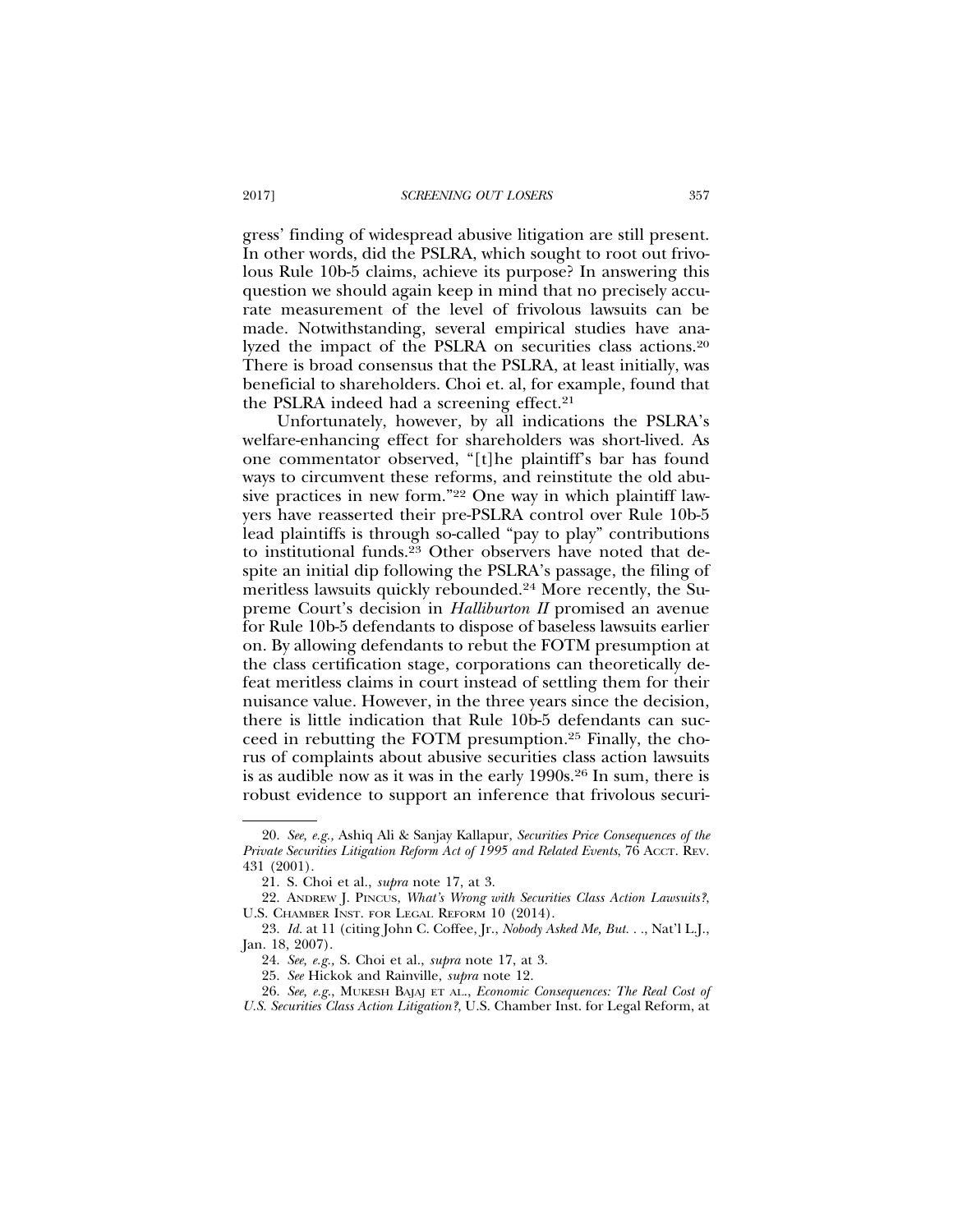ties class actions presently exist and impose an unjustifiable burden on shareholders.

## B. *Fee-Shifting, Properly Configured, Promises to Screen Out More Frivolous Lawsuits*

As we saw, the problem of frivolous lawsuits in the securities industry persists. The burden imposed by abusive litigation, however, is hardly unique to the securities industry. Opponents of allegedly baseless lawsuits targeting businesses have long proposed reforms to root out strike suits. These include caps on damages awarded after trial, mandatory arbitration clauses, and, of particular relevance to this Note, fee-shifting. This Part considers fee-shifting as a method to reduce strike suits specifically in the context of securities fraud. I argue that a particular form of fee-shifting—namely, symmetric shifting—optimally screens out frivolous securities class actions against corporations. Before arriving at that more nuanced conclusion, a discussion of the basic economics of fee-shifting is necessary.

Concisely stated, fee-shifting (also referred to as "loser pays") provides that the prevailing party to a lawsuit does not pay its legal fees. Instead, those fees are shifted to that party's adversary—the losing party. There are several theoretical justifications for the loser pays principle. Foremost of those is a concern for fairness. Indeed, most contemporary legal systems feature some form of fee-shifting, considering this rule as dictated by notions of fundamental fairness.27 The U.S. principle that each party finances its own lawsuit (hereinafter "the American Rule") is the outlier here.

A corollary justification to the notion of fairness is the screening function. Fee-shifting affects the incentives of parties to litigate disputes in court.28 Consider how the loser pays principle impacts a plaintiff's decision to bring suit in the first place. Intuitively, the stronger a plaintiff's claim, the more likely she is to sue under fee-shifting. A numerical example illustrates the point: Suppose the probability of her winning at

<sup>10 (2014),</sup> http://www.instituteforlegalreform.com/uploads/sites/1/Econo micConsequences\_Web.pdf.

<sup>27.</sup> *See, e.g.,* Germany.

<sup>28.</sup> STEVEN SHAVELL, FOUNDATIONS OF ECONOMIC ANALYSIS OF LAW 429 (Harvard Univ. Press 2004).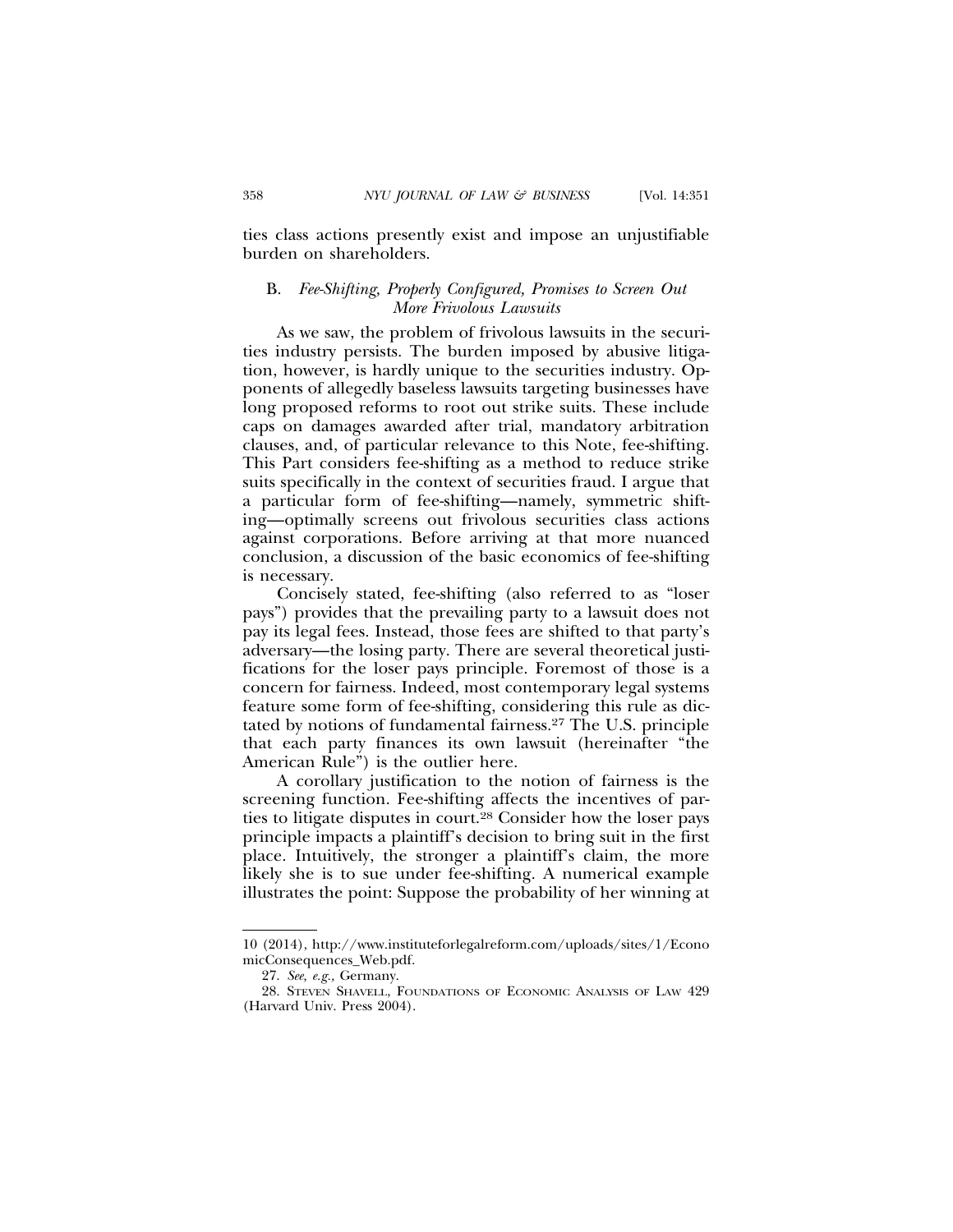trial is 80%, and the amount she stands to win at judgment is \$10,000. Her expected return under the American Rule is therefore \$8000. Assume also that the plaintiff's and the defendant's legal fees for litigating the suit until judgment are \$9000 each. In this scenario, the plaintiff has a negative expected return under the American Rule  $(\$8000 - \$9000 = -$ \$1000), and hence would not bring suit.

Now consider how introducing fee-shifting changes the expected return on litigating the suit. Under loser pays, the plaintiff's expected cost of litigating the suit is no longer \$9000, but instead the legal fees for both parties, weighted by her probability of losing:  $20\% \times \$18,000 = \$3600$ . Her expected return on bringing the suit is now positive (\$8000 -  $$3600 = $4400$ , and she would therefore choose to bring the suit in the first place. In these circumstances, the availability of fee-shifting increases the plaintiff's incentive to bring suit where her claim is strong.<sup>29</sup> Importantly, the converse is also true: fee-shifting disincentivizes a plaintiff from bringing suit when her claim is weak (because the expected cost of the suit is now greater than it would be under the American Rule).<sup>30</sup> Fee-shifting thus magnifies the relative strength or weakness of a claim, making frivolous suits more costly and less likely to be litigated, while strong claims become more profitable and more likely to be litigated.

Nonetheless, an important caveat is necessary for the foregoing conclusion to hold. Thus far, I have taken for granted that fee-shifting is symmetrical. Symmetry in this context means that a court shifts fees after judgment in *either* direction. In other words, both the plaintiff and the defendant—whoever loses—stands to foot the bill for the legal expenses of the triumphant party. As we shall see, fee-shifting does not necessarily exhibit symmetry. And the precise mechanics of the applicable fee-shifting rule (i.e., whether it is symmetrical) in turn affect the expected return on a claim.

Having reviewed the basic economics underlying the loser pays principle, this Note next considers actual fee-shifting provisions adopted by corporations. Consider the fee-shifting provision at issue in *ATP Tour, Inc. v. Deutscher Tennis Bund*. <sup>31</sup> *ATP*

<sup>29.</sup> *Id.* at 428–432.

<sup>30.</sup> *Id.*

<sup>31.</sup> ATP Tour, Inc. v. Deutscher Tennis Bund, 91 A.3d 554 (Del. 2014).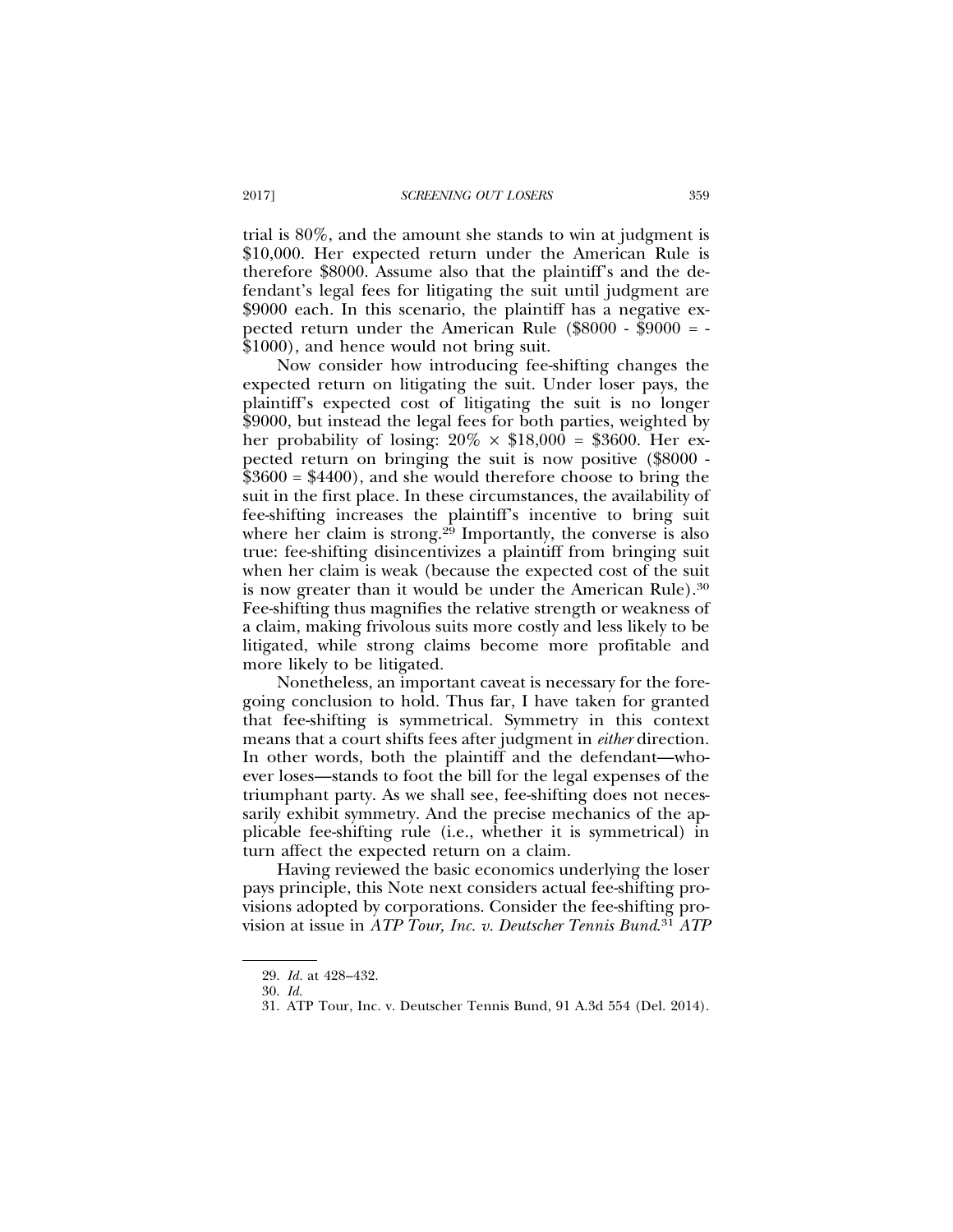*Tour* is also of particular importance to recent developments in Delaware law discussed in Part II *infra*; for now, however, the focus is on the fee-shifting provision at issue in the case.

ATP Tour, Inc. is a Delaware non-stock membership corporation, comprised of tennis tournament operators.32 A dispute arose between two of ATP Tour's members (Deutscher Tennis Bund and Qatar Tennis Federation) and the corporation when ATP Tour's board implemented a change to the tour schedule resulting in the downgrade of the tournament in Hamburg from the highest to the second-highest tournament tier.33 The plaintiffs alleged federal antitrust violations and breach of fiduciary duties against the corporation and its directors. Following a ten-day jury trial, the United States District Court for the District of Delaware granted defendants' motion for judgment as a matter of law on all claims against the corporation and its directors.

The matter was not yet at an end. ATP Tour next moved to recover its legal fees pursuant to Rule 54 of the Federal Rules of Civil Procedure and Article 23.3(a) of ATP's bylaws. In 2006, one year prior to the dispute, the board had amended ATP Tour's corporate bylaws and added Article 23, which provides, in relevant part, as follows: "(a) In the event that [any member] initiates [any claim or counterclaim], and (ii) the Claiming Party . . . does not obtain a judgment on the merits that substantially achieves, in substance and amount, the full remedy sought, then each Claiming Party shall be obligated jointly and severally to reimburse the League . . . for all fees, costs and expenses . . . that the parties may incur in connection with such Claim".34 The district court certified the question of whether Article 23 is enforceable to the Delaware Supreme Court, which upheld the fee-shifting provision. A plain reading of Article 23.3(a) makes clear that fee-shifting in only one direction is contemplated by the bylaw: from the "League" to the "Claiming Party." There is no mention of shifting legal fees and expenses in the event that "Claiming Parties" succeed against the "League." Article 23 of ATP's bylaws, then, is an example of asymmetric fee-shifting, where legal fees are only

<sup>32.</sup> *Id.* at 555.

<sup>33.</sup> *Id.* at 556.

<sup>34.</sup> *Id.*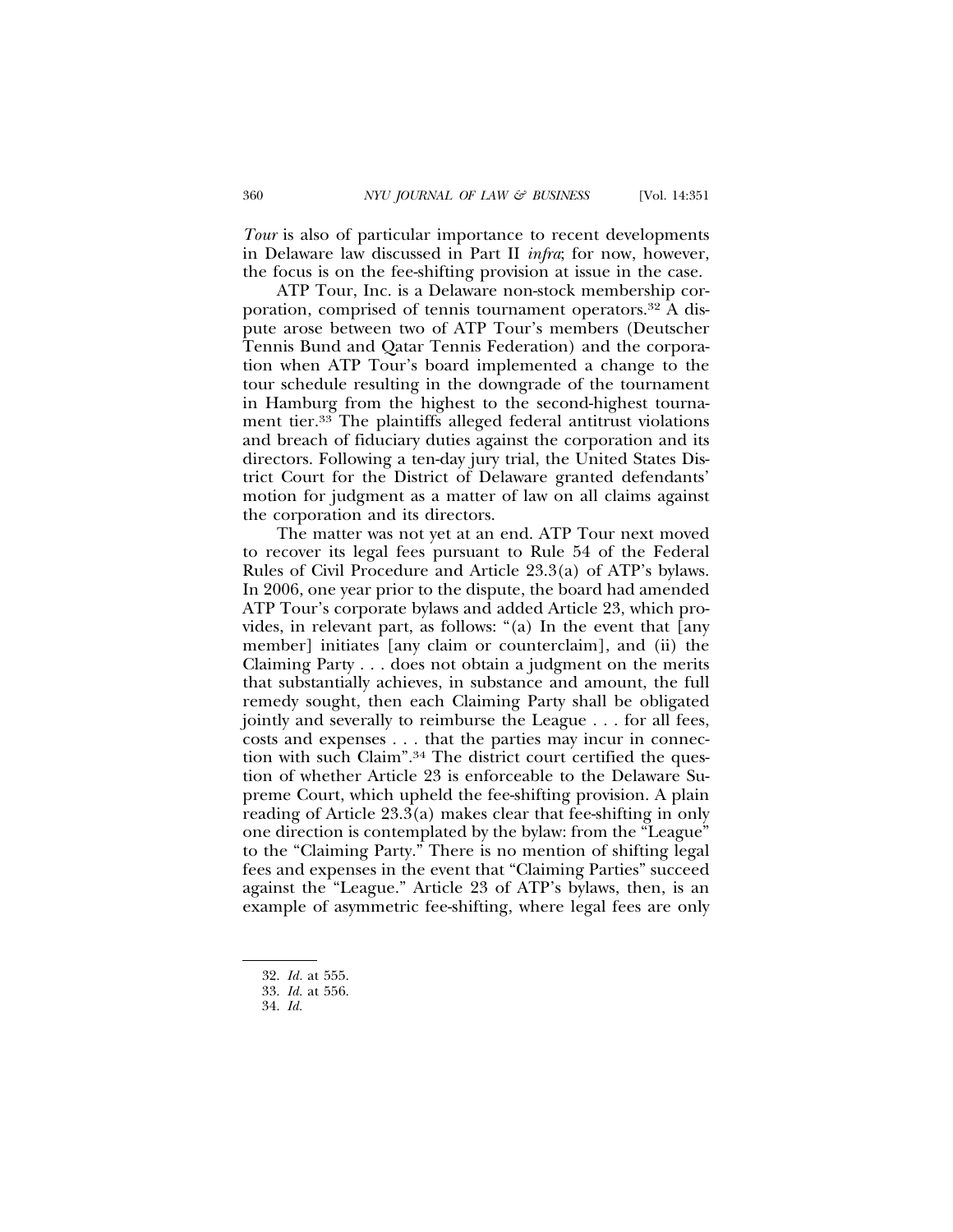shifted in one direction (from the successful defendant to the unsuccessful plaintiff).

As suggested above, fee-shifting does not always achieve the desired outcome of encouraging meritorious suits while deterring frivolous ones. How, then, does an asymmetric loser pays regime like Article 23 in *ATP Tour* measure up? Albert Choi addresses this question in his recent paper on fee-shifting bylaws.35 Choi demonstrates algebraically that the ATP Tour fee-shifting provision decreases the expected return on frivolous claims, but also the expected return on meritorious claims. In his words, "compared to the traditional, no-fee-shifting rule, the symmetric fee-shifting rule encourages more meritorious lawsuits while discouraging frivolous ones, while the ATP Tour Rule discourages all types of lawsuits."36

Put differently, the ATP Tour bylaw does function as a screen against frivolous lawsuits, but it also screens out meritorious ones. Choi argues convincingly that the optimal fee-shifting rule exhibits symmetry, providing for reimbursement of legal fees in both directions.37 I concur with Choi's reasoning, and add that symmetric fee-shifting, in addition to producing more economically efficient outcomes, has the added benefit of fairness. Unlike the ATP Tour provision that only shifts fees to a losing plaintiff, symmetric fee-shifting does not appear to be designed to keep plaintiffs out of court.

In conclusion, we saw that there is strong evidence of frivolous strike suits encumbering the securities industry. We then examined fee-shifting and its ability to screen out baseless claims, finding that symmetric fee shifting ideally performs that screening function. The discussion of fee-shifting thus far was largely theoretical, however, and did not account for the particularities of class action lawsuits. The next question, then, is how loser pays provisions work specifically in the context of Rule 10b-5 securities fraud class actions, and how those provisions can be implemented.

<sup>35.</sup> Albert Choi, *Optimal Fee-Shifting Bylaws*, 103 VA. L. REV. (forthcoming 2017).

<sup>36.</sup> *Id.* at 15.

<sup>37.</sup> *Id.* at 28–31.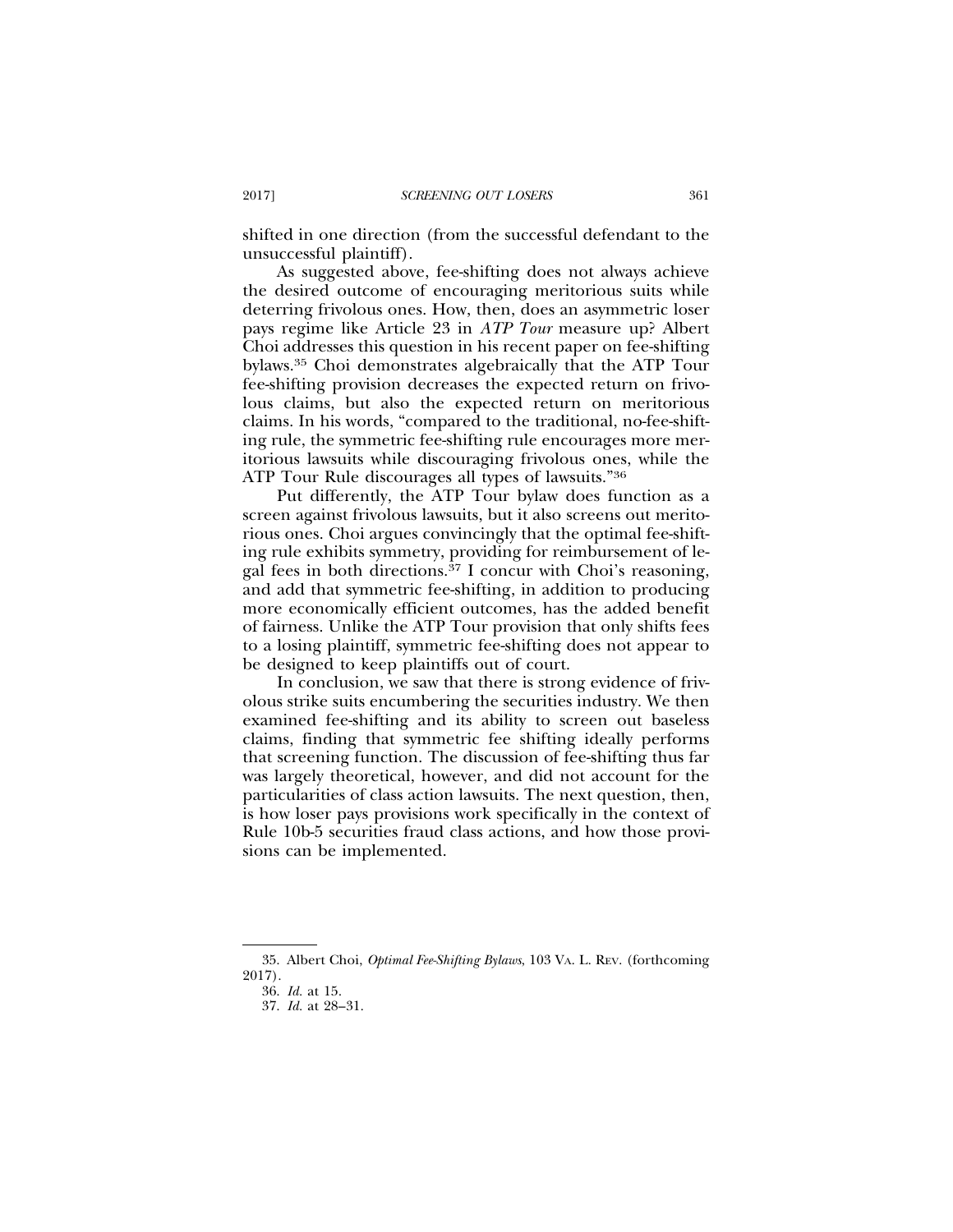#### II.

## FEE-SHIFTING IN DELAWARE: HOW CORPORATIONS CAN IMPLEMENT LOSER PAYS PROVISIONS GOVERNING SECURITIES FRAUD CLASS ACTIONS

Part II proposes Delaware as a jurisdiction where fee-shifting is, as a positive matter, a feasible option for corporations to reduce their exposure to frivolous securities fraud claims. To that end, the decision in *ATP Tour* does double duty for this Note. In Part I we examined the fee-shifting provision in *ATP Tour* to illustrate why the optimal fee-shifting provision is symmetrical, and as an example of corporate bylaws implementing a loser pays regime. The decision is also important for an understanding of Delaware law governing corporate fee-shifting provisions. *ATP Tour* ignited a debate between the supporters and opponents of fee-shifting, recently culminating in the enactment of Senate Bill No. 75 in 2015. As we shall see, that bill has profound implications for corporations and directors: their ability to adopt fee-shifting provisions applicable to suits against the corporation depends on the limits to the new law's reach.

Before analyzing Delaware's approach to fee-shifting, it is worth pausing at a threshold question. Because this Note proposes an antidote to frivolous securities class actions, which are, of course, federal causes of action, why focus on state corporate law, and why Delaware in particular? In the United States, corporate law has traditionally been a concern of the states. While large, publicly traded companies are incorporated in diverse jurisdictions across the nation, Delaware has long been a leader in corporate law. Many of the nation's largest corporations are incorporated there.38 Therefore, if Delaware law were to permit fee-shifting bylaws, the scope of corporations standing to benefit is vast. The other reason why this Note focuses on Delaware in particular is more by happenstance than design. As the following sections elaborate, the last two years have brought the issue of fee-shifting to center stage in Delaware corporate law. Nonetheless, there have been rele-

<sup>38.</sup> Per the state's Division of Corporations, 64% of Fortune 500 companies are incorporated in Delaware, and more than 1,000,000 entities in total have their seat in Delaware. *Why Businesses Choose Delaware*, DEL. DIV. CORP., https://corplaw.delaware.gov/why-businesses-choose-delaware (last visited Oct. 4, 2017).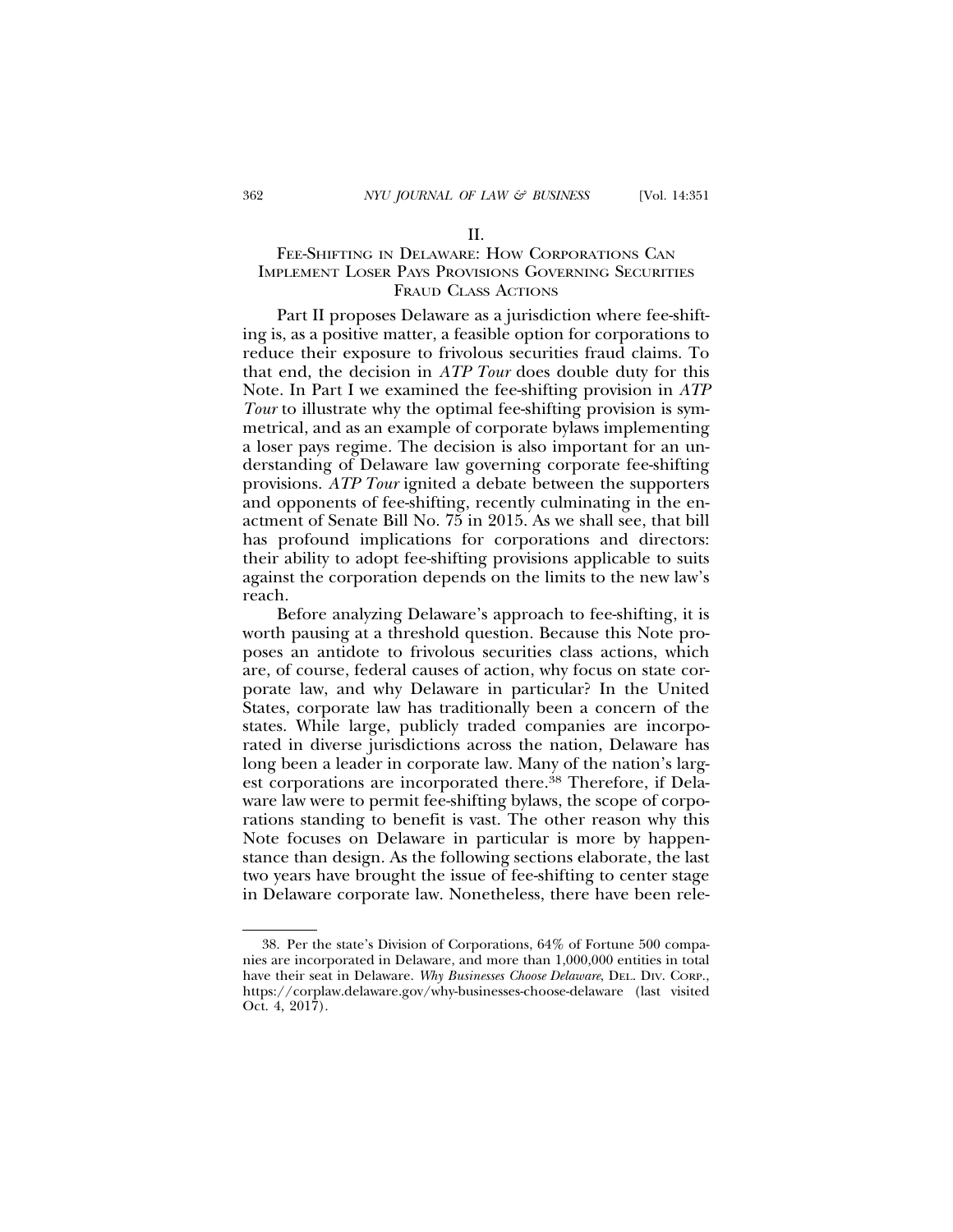vant developments in other jurisdictions. For example, Oklahoma and New Jersey have both also recently adopted legislation regarding fee-shifting.39 For the reasons just outlined, however, the focus of the following sections is Delaware state law.

## A. *From ATP Tour to Delaware Senate Bill No. 75: Fee-Shifting's Circuitous Path Through Delaware's Legal System*

The Delaware Supreme Court decision in *ATP Tour* sparked vigorous reactions from the corporate community. To fully explicate the import of *ATP Tour*, a more detailed account of the procedural history and holding of the case is necessary. As discussed above, the dispute arose when two plaintiff tournament owners sued the defendant non-stock member corporation, ATP Tour, Inc., and various of its directors and officers (hereinafter "ATP") for breach of fiduciary duties and antitrust violations. The plaintiffs filed suit in the Delaware District Court in 2008. Following a ten-day jury trial, the court granted ATP's motion for judgment as a matter of law for the state law claims, and the jury then found for defendants on the antitrust law claims.40 Defendants then moved to recover attorney's fees and other costs amounting to just under \$18,000,000, pursuant to Federal Rule of Civil Procedure 54(d)(2). Defendants relied on Article 23, the corporation's fee-shifting bylaw, as the basis for their claim for attorney's fees.

The district court acknowledged, in principle, a contractual exception to the American Rule that each party finances its own lawsuit.41 However, the court found that awarding ATP its legal fees would conflict with federal antitrust law, and declined ATP's motion. The court "reasoned that federal law preempts the enforcement of fee-shifting agreements when antitrust claims are involved."42 On appeal, the Third Circuit remanded for further consideration, finding that a preliminary issue to the preemption question needed resolution. Spe-

<sup>39.</sup> *See* N.J. REV. STAT. § 14A:3-6.7 (2013); OKLA. STAT. tit. 18, § 1126  $(2016)$ .

<sup>40.</sup> Bund v. ATP Tour, Inc., No. 07-178, 2009 U.S. Dist. LEXIS 97851, at \*2 (D. Del. Oct. 19, 2009).

<sup>41.</sup> *Id.* at \*6.

<sup>42.</sup> Deutscher Tennis Bund v. ATP Tour Inc., 480 F. App'x 124, 126 (3d Cir. 2012).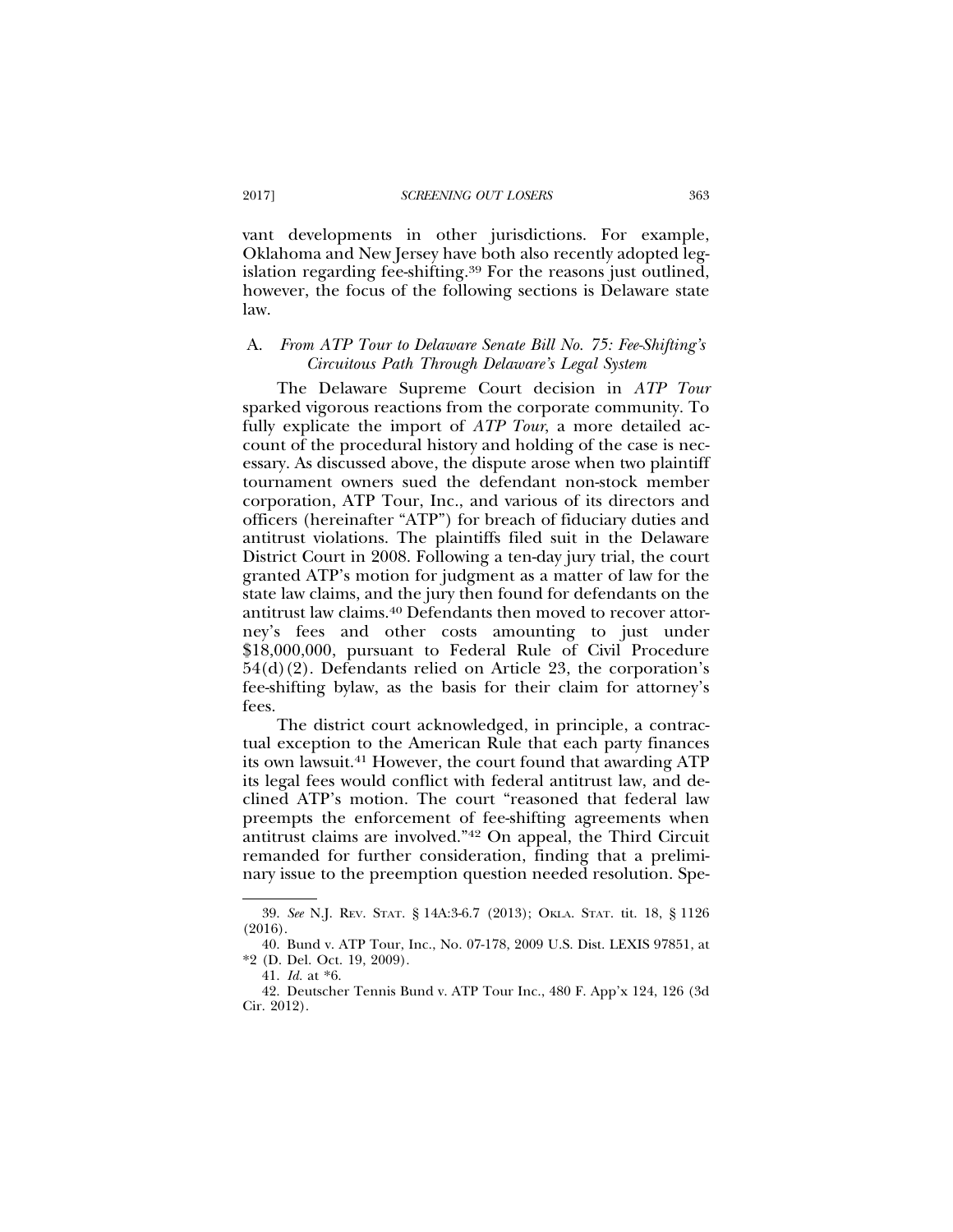cifically, the appellate court held that "the by-law validity issue needs to be addressed, and a finding of validity must be made, before the constitutional issue of preemption can be considered."43

The question of the fee-shifting bylaw's validity eventually made its way to the Delaware Supreme Court after the circuit court certified four questions of state law. In 2014, the court issued a short en banc opinion in response to the certified questions. The court unanimously held that fee-shifting bylaws like ATP's Article 23 are facially valid under Delaware statutory and common law, and are therefore enforceable so long as they are adopted for equitable purposes and pursuant to applicable procedural requirements.44 The Delaware Supreme Court thus sanctioned utilization of corporate bylaws to contract around the default American Rule and implement feeshifting provisions.

Broadly read, the *ATP Tour* decision is a significant endorsement of corporate fee-shifting provisions in Delaware. Nonetheless, the Delaware Supreme Court was careful to qualify its holding. First, the opinion emphasizes that whether a fee-shifting bylaw is enforceable depends on the manner in which it is adopted. Since ATP Tour's board of directors had

ATP Tour, Inc. v. Deutscher Tennis Bund, 91 A.3d 554, 558 (Del. 2014).

<sup>43.</sup> *Id.* at 127.

<sup>44.</sup> The court elaborates that in principle fee-shifting provisions like Article 23 are not inconsistent with the DGCL and Delaware common law:

A fee-shifting bylaw, like the one described in the first certified question, is facially valid. Neither the DGCL nor any other Delaware statute forbids the enactment of fee-shifting bylaws. A bylaw that allocates risk among parties in intra-corporate litigation would also appear to satisfy the DGCL's requirement that bylaws must "relat[e] to the business of the corporation, the conduct of its affairs, and its rights or powers or the rights or powers of its stockholders, directors, officers or employees." The corporate charter could permit fee-shifting provisions, either explicitly or implicitly by silence. Moreover, no principle of common law prohibits directors from enacting fee-shifting bylaws.

Delaware follows the American Rule, under which parties to litigation generally must pay their own attorneys' fees and costs. But it is settled that contracting parties may agree to modify the American Rule and obligate the losing party to pay the prevailing party's fees. Because corporate bylaws are "contracts among a corporation's shareholders," a fee-shifting provision contained in a non-stock corporation's validly-enacted bylaw would fall within the contractual exception to the American Rule. Therefore, a fee-shifting bylaw would not be prohibited under Delaware common law.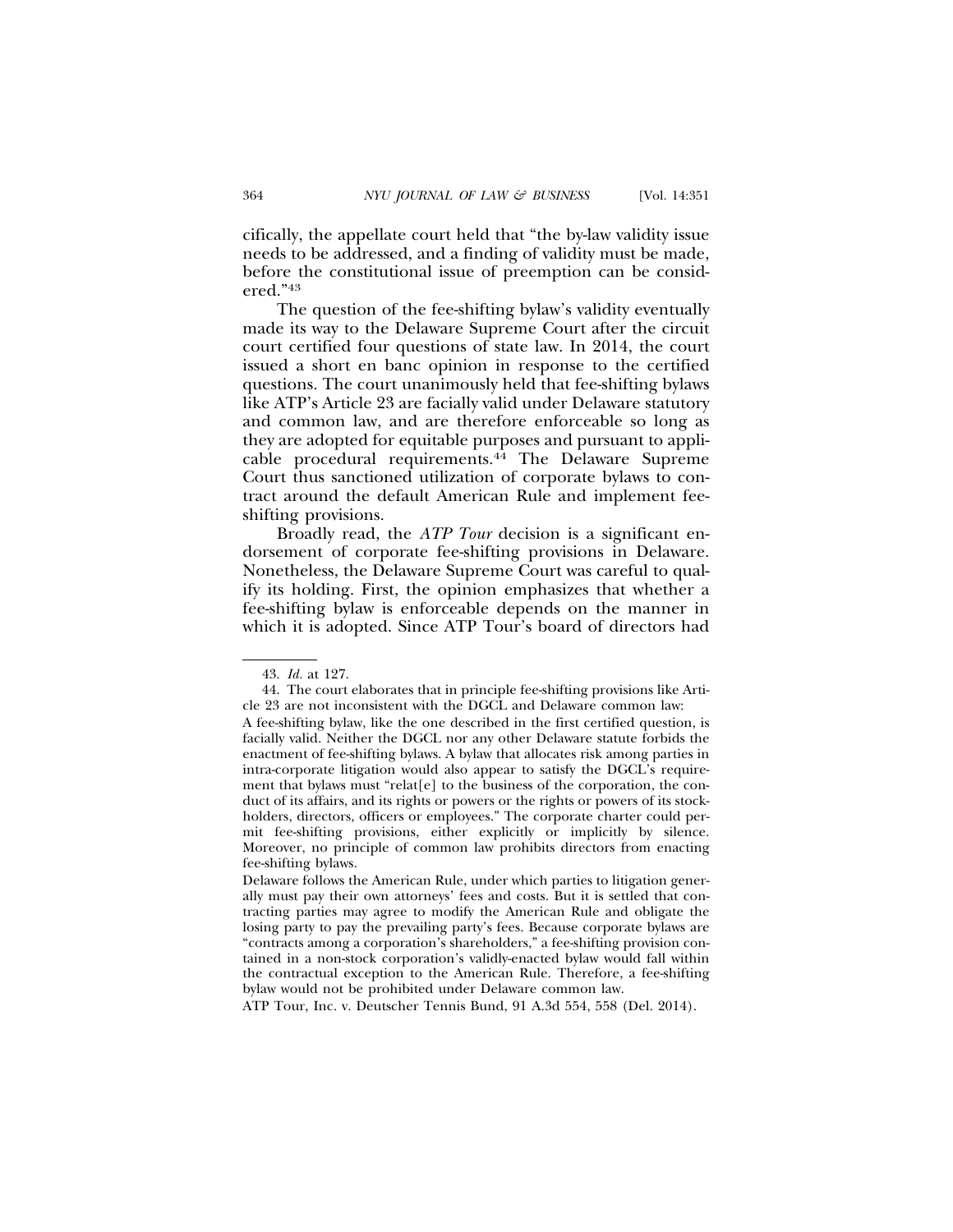the power pursuant to the corporation's charter to amend the bylaws, Article 23 was adopted in proper manner.<sup>45</sup> Second, the Delaware court observed that otherwise facially valid bylaws will be unenforceable if adopted for inequitable purposes.46 The court did not, however, elaborate on which purposes might be deemed inequitable. Most importantly, the decision leaves unanswered the question of how broadly the court's holding applies, or whether the ruling is more narrowly cabined to the facts of the case.<sup>47</sup> As noted above, the dispute in *ATP Tour* involved a non-stock member corporation. This leaves open the question of whether the court's sanctioning of ATP Tour's bylaw applies equally to fee-shifting provisions of public corporations.

Despite the uncertainty over the precise reach of *ATP Tour*'s holding (i.e., what bylaws pass muster, and which kind of corporations the holding covers), several commentators have advanced a broad construction of the court's opinion. One prolific commentator, Kevin LaCroix, suggested that *ATP Tour* may reach not only non-stock corporations like ATP Tour, Inc., but also public corporations incorporated in Delaware.48 Others have gone even further in their assessment of how broadly *ATP Tour* applies. Consider the memorandum of one law firm to its clients following the decision: "The practical effect of this decision, along with the Court of Chancery's earlier decision in *Chevron* (written by then-Chancellor and now Chief Justice Strine), is that many boards of directors of private and public Delaware corporations should seriously consider adopting fee-shifting bylaws of their own."49 That advice

<sup>45.</sup> *Id.* (citing Schnell v. Chris-Craft Industries, Inc., 285 A.2d 437 (Del. 1971) for the applicable legal standard).

<sup>46.</sup> *Id.*

<sup>47.</sup> *Accord* Gregory DiCiancia, *Limiting Frivolous Shareholder Lawsuits Via Fee-Shifting Bylaws: A Call for Delaware to Overturn and Revise Its Fee-Shifting Bylaw Statute*, 56 B.C. L. REV. 1537, 1559 (2015).

<sup>48.</sup> In a panel following publication of the decision, Lacroix commented: "So this idea that by bylaw, an unsuccessful litigant would bear the adversary's cost, is really radical—it could be transformative of the way shareholder litigation goes forward in our litigious environment." Yin Wilczek, *Litigation Reform Through Bylaws So Far a Success Story, Panelist Says*, Corporate Law & Accountability Report (BNA), 12 CARE Issue No. 31.

<sup>49.</sup> Wilson Sonsini Godrich & Rosati, *Delaware Supreme Court Endorses "Fee-Shifting" Bylaw in Certified Question of Law* (2014), https://www.wsgr.com/ publications/PDFSearch/wsgralert-fee-shifting.pdf.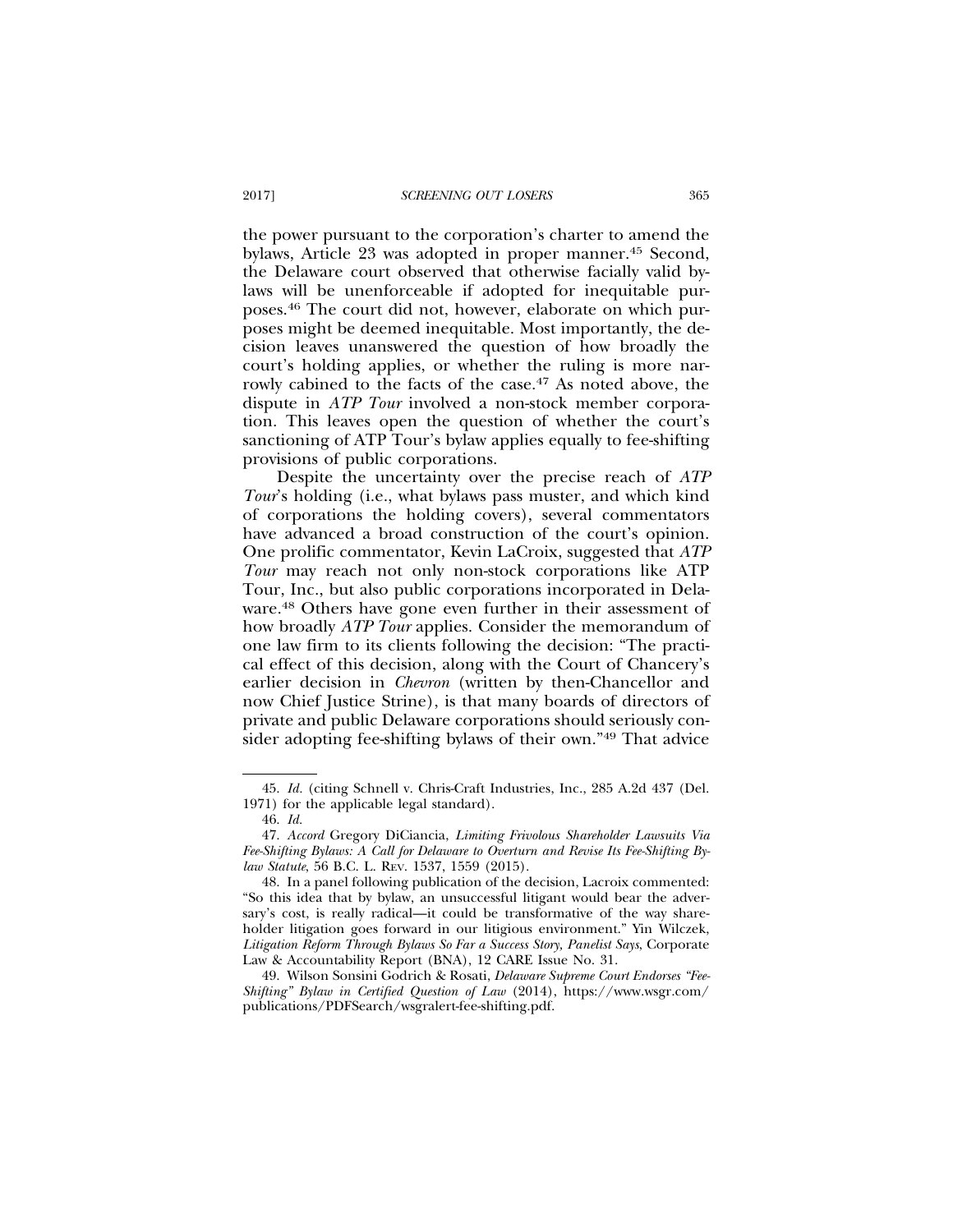is given to public and private companies alike, advancing a broad construction of *ATP Tour* that reaches non-stock as well as stock corporations. And indeed, the opinion certainly leaves room for a plausible reading that the court sanctioned the use of fee-shifting bylaws for corporations irrespective of their status as public or private.50

As the months immediately following the Delaware Supreme Court's decision would show, the proponents of feeshifting provisions for public corporations initially carried the day. Delaware companies, both public and private, began adopting loser-pays provisions into their bylaws or certificates of incorporation in short order.51 Fee-shifting provisions, with the apparent blessing of Delaware's highest court, gained momentum. But then, just as rapidly as companies had begun to adopt loser-pays provisions, the pendulum swung back toward the American Rule. Two of the largest and most influential proxy advisory services (Glass-Lewis and Institutional Shareholder Services) spoke out against fee-shifting provisions, indicating in voting guidelines that they would not recommend reelecting boards that unilaterally acted to adopt loser-pays re-

<sup>50.</sup> The court bases its decision in part on its reading of Delaware corporate statutory law: "Neither the DGCL nor any other Delaware statute forbids the enactment of fee-shifting bylaws." *ATP Tour, Inc.*, 91 A.3d at 558. The DGCL applies to public and private Delaware corporations alike. Further, in its discussion of enforceability of fee-shifting bylaws in Delaware, the court cites *Schnell v. Chris-Craft Industries*—a decision involving a public Delaware corporation. *See supra* text accompanying note 45. Taken together, the court's discussion is amenable to a reading that its holding reaches stock corporations seated in Delaware too. *Accord* Ronald Mueller et al., *Gibson Dunn Discusses Supreme Court of Delaware Case Upholding Fee-Shifting Bylaws*, CLS Blue Sky Blog (May 16, 2014), http://clsbluesky.law.columbia.edu/ 2014/05/16/gibson-dunn-discussessupreme-court-of-delaware-case-upholding-fee-shifting-bylaws/.

<sup>51.</sup> John Coffee Jr. recounts the reaction to *ATP Tour* as follows: "Corporations and other business entities began to adopt such board-approved bylaws or, in the case of issuers preparing for an initial public offering, to insert "loser-pays" provisions into their certificates of incorporation. Between May 29, 2014 and September 29, 2014, some twenty-four companies (including some limited liability companies and limited partnerships that were planning a public offering) adopted such a provision, either by a board-passed bylaw or a charter provision (in the case of a firm planning an initial public offering (or "IPO")." John C. Coffee, Jr., *"Loser Pays": The Latest Installment in the Battle-Scarred, Cliff-Hanging Survival of the Rule 10b-5 Class Action*, 68 SMU L. REV. 689, 692 (2015).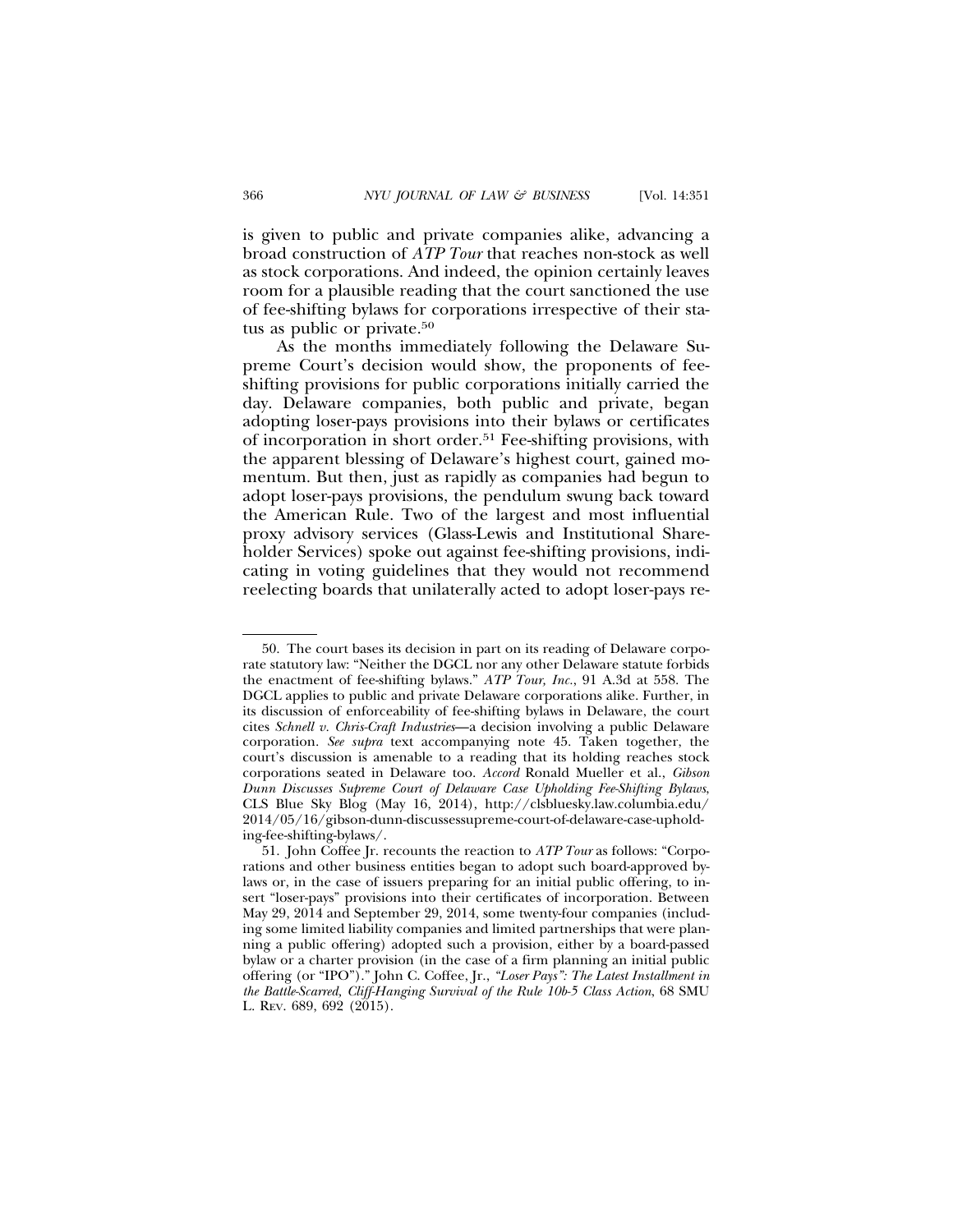gimes.52 These objections to unilaterally adopted fee-shifting bylaws and charter amendments have had an understandably chilling effect on Delaware's corporate boards and decisions to adopt such provisions.53

Besides the shareholder advisory services, there were other formidable sources of opposition to the trend toward fee-shifting. Large institutional investors also opposed the proliferation of fee-shifting provisions in Delaware.54 The institutional investors brought their influence to bear on the Delaware fee-shifting reformation in two-fold fashion. First, the vocal opposition of large shareholders resonates in corporate boardrooms responsive to shareholder concerns.55 Relatedly, as we have seen, proxy advisory services responded to pressure from institutional investors to oppose corporate fee-shifting provisions.56 Second, institutional investors used their clout to lobby Delaware lawmakers—a campaign that included sending letters to the Governor Jack Markell urging him to help stem the tide of new fee-shifting provisions.

One important caveat should be kept in mind here: the resistance by investor groups was not necessarily an indictment of fee-shifting per se. As discussed in Part I above, ATP Tour's loser-pays bylaw was asymmetric, providing for recovery of legal fees only in favor of the corporation and not the plaintiffshareholders. As we saw, the effect of an asymmetric fee-shifting provision like ATP Tour's is to reduce the expected return

<sup>52.</sup> *See* Stephen Bainbridge, *Fee Shifting: Delaware's Self-Inflicted Wound*, 40 DEL. J. CORP. L. 851 (2016); *see also* Teri E. O'Brien et al., *Key Changes to ISS and Glass Lewis Voting Guidelines,* Law360 (Dec. 16, 2014, 4:37 P.M.), https:// www.law360.com/articles/602947/key-changes-to-iss-and-glass-lewis-votingguidelines.

<sup>53.</sup> Shareholder proxy advisory services have strong influence on shareholder voting behavior. When the services recommend against reelection of incumbent boards, this creates a significant risk for incumbent directors that shareholders will vote in favor of other candidates. The voting guidelines of the most influential proxy advisory services therefore have considerable weight in how corporate boards decide to act.

<sup>54.</sup> Institutional investors wield increased clout over public corporations, as their assets under management and consequent share ownership have experienced sustained growth. Sarah Krouse, David Benoit & Tom McGinty, *Meet the New Corporate Power Brokers: Passive Investors*, WALL ST. J. (Oct. 24, 2016), http://www.wsj.com/articles/the-new-corporate-power-brokers-passive-investors-1477320101.

<sup>55.</sup> *See supra* text accompanying notes 50 and 51.

<sup>56.</sup> DiCiancia, *supra* note 47, at 1561.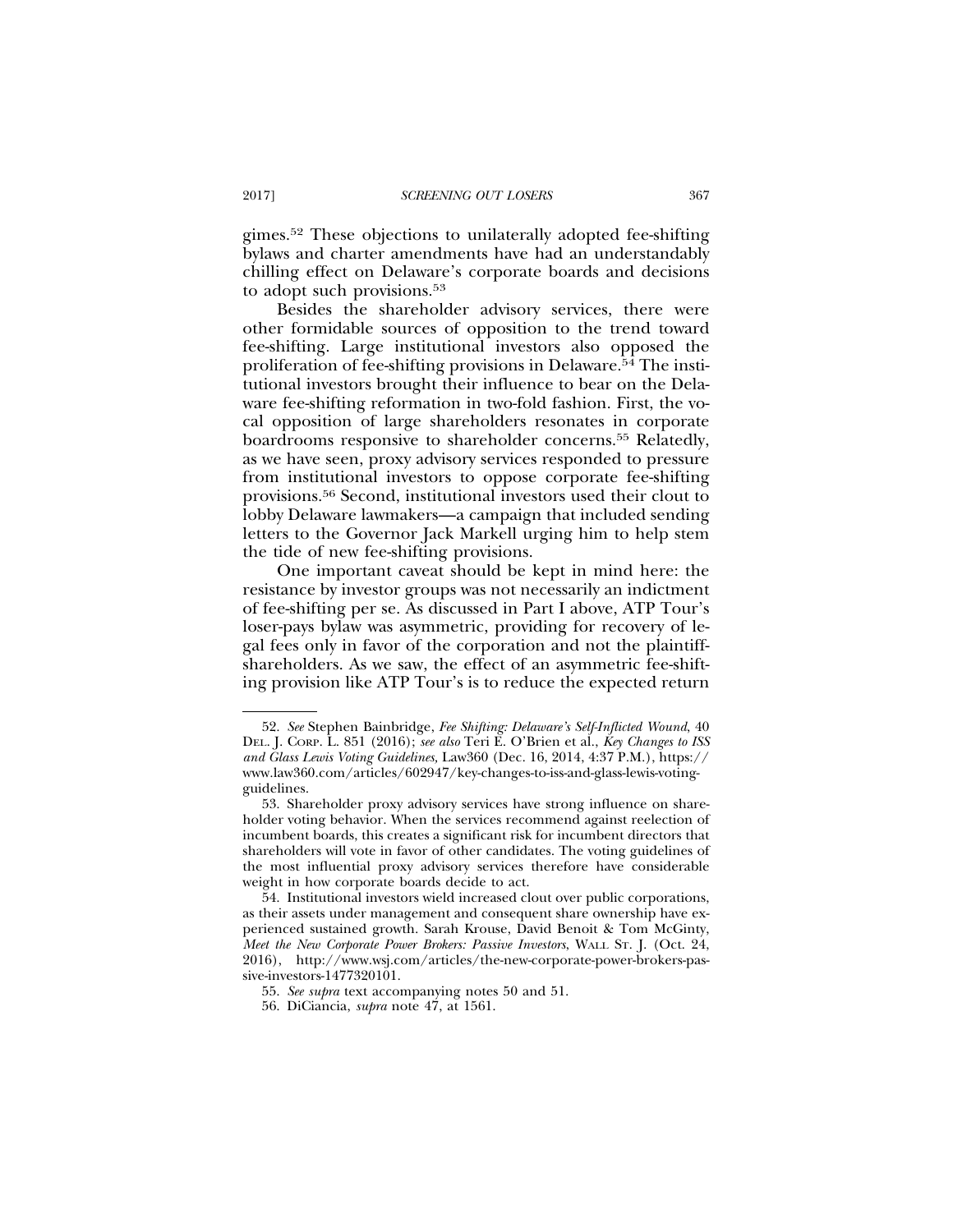on litigating even meritorious claims. The institutional investors may therefore oppose asymmetric loser-pays provisions without necessarily objecting to fee-shifting bylaws generally.

Finally, the Delaware State Bar Association also took a strong position against corporate fee-shifting provisions. The economic interests of the Delaware plaintiff's and defense bars were aligned here: the proliferation of fee-shifting provisions imposing steep costs on plaintiffs who fail to recover all or substantially all of the remedy sought would likely effect a dramatic reduction in litigation. And every suit deterred by the new loser-pays provisions represents foregone legal fees for attorneys on both sides of the dispute.57 Sure enough, following the *ATP Tour* decision, the bar association promptly began drafting a bill to undo the Delaware Supreme Court's ruling. However, opposite the institutional investors and Delaware State Bar Association, there were powerful interests lobbying against legislation that would curtail fee-shifting. Specifically, the U.S. Chamber of Commerce, a strong business lobbying group, voiced its support for the *ATP Tour* ruling and opposition to legislation overturning it.58 The battle lines in the struggle over loser-pays regimes in Delaware were drawn.

The Delaware legislature, confronted with pressure from the opposing interest groups, declined to vote on the draft bill in 2014, and delayed the decision to overturn *ATP Tour*59 to the next legislative session.<sup>60</sup> The 2015 legislative session began with a new draft bill put forward by the Corporate Law Council.61 This time, the legislature approved the bill and the

<sup>57.</sup> As Coffee remarks, the bar association would not make the case against fee-shifting by reference to their own foregone legal fees. Nonetheless, the economic incentives here are undeniable. *See* Coffee, *supra* note 51, at n.20.

<sup>58.</sup> *See* Jonathan Starkey, *Chamber Forces Delay on Fee-shifting Legislation*, DELAWARE ONLINE (Jun. 10, 2014, 1:00 PM), http://www.delawareonline. com/story/firststatepolitics/2014/06/10/fee-shiftingbill/10280791/.

<sup>59.</sup> S.B. No. 75 would eventually overturn *ATP Tour*, but only with regard to public Delaware companies (as opposed to non-stock corporations too). As the Synopsis of the law explains, "In combination with the amendments to Sections  $109(b)$  and  $114(b)(2)$ , new subsection (f) does not disturb that ruling in relation to nonstock corporations." S.B. 75, 148th Gen. Assemb., First Reg. Sess. (Del. 2015).

<sup>60.</sup> Coffee, *supra* note 51, at 693.

<sup>61.</sup> The Council, appointed by the Delaware State Bar association, is responsible for proposing changes to the DGCL. *See* COUNCIL OF THE CORPORA-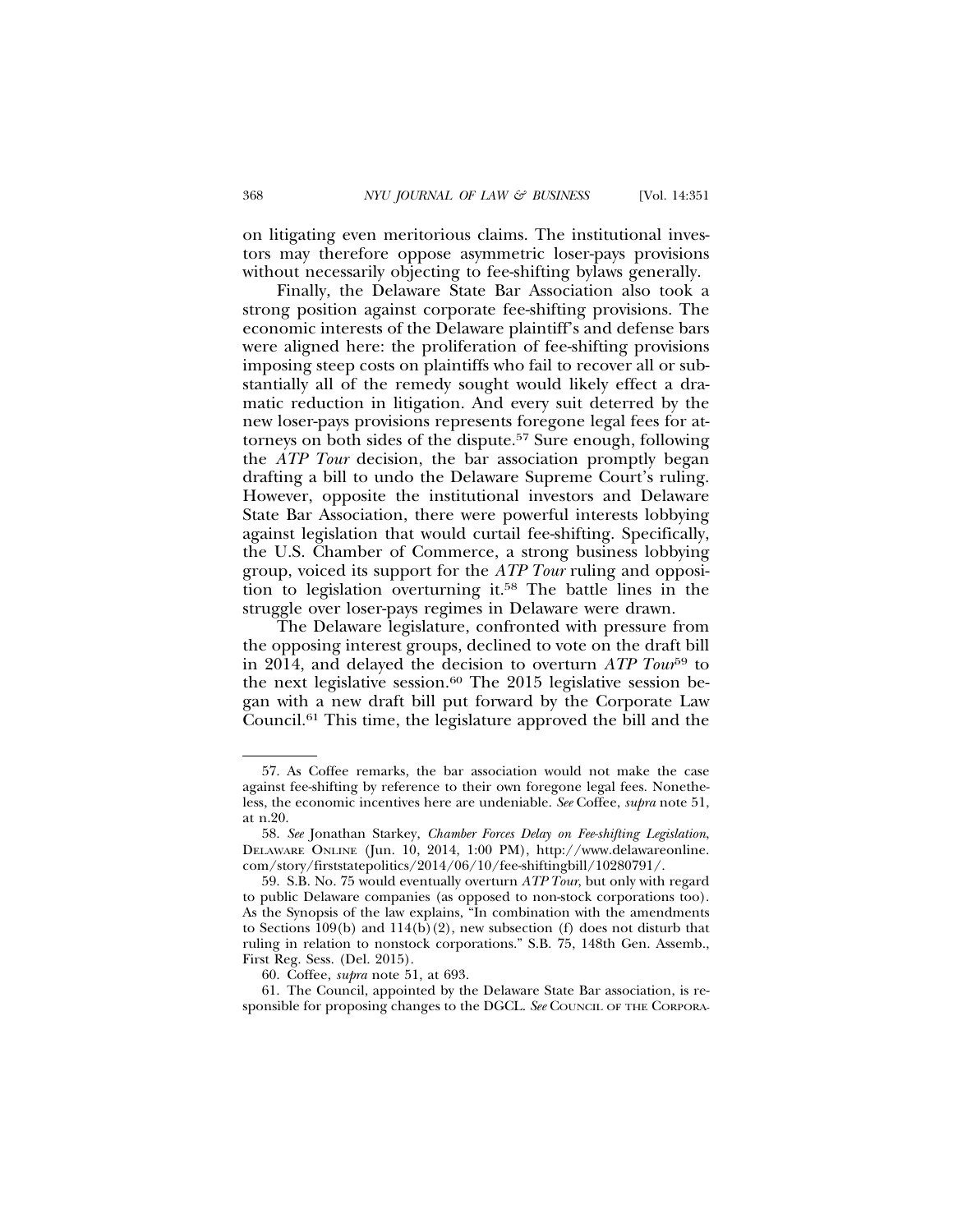opponents of corporate fee-shifting emerged victorious. The Delaware Senate adopted Bill No. 75 by an overwhelming margin of sixteen votes in favor and five opposed.62 It passed the Delaware House the following month, and Governor Markell signed the bill into law on June 24, 2015.

What ultimately tipped the scales in favor of the fee-shifting opponents in Delaware? Albert Choi suggests that the Delaware legislature "possibly . . . acced[ed] to the influence of the Delaware plaintiffs' bar."63 Coffee invokes a concern over reduced "Gross Domestic Product of the State," imposing a significant cost both economically and politically.64 The bill itself states that the law was passed "[i]n order to preserve the efficacy of the enforcement of fiduciary duties in stock corporations."65 It is unclear which of these reasons underlay the legislation, but whatever the motivation for S.B. No. 75's passage, it was a significant victory for the interest groups opposing loserpays provisions, and a defeat for the corporations supporting them.66

The struggle over fee-shifting in the context of Delaware corporations seemed to be, at least for the time being, at an end with the enactment of S.B. No. 75. As we have seen, the momentum toward adoption of loser-pays provisions by corporations in the wake of *ATP Tour* first slowed, and finally stopped. In turn, this might suggest that the struggle over feeshifting has ended with a blanket prohibition against fee-shifting bylaws and charter provisions. But this paints the picture in overly broad strokes. What, then, does the new Delaware law mean exactly for corporations and their ability to implement loser-pays provisions? To answer that question, a closer look at the text of the statute and the accompanying synopsis is called for. As the following section describes, the law leaves room for fee-shifting provisions governing certain claims against corporate defendants.

TION LAW SECTION, https://www.delawarecounselgroup.com/dsba-corporate-council/.

<sup>62.</sup> DiCiancia, *supra* note 47, at 1563.

<sup>63.</sup> A. Choi, *supra* note 35.

<sup>64.</sup> Coffee, *supra* note 51, at 693.

<sup>65.</sup> S.B. 75, *supra* note 14.

<sup>66.</sup> *See, e.g.*, Anthony Rickey, *Fee Shifting May Disrupt Delaware's Dominance,* Law360 (Mar. 13, 2015), http://www.law360.com/articles/631222/fee-shifting-may-disrupt-delaware-s-dominance.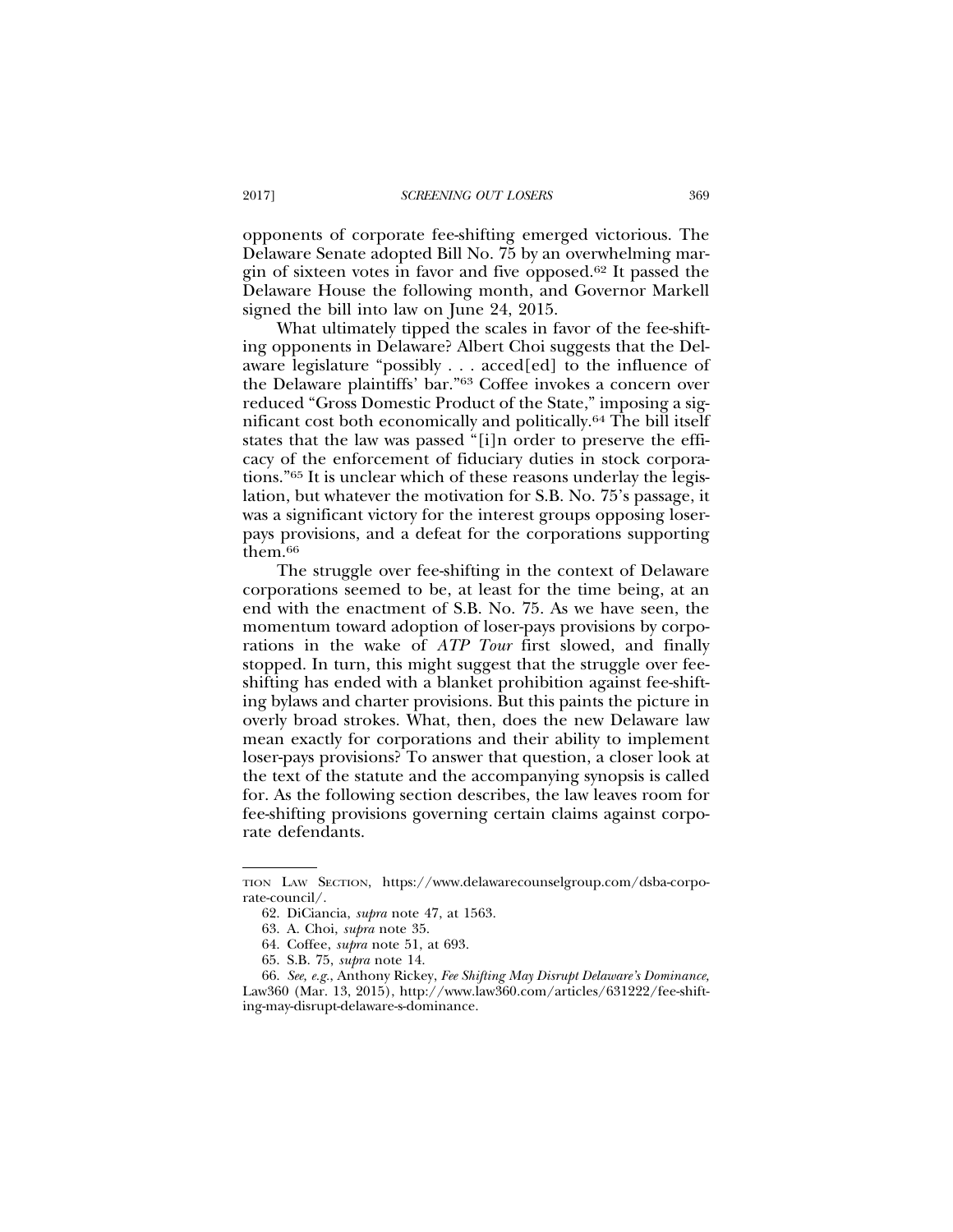## B. *Interpreting the New DGCL: An Avenue to Implementation of Fee-Shifting Provisions in Corporate Bylaws and Charters to Curtail Frivolous Strike Suits*

The law enacted by the Delaware legislature amends existing sections of the DGCL to incorporate express prohibitions against fee-shifting. Specifically, the law amends Sections 102 and 109 of the DGCL, among others. Those sections govern the contents of the certificate of incorporation and the bylaws, respectively. A precise understanding of the amendments is important for purposes of this Note, and we therefore review them in some detail.

The Act added an entirely new subsection (f) to Section 102 of the DGCL, reading as follows: "The certificate of incorporation may not contain any provision that would impose liability on a stockholder for the attorneys' fees or expenses of the corporation or any other party in connection with an internal corporate claim, as defined in § 115 of this title."67 The Act also amends Section 109(b), adding the following: "The bylaws may not contain any provision that would impose liability on a stockholder for the attorneys' fees or expenses of the corporation or any other party in connection with an internal corporate claim, as defined in § 115 of this title."68

Reading the amendments in conjunction, what stands out is that both prohibit "provision[s] that would impose liability on a stockholder for the attorneys' fees or expenses of the corporation." This language thus targets fee-shifting regimes in the two most important contractual foundations of the Delaware corporation: the charter and the bylaws (in that order). One should note, however, that the amendments—applicable only to corporate charters and bylaws—do not entirely foreclose adoption of provisions imposing liability on shareholders for attorneys' fees or expenses.<sup>69</sup> Both amendments also focus the prohibition of fee-shifting provisions on "internal corporate claims," referencing DGCL Section 115 for definition.

<sup>67.</sup> S.B. No. 75, *supra* note 14, at 2.

<sup>68.</sup> *Id.*

<sup>69.</sup> Specifically, shareholders are still free to enter contractual agreements amongst themselves (shareholder agreements), or with the corporation. Both of these contracts would fall outside the purview of the charter and the bylaws, and consequently outside of the prohibitions in §§ 102 and 109. *Accord* A. Choi, *supra* note 35.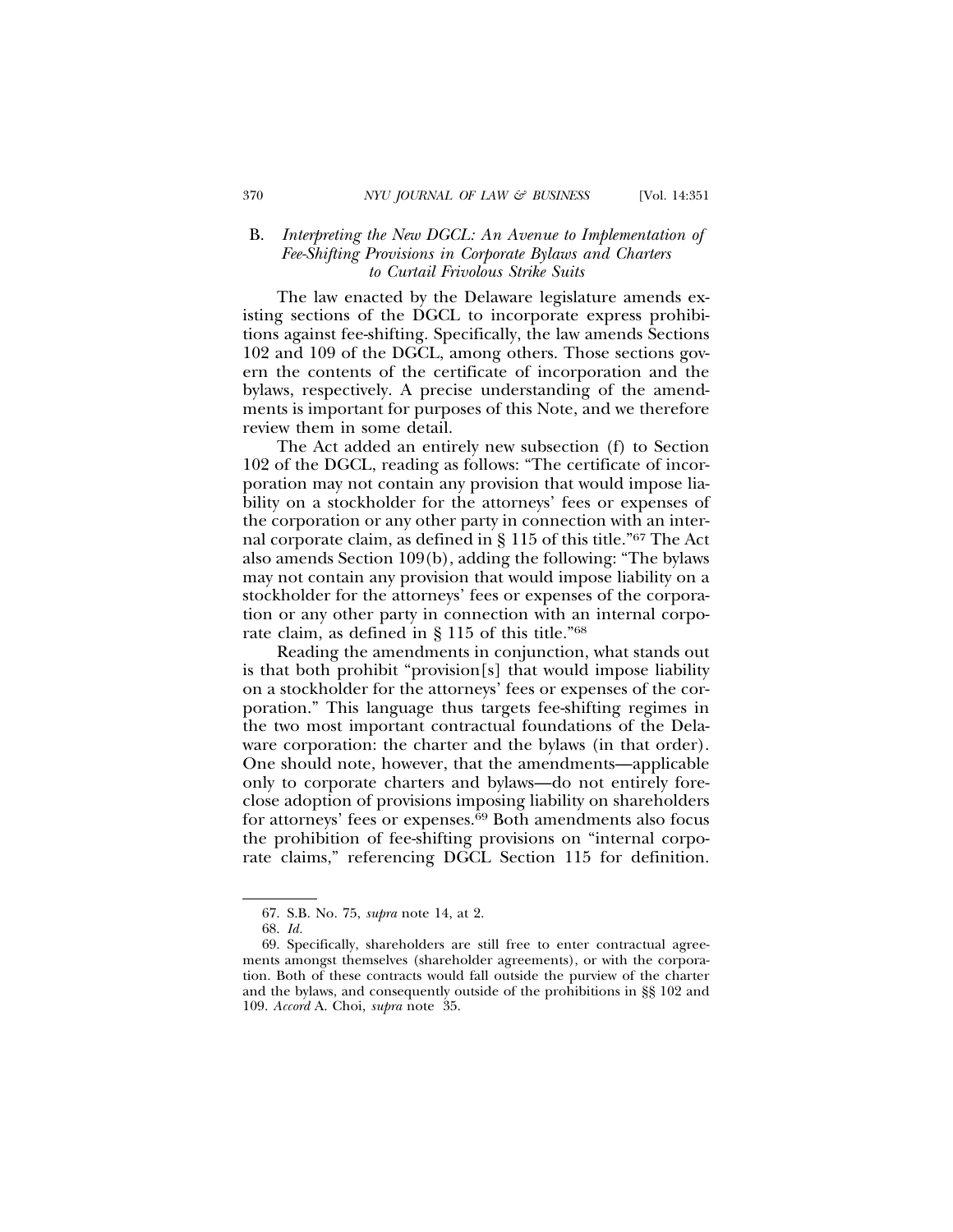Pursuant to Section 115, another new section of the Act adds to the Delaware Code, "'Internal corporate claims' means claims, including claims in the right of the corporation, (i) that are based upon a violation of a duty by a current or former director or officer or stockholder in such capacity, or (ii) as to which this title confers jurisdiction upon the Court of Chancery."70 Section 15(i) defines internal corporate claims as those alleging breaches of duties by directors and officers of a corporation. Section 15(i) thus interacts with Sections 102 and 109 of the DGCL to prohibit loser-pays provisions that would hold plaintiff-shareholders liable for defendants' legal fees. Finally, DGCL Section 15(ii) covers appraisal actions, over which the Delaware Chancery Court is explicitly given jurisdiction under the DGCL.

Thus, the new amendments to the DGCL limit corporate fee-shifting provisions. But exactly what claims by plaintiffshareholders are preempted? Section 15(i) defines internal corporate claims as those "based upon the violation of a duty," specifically contemplating breaches of fiduciary duties owed by directors to their corporations and shareholders. The Delaware Corporate Council defined intra-corporate claims in part by reference to fiduciary duties, recognizing that plaintiffshareholder lawsuits alleging breaches of fiduciary duties make up a vast proportion of shareholder litigation in Delaware state courts. Indeed, in the memorandum explaining and advocating for the law, the Council describes its intent to preserve the availability of shareholder litigation:

"Most litigation testing the propriety of conduct under either the DGCL or the common law of fiduciary duty is initiated by stockholders. The Council believes that absent legislation, many Delaware corporations will eventually adopt *ATP*-type provisions."71

And further:

"It is no exaggeration to say that the Court of Chancery is an invisible presence in every boardroom where a public company deal is being considered, si-

<sup>70.</sup> S.B. No. 75, *supra* note 14, at 3.

<sup>71.</sup> *See* Delaware Corporate Law Council, *Explanation of Council Legislative Proposal* 3 (2015), http://www. delawarelitigation.com/files/2015/03/ COUNCIL-SECOND-PROPOSAL-EXPLANATORY-PAPER-3-6-15-U0124513 .docx.Memo.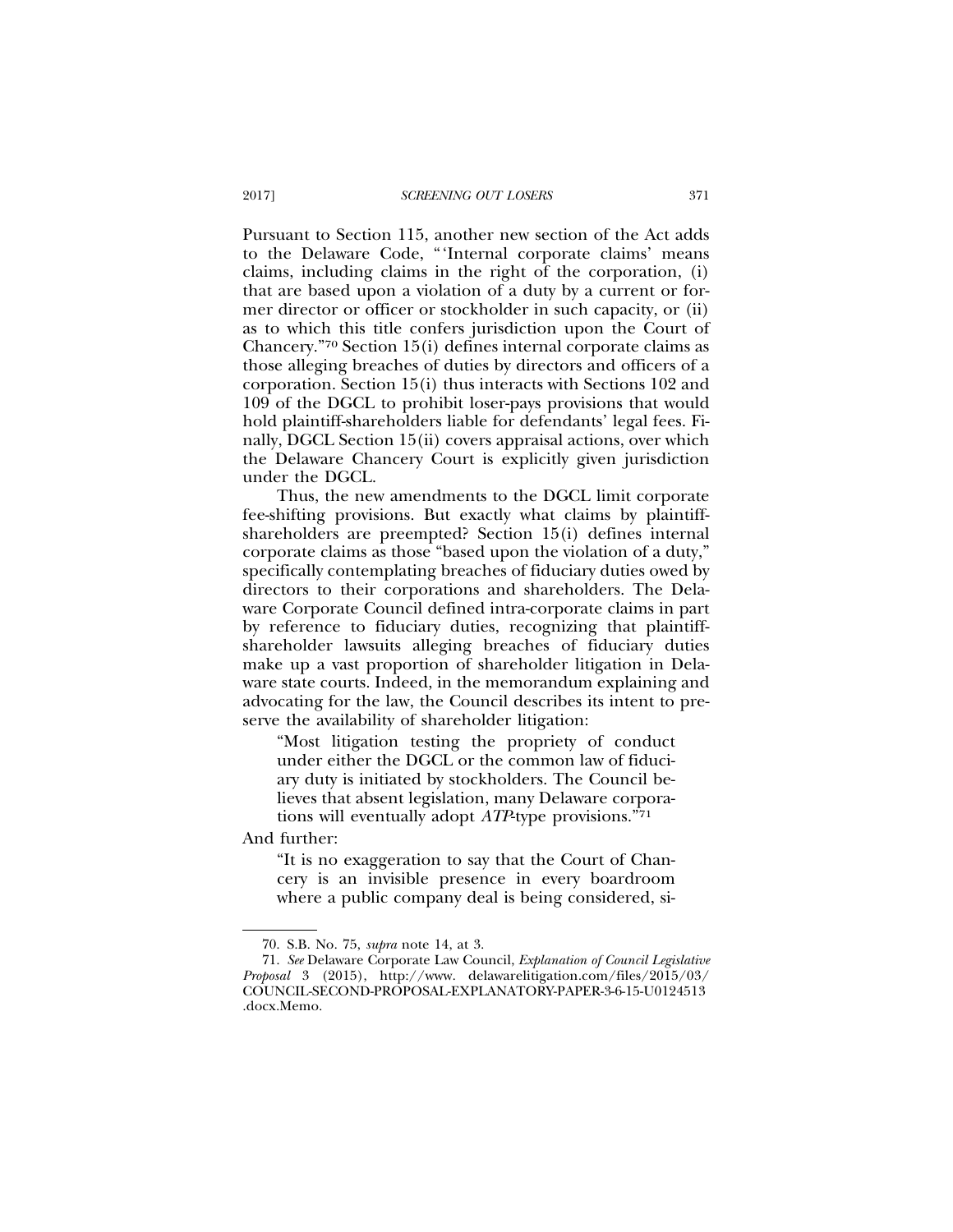lently promoting compliance with its refined standards of fiduciary conduct. This constitutes a remarkable regulatory achievement. It should be recognized and protected by confiding to Chancery the prerogative to manage the docket and ultimately the destiny of Delaware-law fiduciary duty litigation."72

As the memorandum in support of S.B. No. 75 demonstrates, the Corporate Council sought to preserve fiduciary duty claims as an avenue for recourse for shareholders exposed to losses from corporate misconduct. The Council's memorandum, by describing the law's intended purpose, also suggests the limits of Section 102 and Section 109's reach. Conspicuously missing from the text of the statute and the Council's explanatory memorandum is any mention of claims brought under the federal securities regime.

Although there is scope for debate, this Note submits that the newly amended DGCL permits implementation of corporate fee-shifting provisions governing shareholder litigation over violations of the federal securities laws. The plain language of Sections 102 and 109, as we saw, define intra-corporate claims by reference to Section 115. And Section 115 defines intra-corporate claims as those alleging breaches of duties and appraisal actions. A loser-pays provision that by its terms applies to lawsuits brought under Section 10 and Rule 10b-5 of the Exchange Act, but not to appraisal or fiduciary duty-based claims, would not violate the DGCL. The purpose of the Act further supports this conclusion. Recall the Delaware Corporate Council's stated purpose for amending the General Law: to ensure the de facto availability of fiduciary duty lawsuits, and the continued involvement of the Chancery Court in the development of Delaware corporate law.73 The adoption of fee-shifting regimes applicable to securities fraud lawsuits—brought under federal, not state law—would not impede either of those goals. In sum, loser-pays provisions contemplated by this Note would violate neither the letter nor the spirit of the newly-amended DGCL.

This reading of the Act is consistent with the commentary of some other observers. As Coffee concludes, the "language [of the newly adopted prohibitions against fee-shifting] did

<sup>72.</sup> *Id.* at 12.

<sup>73.</sup> *See* DiCiancia, *supra* note 47, at n.182.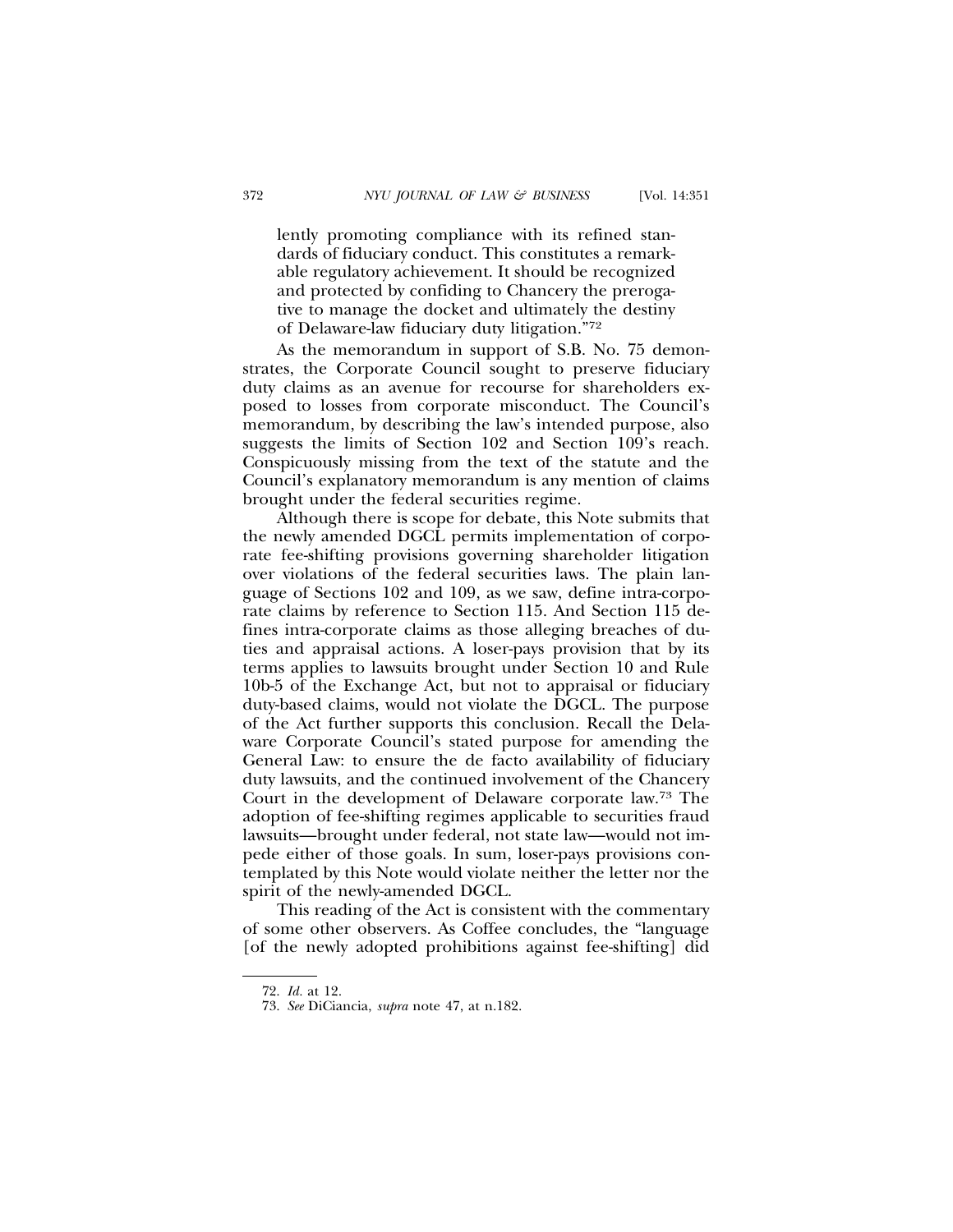not reach the securities class action."74 DiCiancia advances a similar, though more guarded, reading of the new law: "Despite passage of Delaware's fee-shifting bylaw prohibition, uncertainty still remains as to the scope of the prohibition, specifically whether the prohibition applies to securities class action lawsuits."75 As DiCiancia points out, some observers have taken the opposite position—reading the amended DGCL's prohibition of loser-pays provisions to include securities fraud claims.76 Notably, Neil Cohen argues that the wording of Section 115 represents a deliberate choice of the Delaware legislature to encompass securities fraud claims in the Act's reach:

If Sec. 115 were designed to excludes [sic.] securities fraud lawsuits it would define internal corporate claims as exclusively "claims in the right of the corporation"—instead, the definition says "*including* claims in the right of the corporation," leaving room for individual securities fraud claims.

Similarly, the language of the section is not restricted to claims alleging "a violation of a duty"; rather, it includes claims "*based on* a violation of a duty." Securities fraud claims fit because they are based on a violation of a corporate officer's duty to loyally obey the law on behalf of his employer. Finally, the section does not limit coverage to claims under Delaware law. Section 115 could have been deliberately worded

<sup>74.</sup> Coffee, *supra* note 51, at 694. Coffee reasons as follows: "the Corporation Law Council defined 'intracorporate claim' to mean "claims, including claims in the right of the corporation, (I) that are based upon a violation of a duty by a current or former director or officer or stockholder in such capacity, or (II) as to which this title confers jurisdiction upon the Court of Chancery. This language reaches derivative actions, class actions based on a breach of fiduciary duty (such as the standard merger class action asserting that the directors sold the firm too cheaply), and appraisal actions." *Accord* A. Choi, *supra* note 35 ("Finally, since fee-shifting bylaws relate to the issues based on Delaware corporate law, they do not apply in the cases where shareholders bring a non-corporate claim, such as a claim based on federal securities laws that does not allege a violation of duty.").

<sup>75.</sup> DiCiancia, *supra* note 57, at 1564.

<sup>76.</sup> *See id.* at n.182 (describing commentators arguing that the statute should not be read so narrowly as to exclude federal securities fraud claims from its purview).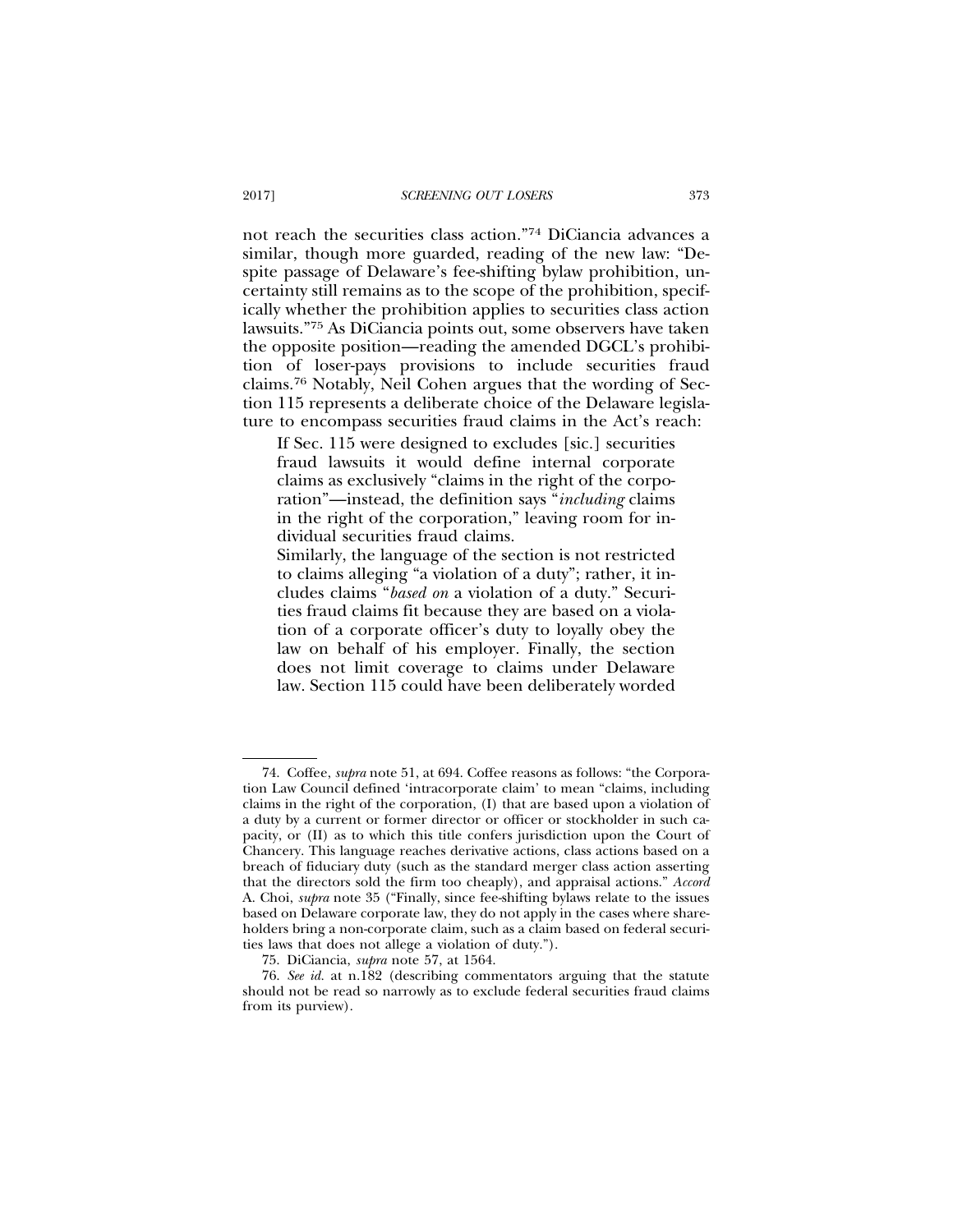to leave enough room for the Delaware courts to find that securities fraud cases are covered.77

Several arguments militate against Cohen's construction of the Delaware statute. First, Cohen argues that the legislature's choice to define internal corporate claims broadly (using "including" instead of a more exclusive and narrow term) evidences the intent to include securities claims in the definition. But there are different reasons why the legislature might prefer a broad definition over a narrower one; importantly, it may have wanted to include other causes of action without enumerating each one. Claims alleging corporate waste are one obvious example. The second reason why the definition of intra-corporate claims should not be read to include securities fraud claims relates back to the *ATP Tour* decision. Although S.B. No. 75 was initially perceived as overruling *ATP Tour*, the legislature went out of its way to explain that this was not the intended effect of the law's enactment.78 The Delaware Supreme Court decision is therefore still binding precedent and a Delaware corporation could adopt a fee-shifting provision governing securities fraud claims without running afoul of the 2015 DGCL amendments, as long as it follows *ATP Tour*'s requirement of using proper procedure. Indeed, the legislature's decision not to overrule *ATP Tour* makes sense when viewed in this light: it allows the legislature to achieve its goal of keeping fiduciary duty-based claims in Delaware courts while preserving a way for corporations to screen out harmful strike suits through fee-shifting. Finally, Cohen's argument that the legislature would have defined internal corporate claims to exclude securities fraud claims if it intended that definition—works at least as well in the opposite direction. If the corporate council had truly intended to prohibit fee-shifting after securities fraud litigation, it could have easily referenced the securities laws and Rule 10b-5 in the definition of internal corporate claims in Section 115.79

<sup>77.</sup> Neil Cohen, *Does Pending Delaware Legislation Cover Fee-Shifting in Securities cases?* (June 15, 2015), https://corpgov.law.harvard.edu/2015/06/15/ does-pending-delaware-legislation-cover-fee-shifting-in-securities-cases/.

<sup>78.</sup> *See* S.B. No. 75, *supra* note 14.

<sup>79.</sup> Indeed, it is hardly plausible that the legislature would choose to include securities fraud claims in the definition so vaguely and indirectly. Federal securities fraud is, after all, a statutory offense. To define securities fraud claims as "based on a violation of a duty" would be circuitous and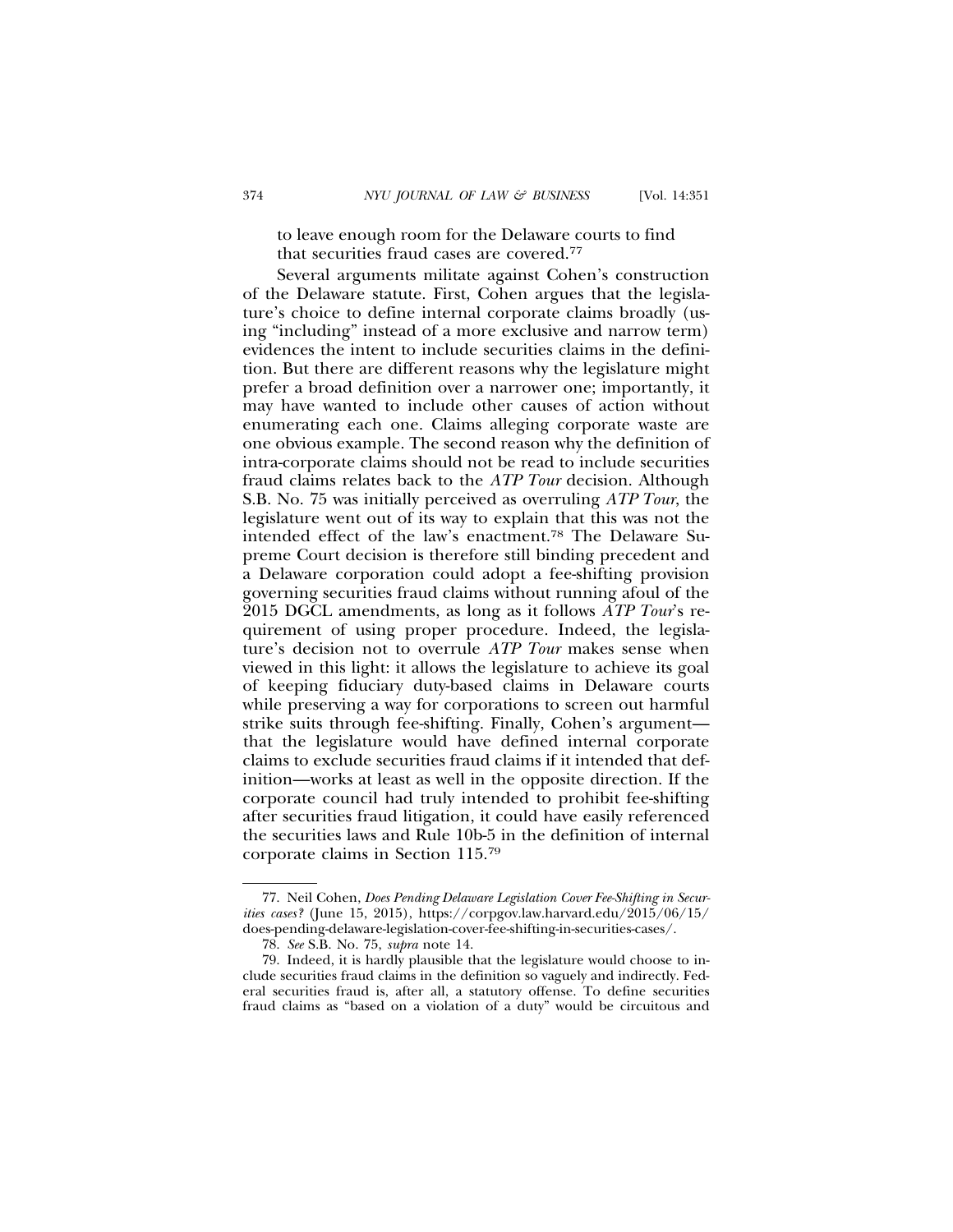As we have seen, Delaware corporations and the shareholders who own their shares continue to suffer unjustified losses in value through legal costs from frivolous securities class actions. Based on a careful review of the recent decision in *ATP Tour*, and the language and purpose of the 2015 Delaware law, this Note argues that corporations have a viable defense against those strike suits. The adoption of fee-shifting provisions holds the promise of reduced meritless claims (as demonstrated in Part I), and Delaware provides its corporations with the legal basis for implementation. A note on what procedure corporations intending to implement loser-pays regimes should follow is in order here. As discussed in this Part, the two principal documents in which a Delaware corporation specifies its governing rules are the charter and the bylaws. Corporations should consider amending their charters, or adopting new bylaws, as ATP Tour did. How best to navigate the internal corporate politics (i.e., how the board should frame the proposal to its shareholders, or how the shareholders should signal interest to the board) are beyond the scope of this Note; it suffices here to point out the bylaws and charter as the main avenues of implementation.80

This section has also addressed some objections to my proposal. As DiCiancia and Cohen's articles demonstrate, other interpretations of Delaware law are certainly possible. Probably the greatest hurdle to corporate fee-shifting provisions, however, has yet to be addressed. The following Part takes on the issue of federal preemption, making the argument that loser-pays regimes do not conflict with the federal securities regime.

## III.

#### DEFENDING THE PROPOSAL

#### A. *The Case Against Federal Preemption*

If one accepts the arguments in the foregoing Parts, Delaware corporations and their shareholders stand to gain by implementing loser-pays provisions, and Delaware law does not

inaccurate—in fact, a 10b-5 claim need not include any allegations of breached fiduciary duties.

<sup>80.</sup> Of course, shareholders are still free to enter contractual agreements with each other and with the corporation. This could be another, probably more costly method of adopting fee-shifting provisions.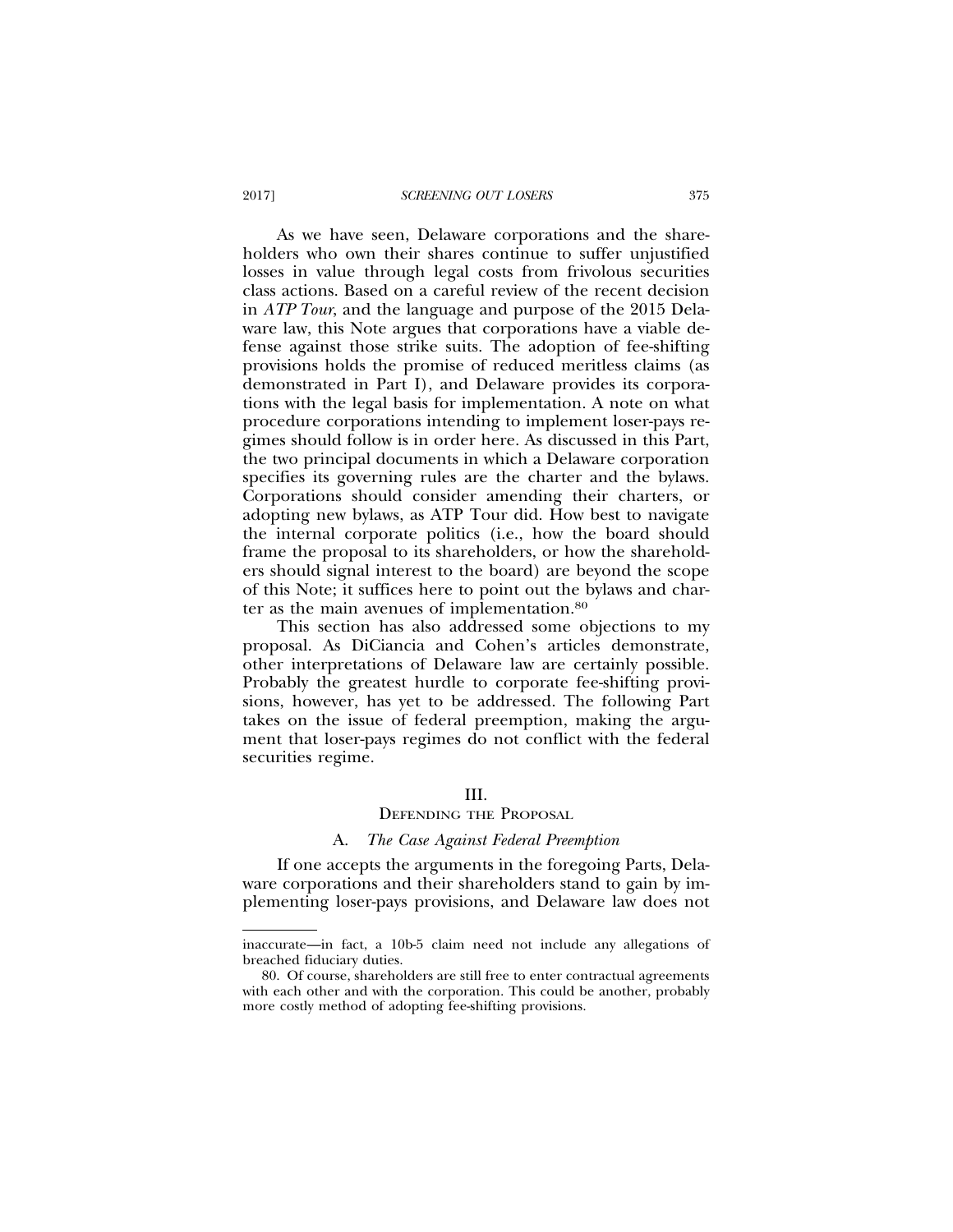prohibit their implementation. Unfortunately, the matter does not quite end there. The opponents of fee-shifting, particularly plaintiff lawyers, are likely to challenge the validity of feeshifting provisions governing securities fraud claims under Rule 10b-5 and the federal securities laws. Given the novelty of Delaware's law, it is unclear how courts will construe its applicability to securities fraud class actions.81 The issue, however, is bound to be raised in court—either in a direct challenge to a fee-shifting provision or by plaintiffs seeking a declaratory judgment to that end.82 This Part anticipates and responds to arguments that are likely to be made against the validity of feeshifting provisions, specifically, federal preemption.83 Ultimately, I conclude that fee-shifting under Delaware law is not explicitly preempted by the federal securities regime and poses no obstacle to implementation of the securities laws.

Courts have recognized several flavors of preemption. First, a brief note on the general principles underlying preemption, before considering the different species of preemption in turn. The constitutional principle of federalism establishes the coexistence of two sovereigns—the republic and the states. The Supremacy Clause provides that federal law "shall be the supreme Law of the Land; and the Judges in every State shall be bound thereby, any Thing in the Constitution or Laws of any State to the Contrary notwithstanding."84 As the Supreme Court held, "(u)nder this principle, Congress has the power to preempt state law."85 There are three distinct categories of preemption. First, Congress may expressly preempt state law through explicit preemption clauses. Courts have also recognized two additional doctrines under the larger category of implied preemption: "field" (or impossibility) and "conflict" (or obstacle) preemption. The first category of preemption express—is also the easiest to dispose of here. While there are

<sup>81.</sup> As of this writing, there are no decisions or complaints in Delaware courts that address this issue of corporate fee-shifting provisions. *Accord* DiCiancia, *supra* note 47, at 1571.

<sup>82.</sup> *Id.*; Coffee, *supra* note 51, at 701.

<sup>83.</sup> In Part II *supra* we saw how a plaintiff can argue the invalidity of a feeshifting provision under Delaware law without reaching the issue of preemption. Part III therefore does not revisit those arguments and focuses instead on the issue of preemption.

<sup>84.</sup> U.S. CONST. art. VI, cl. 2.

<sup>85.</sup> Arizona v. United States, 132 S. Ct. 2492, 2500 (2012).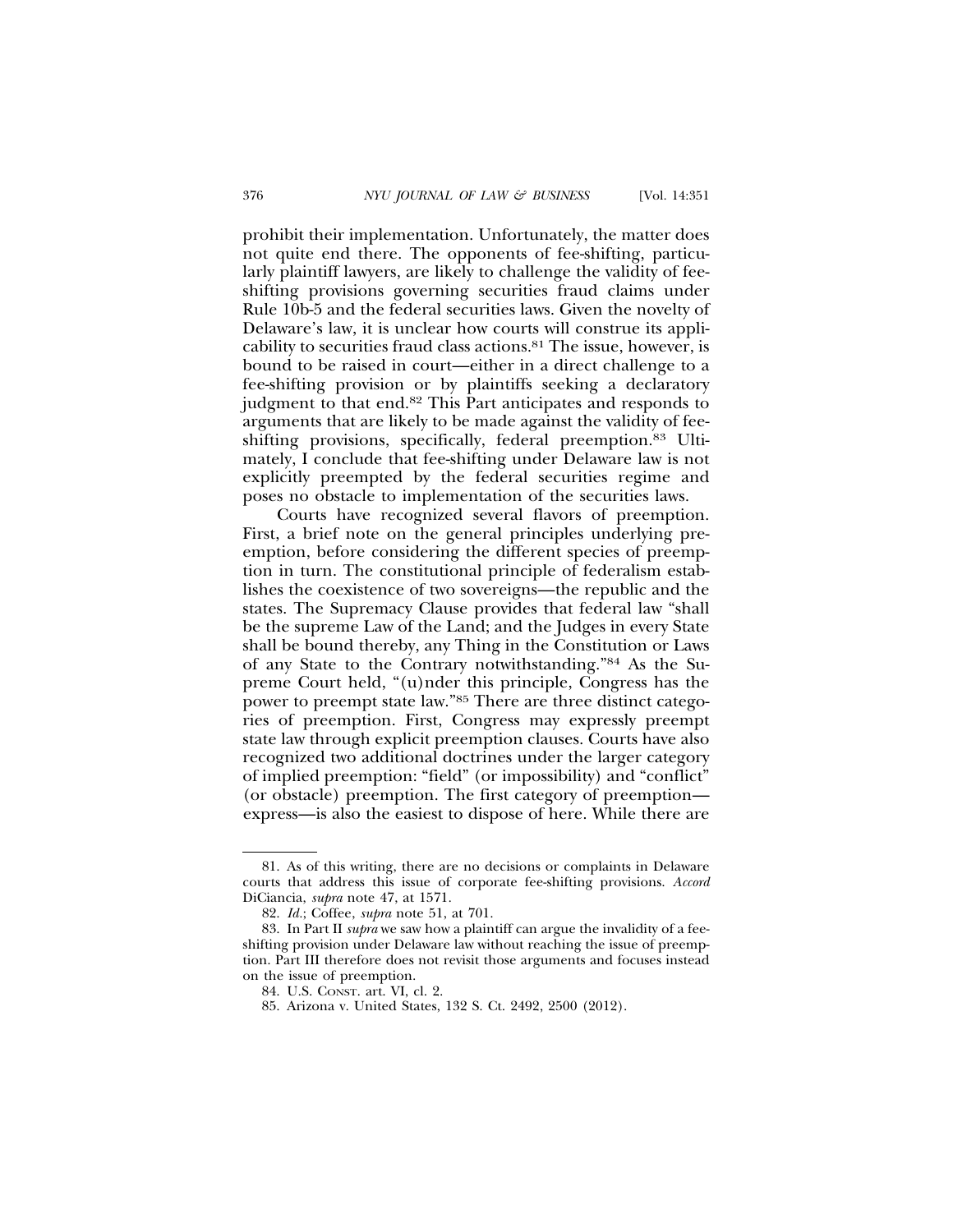several express preemption clauses in the federal securities laws (e.g., exemptions from state securities registration requirements under Section 18 of the Securities Act), none of them preempts fee-shifting.86

Courts infer field preemption when, despite the absence of express preemption clauses, federal regulation has so completely dominated a field that it implicitly preempts concomitant state regulation. "The intent to displace state law altogether can be inferred from a framework of regulation so pervasive . . . that Congress left no room for the States to supplement it or where there is a federal interest . . . so dominant that the federal system will be assumed to preclude enforcement of state laws on the same subject."87 The case for field preemption is stronger than for express preemption, but, ultimately, unconvincing. In its regulation of the securities industry, Congress has long been sensitive to preexisting state laws. For instance, Congress initially allowed the coexistence of state "Blue sky" laws with the federal securities regime, expressing its intent to not upset state regulatory efforts. This demonstrates a deliberate effort by the federal legislature to not entirely dominate the field of securities regulation, but instead to preserve state regulations.

More importantly, the U.S. Supreme Court held in a line of decisions that there is a distinction between state corporate law and the federal securities laws. In *Santa Fe Indus. v. Green*, the Court reviewed Rule 10b-5 fraud claims brought by minority shareholders following a short-form merger. The plaintiffs, however, did not allege material omissions or misstatements, a required element of that federal antifraud provision. Instead, the minority shareholders argued that the federal securities fraud rules applied to breaches of fiduciary duty.88 The Court, however, rejected this argument, emphasizing the distinction between state corporate and federal securities laws:

Absent a clear indication of congressional intent, we are reluctant to federalize the substantial portion of

<sup>86.</sup> *Accord* Coffee, *supra* note 51, at 698.

<sup>87.</sup> Arizona v. United States, 132 S. Ct. at 2501 (internal citations omitted).

<sup>88.</sup> *See* Roberta Karmel, *Reconciling Federal and State Interest in Securities Regulation in the United States and Europe*, 28 BROOK. J. INT'L L. 495, 504 (2003).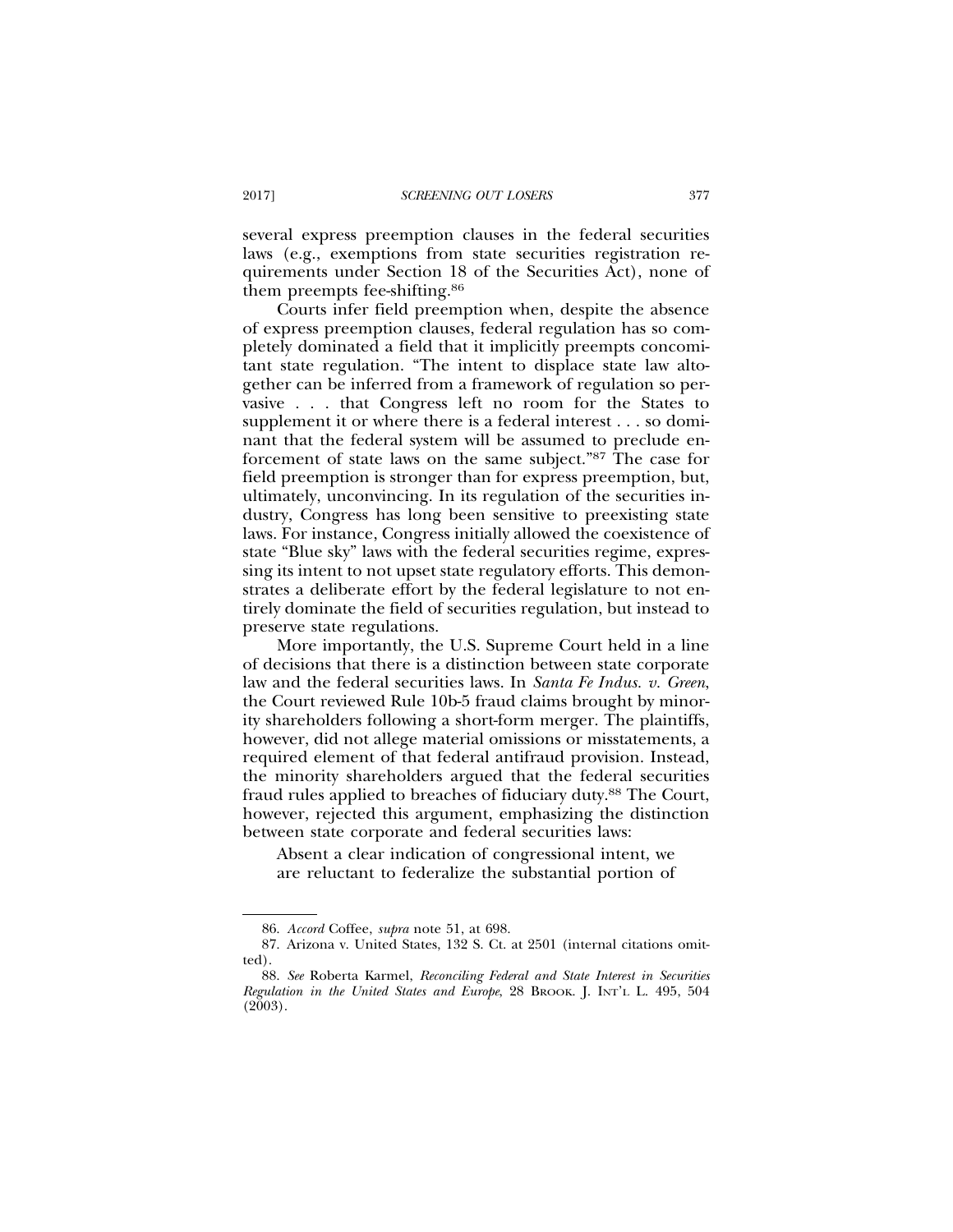the law of corporations that deals with transactions in securities, particularly where established state policies of corporate regulation would be overridden. As the Court stated in *Court v. Ash*, *supra*: "Corporations are creatures of state law, and investors commit their funds to corporate directors on the understanding that, except where federal law expressly requires certain responsibilities of directors with respect to stockholders, state law will govern the internal affairs of the corporation."89

The Court's reasoning demonstrates its concern for preserving state corporate law as an area of regulation distinct from the federal securities laws. It follows that, to the extent fee-shifting provisions can be framed as instruments of corporate governance, they are not preempted by the national securities regime. I submit that fee-shifting provisions fit under the umbrella of corporate state law, and are therefore not preempted by the federal securities regime.

Opponents of fee-shifting might counter that this conceives of the field too narrowly. In their view, the relevant field is not corporate law generally, but rather fee-shifting provisions governing securities fraud claims against corporate defendants. Under this conception of the field, implied preemption seems more likely.

Indeed, the federal securities regime arguably provides for a fee-shifting mechanism of its own.<sup>90</sup> Section  $21D(c)$  of the Exchange Act, enacted as part of the PSLRA, instructs courts to, upon final judgment, rule on whether either party violated Federal Rule of Civil Procedure  $11(b)$ .<sup>91</sup> If a court finds violations of Rule 11, Section  $21D(c)(3)$  creates a presumption that the appropriate sanction is to shift the non-violating party's legal fees to the opposing party. The federal se-

<sup>89.</sup> Santa Fe Indus. v. Green, 430 U.S. 462, 479 (1977).

<sup>90.</sup> *See* Coffee, *supra* note 51, at 700 (Coffee invokes Section 21D in his discussion of obstacle preemption).

<sup>91.</sup> Securities Exchange Act of 1934 § 21D(c), 15 U.S.C. § 78u-4 (2017) ("In any private action arising under this title, upon final adjudication of the action, the court shall include in the record specific findings regarding compliance by each party and each attorney representing any party with each requirement of Rule 11(b) of the Federal Rules of Civil Procedure as to any complaint, responsive pleading, or dispositive motion.").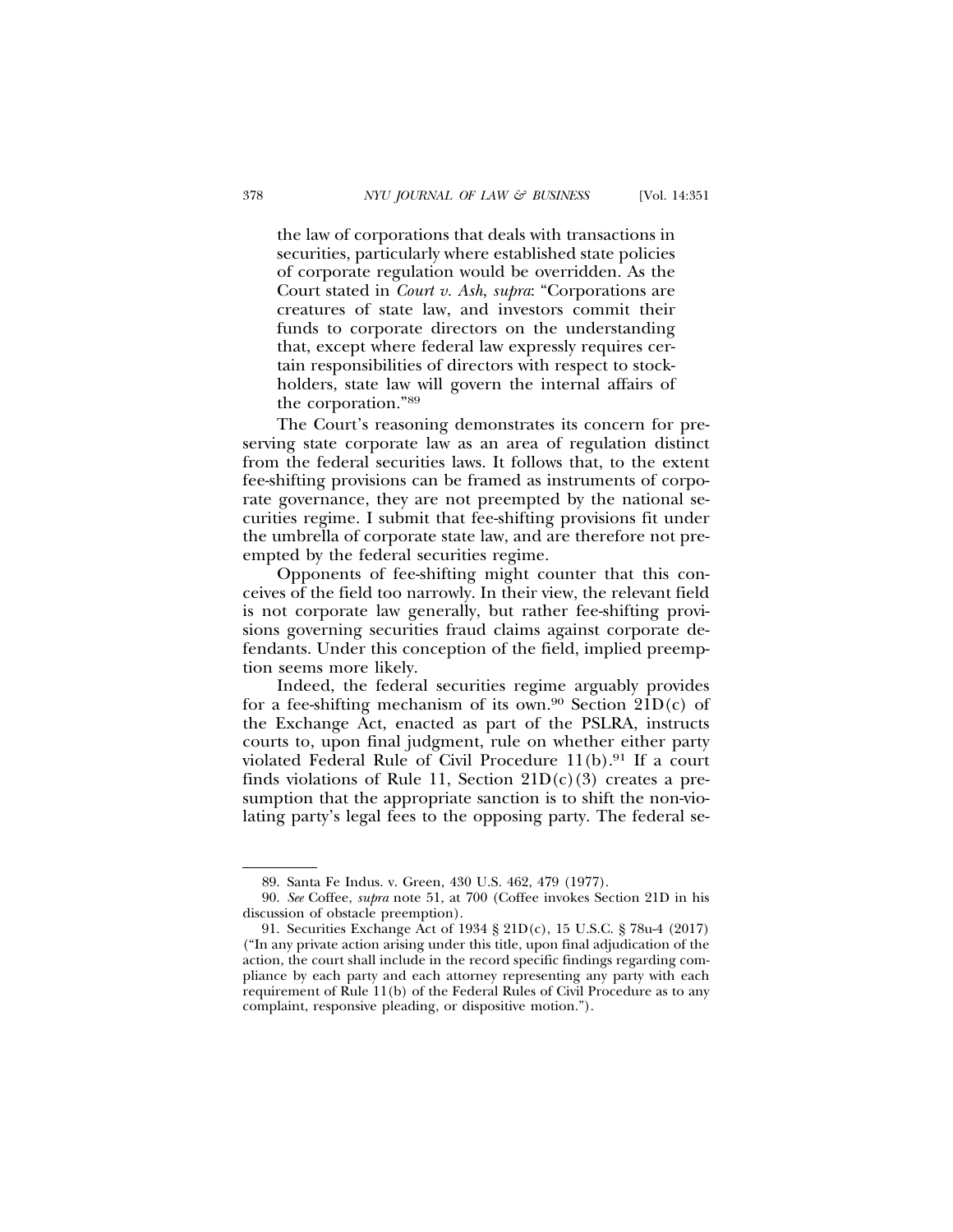curities regime thus arguably overlaps here with corporate feeshifting, giving rise to field preemption concerns.

Importantly, however, the analogy between fee-shifting bylaws and Section 21D(c) should not be overstated. Section  $21D(c)(3)(A)(ii)$  provides that a court must find a "substantial" failure" to comply with Rule 11(b). Further, the sanction for abusive litigation under Section 21D merely starts with the presumption of fee-shifting—but it need not end there. That is, courts may decide to fashion a different sanction than feeshifting. The federal securities laws thus leave ample space for shareholders to adopt provisions triggered by a lower standard than "substantial failure," and providing for their desired remedy (i.e., fee-shifting) with certainty and definitude.<sup>92</sup> I therefore submit that Congress has not so thoroughly regulated this field—even if we define it narrowly as fee-shifting applicable to securities fraud claims—as to preempt state law.

Finally, a court may find fee-shifting provisions in corporate bylaws or charters preempted for conflicting with federal securities laws. Obstacle preemption is likely the strongest basis for finding implied preemption of state law here. Coffee makes the argument that corporate loser pays regimes would frustrate "important federal policies" enacted by the PSLRA.93 As discussed in Part I above, Congress enacted the PSLRA to limit frivolous litigation. One of the goals of that end was ensuring that adequate plaintiffs be made lead plaintiff in class actions. Specifically, the PSLRA creates a rebuttable presumption that the lead plaintiff in a class action is the stakeholder with the largest financial stake in the litigation.<sup>94</sup> The effect of the law was that institutional investors, particularly pension funds, are now the most frequently chosen lead plaintiffs in securities fraud class actions. The reasoning behind this reform was that a lead plaintiff with significant financial interest

<sup>92.</sup> Indeed, this point bears repeating: by many accounts, and as I argue in Part I, the PSLRA was at best moderately successful in decreasing abusive litigation. Especially with regard to judicial involvement in fee-shifting, the evidence suggests the PSLRA has failed to create a reliable and consistent outcome. Baker, Perion, and Silver, for example, find "judges appear to cut fees randomly, typically with very little explanation for why they did so." Lynn Baker, Michael Perion & Charles Silver, *Is The Price Right? An Empirical Study of Fee-Setting In Securities Class Actions*, 115 COLUM. L. REV. 1371 (2015).

<sup>93.</sup> Coffee, *supra* note 51, at 698.

<sup>94.</sup> *See* A. Choi, *supra* note 35; *accord* S. Choi, *supra* note 17, at 204.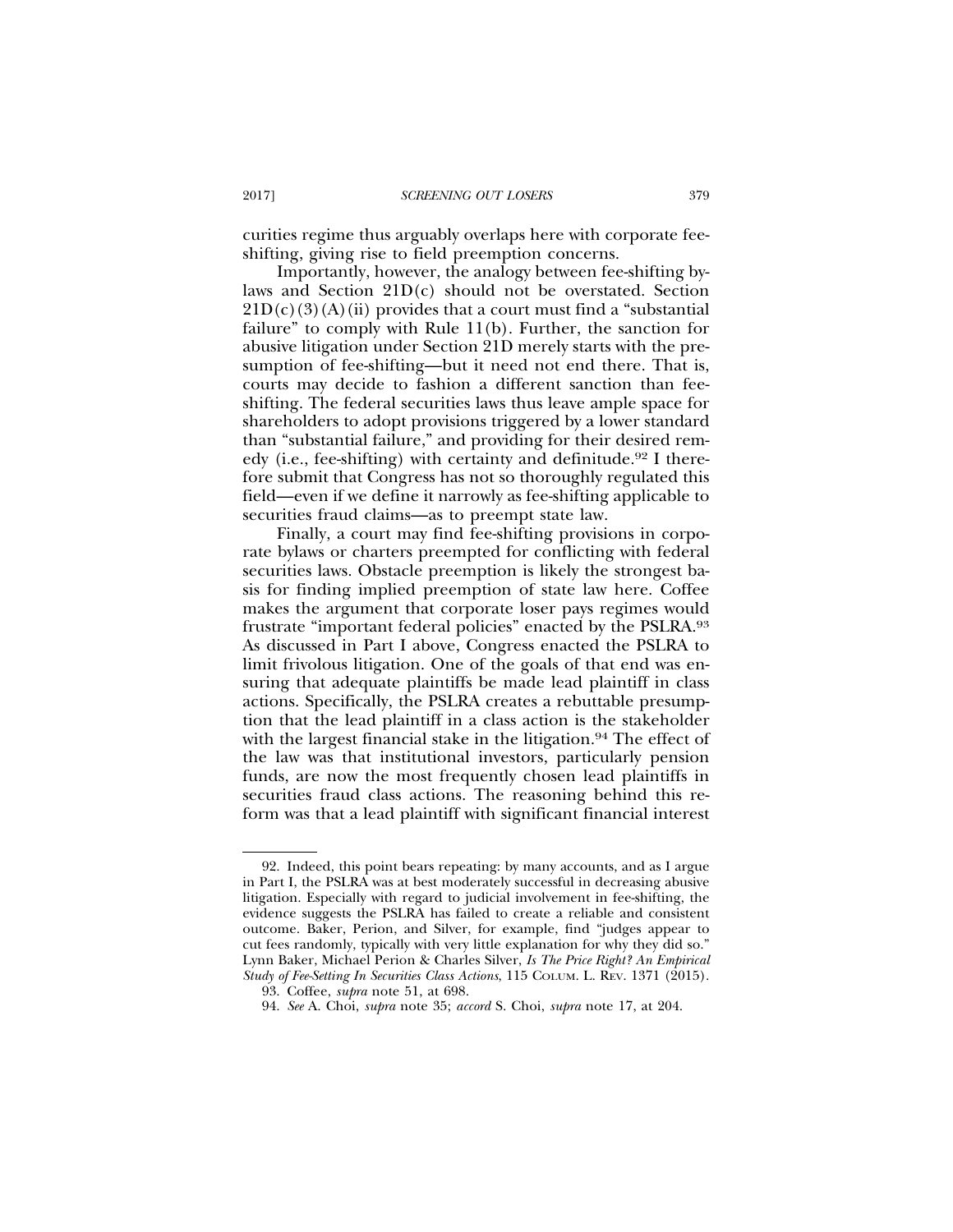in the dispute would have stronger incentives to monitor class counsel, and thereby reduce the likelihood of abusive litigation.

The PSLRA thus overhauled the prior practice in securities class action litigation, where plaintiff lawyers would draw on so-called "stable" plaintiffs—nominal shareholders who own mere fractions of the corporation—to be plaintiffs repeatedly in class actions.95 The concern over fee-shifting provisions here is that public pension funds might be deterred from being lead counsel in a class action, because their expected return on the lawsuit declines with fee-shifting. Specifically, in Coffee's words, "there is a substantial asymmetry between the pension fund's likely gains and losses."96 The lead plaintiff pension fund can only recover in proportion to its ownership (when the case settles or returns a favorable verdict), but stands to foot the whole bill if the plaintiff loses. According to that theory, institutional investors will decline to act as lead plaintiffs, thereby restoring the previous status quo of "stable" lead plaintiffs in securities class action litigation. Thus, Coffee: "If this happened, Congress's intent would have been frustrated."97

The argument for obstacle preemption certainly has merit. I submit, however, that fee-shifting ultimately does not create an obstacle to the federal securities regime: quite the opposite, it affirmatively furthers its purpose. As with field preemption, a reviewing court's analysis is guided by "the purpose of Congress, [which] is the ultimate touchstone in every preemption case."98 Further, in the absence of express preemption courts follow a presumption against implied preemption.99 This raises the bar for a finding that fee-shifting frustrates congressional purpose underlying the securities regime.

<sup>95.</sup> *See* Schwartz & Appel, *supra* note 9, at 40.

<sup>96.</sup> Coffee, *supra* note 51, at 609.

<sup>97.</sup> *Id.* at 699.

<sup>98.</sup> Medtronic, Inc. v. Lohr, 518 U.S. 470, 485 (1996) (internal quotation marks omitted).

<sup>99. &</sup>quot;[I]n all pre-emption cases, and particularly in those in which Congress has legislated in a field which the States have traditionally occupied, we start with the assumption that the historic police powers of the States were not to be superseded by the Federal Act unless that was the clear and manifest purpose of Congress." (internal citations omitted) Wyeth v. Levine, 555 U.S. 555, 565 (2009).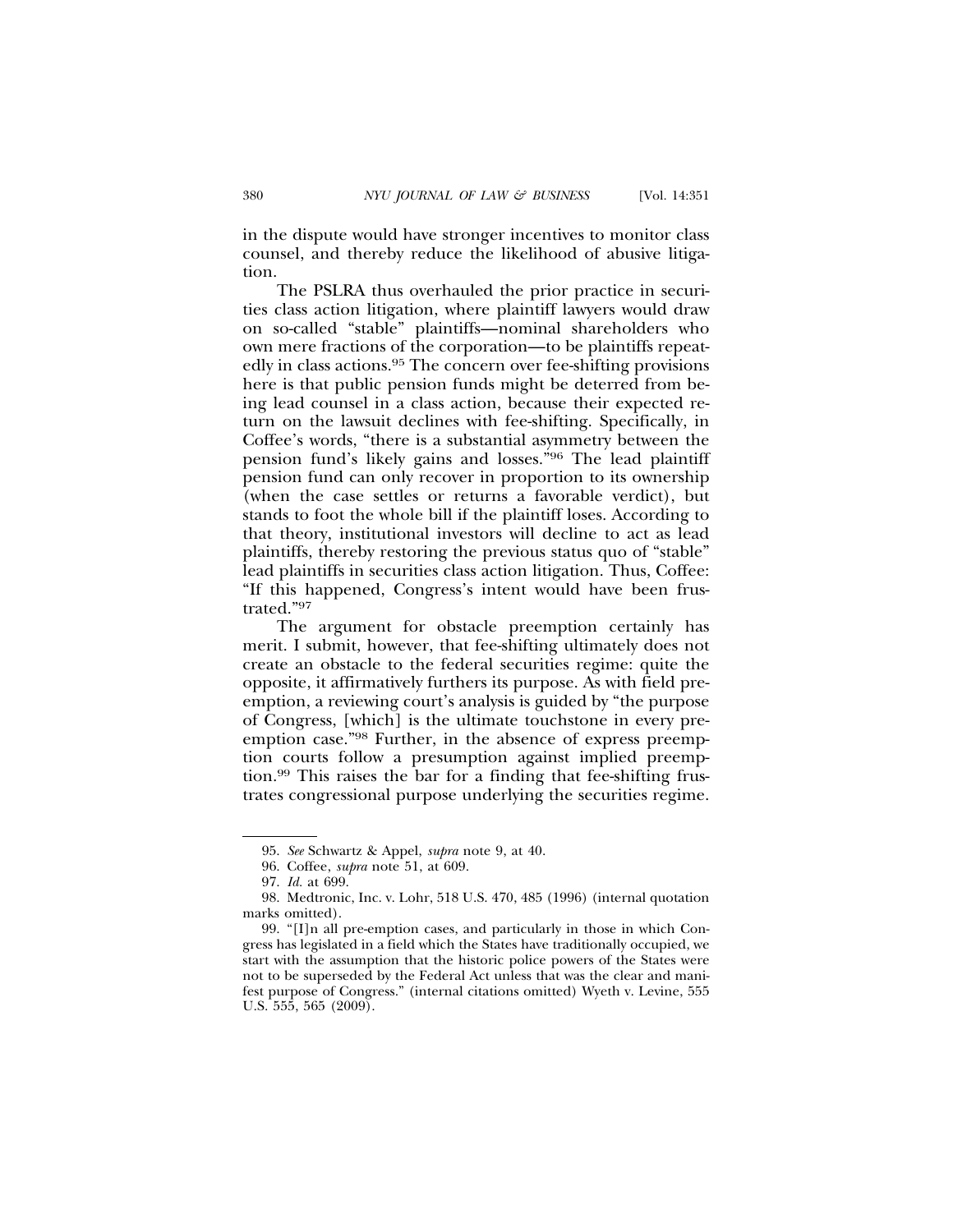But courts will rebut the presumption if the federal policies are shown to be frustrated by state law. Let us then probe the arguments in favor of obstacle preemption more deeply.

First, for the theory espoused by Coffee—that fee-shifting deters institutional plaintiffs from taking the lead—to hold, institutional investors must have a net expected loss from being lead plaintiff.100 However, there are reasons to question the conclusion that institutional investors will indeed have negative expected returns on leading the class in a securities class action. For one, shareholder concentration has been on a steady rise for many years now. This trend is driven by the growth in institutional investors, who now hold vast proportions of publicly traded corporations' securities.101 As the institutional investors' ownership increases, so does their share in the recovery from the settlements. More importantly, Coffee's estimation of an investor's return on becoming lead plaintiff does not account for the change in strength of claims brought after introduction of fee-shifting.102 The great benefit of feeshifting, after all, is screening out frivolous claims. Therefore, under fee-shifting we expect that the most meritorious claims—those with admission of corporate wrongdoing, gov-

<sup>100.</sup> Recall from the discussion in Part I that plaintiffs will be deterred from bringing suit if their expected return from the lawsuit is negative. The same intuition applies here regarding an institutional investor's decision to be lead plaintiff as it does to plaintiffs' incentives to bring suit generally. See *supra* Part I for the discussion of how expected return on a claim affects a plaintiff's decision to litigate.

<sup>101.</sup> MATTEO TONELLO & STEPHAN RABIMOV, THE 2010 INSTITUTIONAL IN-VESTMENT REPORT: TRENDS IN ASSET ALLOCATION AND PORTFOLIO COMPOSI-TION 27 tbl.13 (2010) (Conference Board Research Report, No. R-1468-10- RR, 2010), http://ssrn.com/abstract=1707512 (describing how institutional ownership in U.S. public corporations grew to 73% in 2009).

<sup>102.</sup> Specifically, Coffee assumes a 50% chance of success (i.e., settlement), 1–3% recovery of investor losses, and cost of failure of at least \$10 million. *See* Coffee, *supra* note 51, at 699. Coffee concludes that these figures lead to an "asymmetry between the pension fund's likely gains and losses," making it hard for the fund to justify being lead plaintiff to its pensioners. Coffee is right to point out that some claims will have a negative expected return, and pension funds will be deterred from being lead plaintiff in class actions based on those claims. However, this paints the picture in strokes too broad. The beauty of fee-shifting, as we saw, is that it incentivizes meritorious claims—those with high likelihood of success (and higher than 50%). As the strength of the claim increases, so does the pension fund's (or other institutional investor's) expected return on litigating the claim and being lead plaintiff.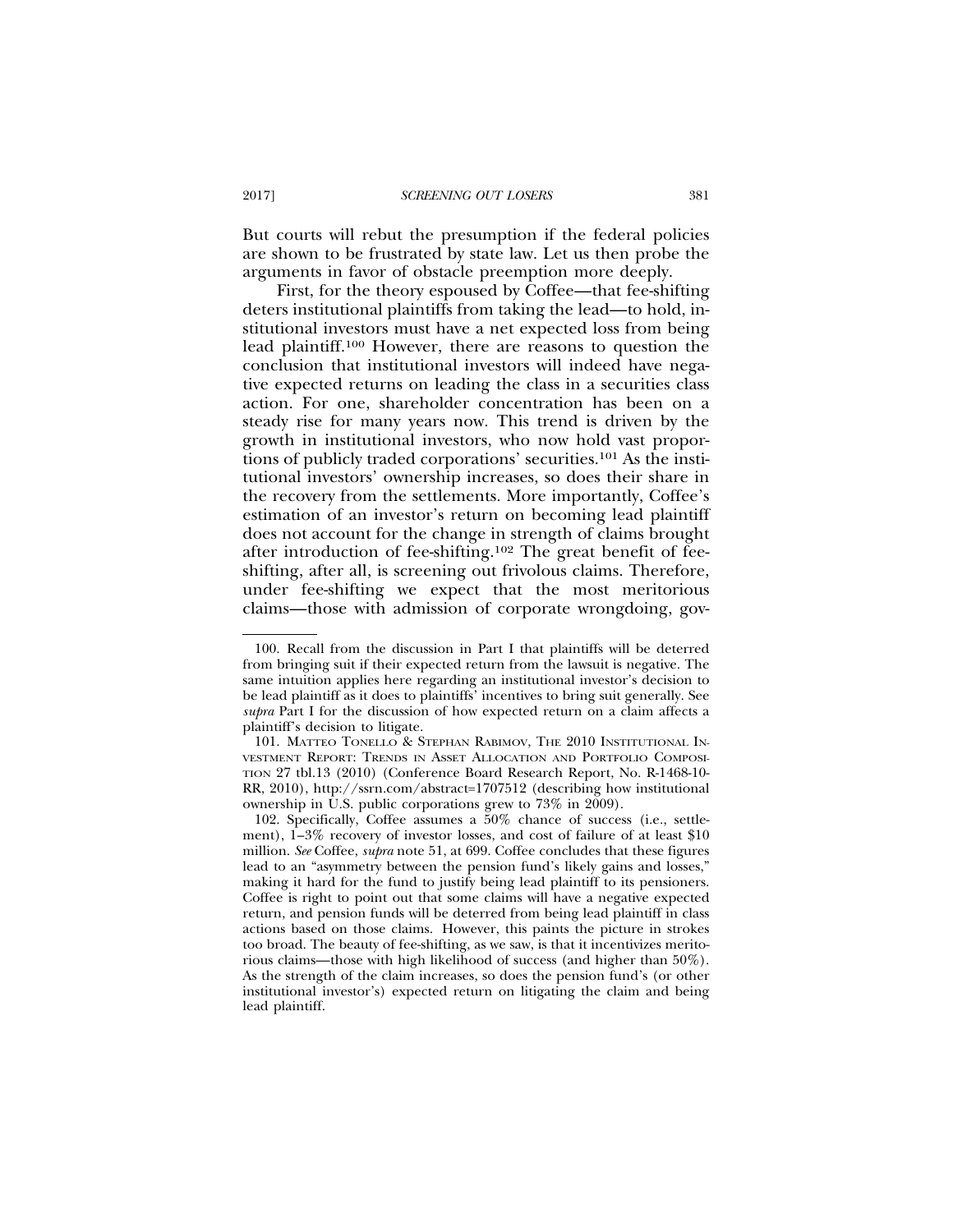ernment sanctions, etc.103—will still be brought.104 Therefore, under a loser-pays regime, institutional investors will still have the incentive to be lead plaintiff, but only in class actions based on claims exhibiting the factors we associate with merit.105

A related but distinct point also raises doubt over the supposed deterrent effect of fee-shifting on institutional investor lead plaintiffs. As we saw in Part I, the incentives of plaintiffs to bring suit are sensitive to the design of the fee-shifting regime. In particular, whether the provision exhibits symmetry, or is asymmetric as in *ATP Tour*, is essential to how the provision affects plaintiffs' incentives to litigate. The argument for obstacle preemption seems to assume asymmetric fee-shifting to the detriment of plaintiffs à la *ATP Tour*.<sup>106</sup> However, as we saw, symmetric fee-shifting actually incentivizes litigation of meritorious suits while also screening out frivolous ones.

Finally, even assuming that fee-shifting deters institutional investors from becoming lead plaintiffs, this does not make implied preemption a forgone conclusion. Coffee identifies the goal of the federal securities laws, for purposes of the preemp-

<sup>103.</sup> *See* STARYKH & BOETTRICH, *supra* note 13, at 35. Examples of these factors are admitted accounting irregularities and being sanctioned by the government or a regulatory agency. The effect of fee-shifting is to increase the cost of litigating claims with the smallest likelihood of success. And these are precisely the frivolous claims that ought to be deterred. At the same time, once these claims fall away, the median settlement value increases.

<sup>104.</sup> Let's assume the defendant corporation has been sanctioned by the SEC, and admitted to accounting irregularities. If the lead plaintiff then reasonably has a 90% probability of achieving settlement for alleged investor losses in the order of several billions of dollars, a pension fund could surely justify being lead plaintiff to its pensioners.

<sup>105.</sup> Ultimately, this assertion can be tested empirically by estimating settlement amounts, percentage recovery by the lead plaintiff of the settlement amount, and the likelihood of settling. That estimation is beyond the purview of this Note; it does point to a future area for research in evaluating the desirability of corporate fee-shifting. For now, it suffices to emphasize the larger point that fee-shifting theoretically incentivizes the lead plaintiff to litigate stronger claims which also have higher expected settlement amounts. How well are these lead plaintiffs positioned to assess the merit of securities fraud claims? Very well. Years of experience as lead plaintiffs and the publicly available body of research by firms like Cornerstone Research and NERA make clear what factors distinguish meritorious from frivolous claims.

<sup>106.</sup> *See* Coffee, *supra* note 51, at 698–99. He only mentions shifting in the direction of plaintiffs, and invokes the "substantially all" recovery standard used in the ATP Tour provision.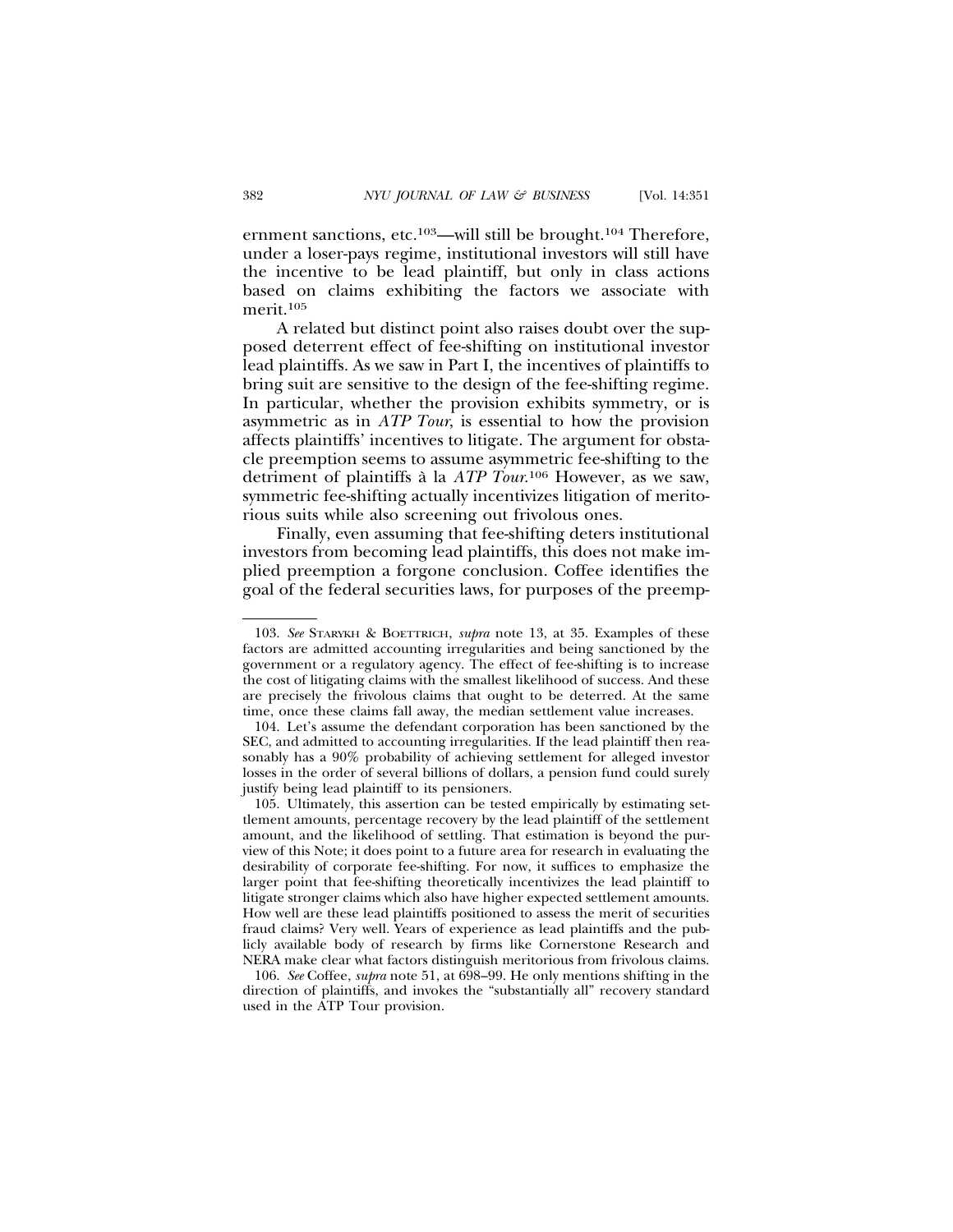tion analysis, as the lead plaintiff presumption enacted by the PSLRA. However, a better view is that the relevant goal of the PSLRA (and, more broadly, the federal securities regime) is the overarching objective to reduce frivolous litigation. The presumption in favor of more invested plaintiffs taking the lead is just a means to achieve that overarching goal, rather than an end in itself. Framed this way, the goal of the federal securities laws is hardly obstructed by corporate fee-shifting.

Indeed, it is likely that even with a reduction in institutional investors acting as lead plaintiffs, fee-shifting will achieve a net decrease in frivolous litigation. Recall that the objective of the PSLRA's presumption in favor of plaintiffs with the biggest financial interest as lead plaintiffs was to enhance the incentives of lead plaintiffs to monitor class counsel. This in turn was thought to enhance restraint by lead plaintiffs over plaintiff lawyers' inclination to frivolously litigate. One important point should allay any concern that fee-shifting will frustrate the goal of reducing strike suits: once fee-shifting is introduced, lead plaintiffs actually stand to lose money if they litigate frivolous claims. Therefore, fee-shifting provisions promoted by this Note would enhance a plaintiff's incentive to monitor class counsel, and disincentivize litigation of frivolous claims.107

The preemption challenge to corporate fee-shifting certainly has force. Ultimately, however, for the foregoing reasons, I submit that the federal securities regime does not preempt—explicitly or implicitly—fee-shifting bylaws or charter provisions. Indeed, for the reasons we observed, symmetric fee-shifting furthers the purpose of the federal securities laws by screening out frivolous claims.

#### B. *A Framework for Judicial Review*

By now my position—in favor of fee-shifting, and against preemption—should be clear. The foregoing makes the case that fee-shifting bylaws are consistent with, and in furtherance of, the federal securities regime. The analysis would end here, if no relevant agency had taken a position on the preemption

<sup>107.</sup> Perhaps lead plaintiffs in securities class actions would even negotiate for indemnity from lead counsel to act as lead plaintiff. In that case, lead counsel would be especially interested in pursuing only meritorious claims, and the need to monitor would diminish accordingly.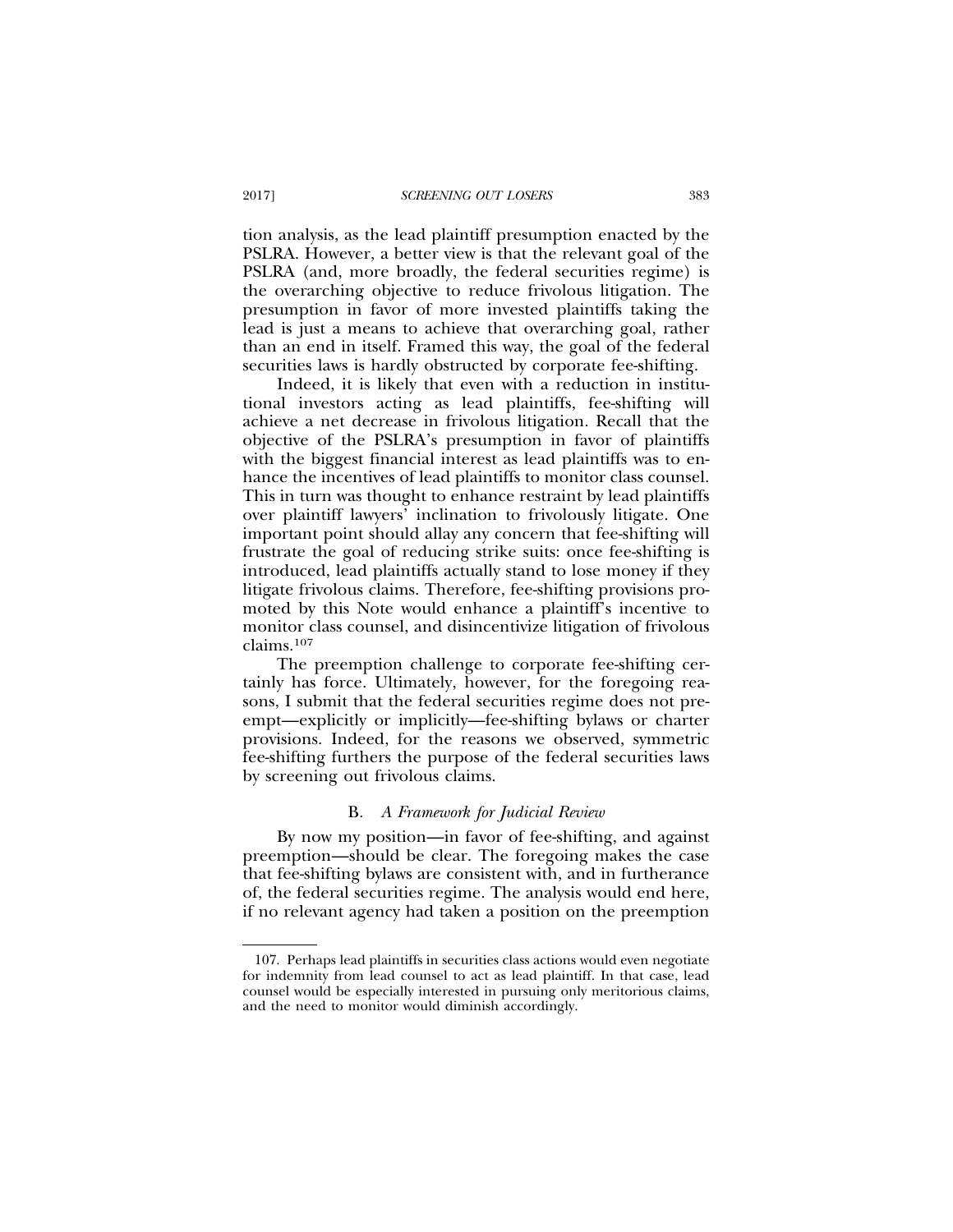question. Where a federal agency expresses a view on preemption, however, courts may acknowledge the agency's view. To what extent courts defer to agency positions on implied preemption is an important and unresolved question. Relatedly, there is also uncertainty about what role the presumption against preemption plays in the context of securities fraud.

This Part addresses these questions about how courts should resolve implied preemption challenges to loser-pays bylaws.108 The doctrinal approach by a reviewing court turns largely on three issues: the import of the presumption against preemption, whether to consult the underlying regulator, and how much deference the regulator's position receives. In what follows, I propose an analytical framework to guide courts in their assessment of these issues to resolve implied preemption questions. Finally, I apply that framework to the question of implied preemption of fee-shifting bylaws, concluding that they are not preempted.

Recall my earlier assertion that courts apply a substantive canon—the presumption against preemption—to cases of implied preemption.109 While any advocate arguing against preemption would surely invoke the presumption, the reality is that courts have not applied the doctrine straightforwardly. Indeed, as one observer puts it, the field is a "muddle" of confusion.110 The Supreme Court's inconsistent application of the doctrine is well-documented.111 Given the Court's apparent ambivalence toward the presumption, how are judges to decide whether to apply the canon?

There is limited case law on preemption of state law by the federal securities regime.112 Nonetheless, I submit that relevant Supreme Court jurisprudence favors application of the anti-preemption presumption to a challenge of fee-shifting by-

<sup>108.</sup> *See* Coffee, *supra* note 51 (observing that the preemption question will eventually take "center stage").

<sup>109.</sup> *Supra* notes 98–99 and accompanying text.

<sup>110.</sup> Ernest A. Young, *The Ordinary Diet of the Law: The Presumption Against Preemption in the Roberts Court*, 2011 SUP. CT. REV. 253, 256 (2012).

<sup>111.</sup> *See* William W. Buzbee, *Preemption Hard Look Review, Regulatory Interaction, and the Quest for Stewardship and Intergenerational Equity*, 77 GEO. WASH. L. REV. 1521, 1563 (2009). *Accord* Young, *supra* note 110, at 277–78 (describing how the Supreme Court sometimes mentions the presumption, other times ignores it, but insists on its continued relevance).

<sup>112.</sup> *See* Anthony E. Szydlowski, *Preemption in the Securities Industry: A Diminished Standard?*, 74 ST. JOHN'S L. REV. 259, 266 (2012).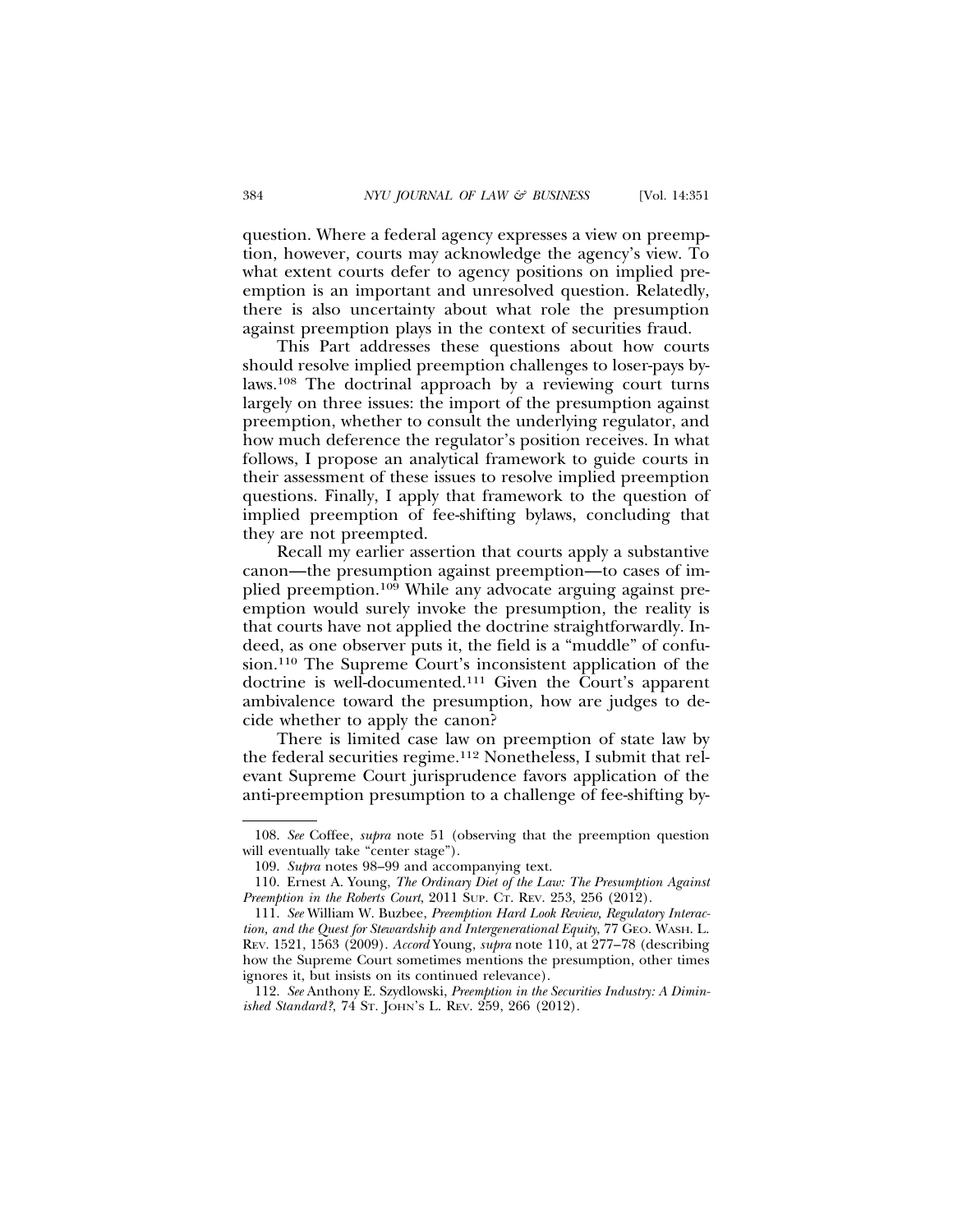laws based on implied preemption. Several Supreme Court decisions, albeit from contexts outside of securities law, demonstrate a pronounced reluctance to find preemption in the absence of clear congressional intent to that effect.<sup>113</sup> As Facciolo notes, the decisions in *O'Melveny*, *Freightliner*, and *Cipollone* suggest that the Court would not find congressional intent to preempt state securities laws without express statutory language to that effect. Facciolo argues, "If the securities industry wants to be subject exclusively or primarily to uniform federal law, at least in certain business lines, there is a clear need to lobby Congress in the legislative process and the SEC in the rulemaking process to clearly enunciate the preemptive scope of the federal securities laws and SEC rules and regulations."114 So, while my research indicates no case law directly on preemption of fee-shifting provisions by the federal securities laws, the Court's use of the presumption against preemption in analogous contexts recommends its application here too.

However, one might fairly ask, does the Supreme Court's historically inconsistent application of the presumption against preemption disfavor its application here? After all, the cases cited by Facciolo are all from before 1995, and the federal laws at issue, as well as the composition of the Court, have changed. In *Geier v. Am. Honda Motor Co.*, a more recently decided preemption case, the Court did not even mention the presumption against preemption.115 And in *Wyeth v. Levine*, the latest Supreme Court decision in this area, Wyeth argued that the presumption is entirely inapplicable to implied preemption analyses.116 However, the Court firmly rejected this line of argument, affirming its commitment to the presumption against preemption in the absence of clear congressional intent to preempt.117 Courts deciding implied preemption

<sup>113.</sup> Francis J. Facciolo and Richard L. Stone, *Avoiding the Inevitable: The Continuing Viability of State Law Claims in the Face of Primary Jurisdiction and Preemption Challenges Under the Securities Exchange Act of 1934,* 1995 COLUM. BUS. L. REV. 525, 534–38 (1995) (discussing the holdings in *O'Melveny*, *Freightliner*, and *Cipollone*).

<sup>114.</sup> *Id.* at 538.

<sup>115.</sup> Mary J. Davis, *The "New" Presumption Against Preemption*, 61 HASTINGS L.J. 1217, 1235 (2010).

<sup>116.</sup> Wyeth v. Levine*,* 555 U.S. 555, 565, n.3 (2009).

<sup>117.</sup> *Id.*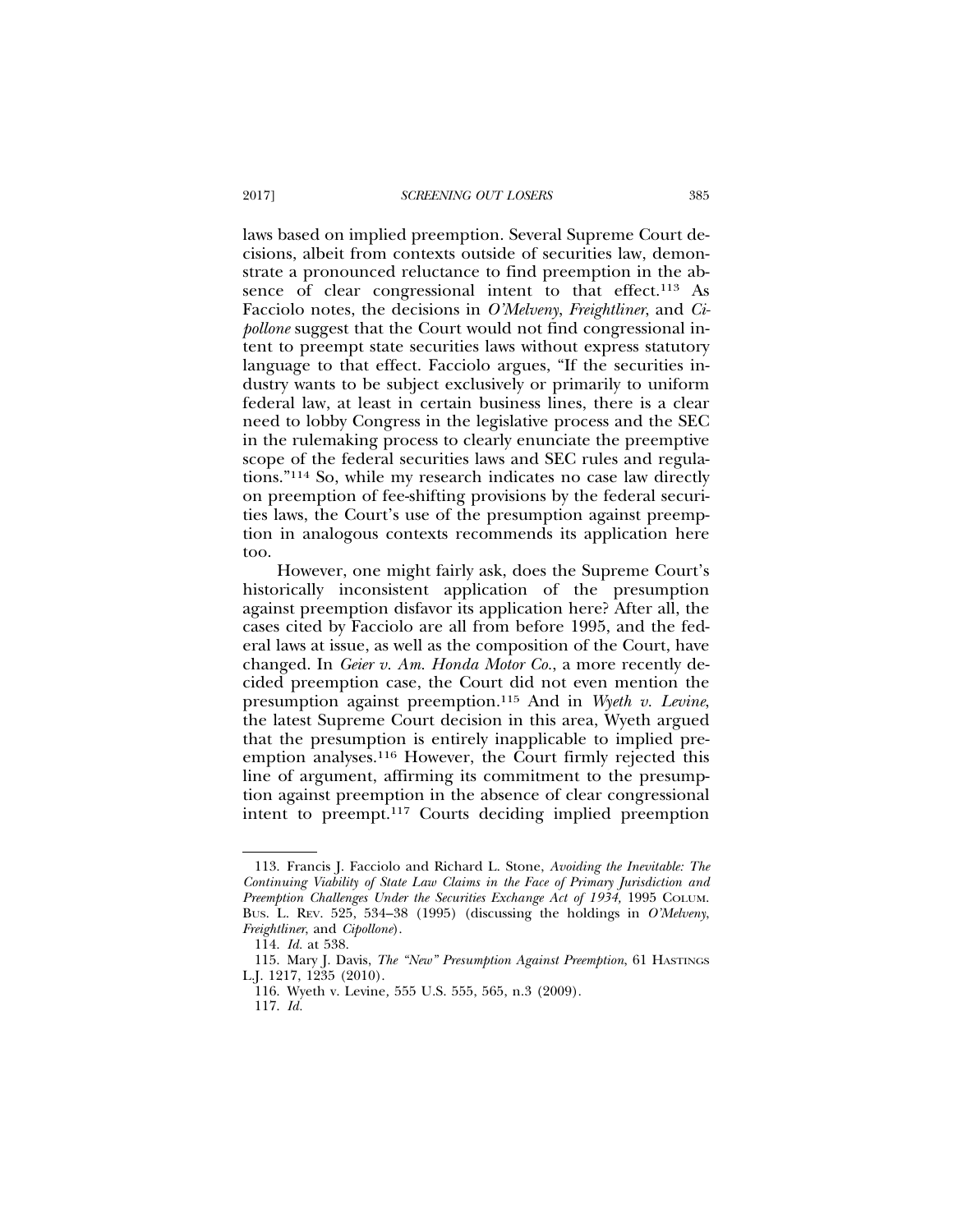challenges to fee-shifting bylaws would therefore do well to apply the presumption against preemption—the doctrine most consistent with federalism values and Supreme Court precedent.

Besides applying the presumption against preemption, courts must also decide whether to consult the underlying regulator—here the SEC—in adjudication of preemption challenges. The reasons for deferring to agencies on questions of implied preemption are familiar justifications for the administrative state: agencies can bring to bear their institutional expertise, and are comparatively less prone to political influence. Indeed, some commentators have argued that agencies are uniquely well-positioned to assess preemption challenges.118 It stands to reason, then, that courts adjudicating preemption challenges in the securities industry should consider the position of the SEC on questions of implied preemption. However, this raises a final, related question: How much deference should courts accord the underlying regulator's view?

To provide a preliminary answer, in lawyerly fashion: it depends. A more substantive response requires a deeper dive into relevant administrative law, particularly, into judicial review of agency decisions. Under the *Chevron* framework, courts defer to agency interpretations of ambiguous organic statutes so long as those interpretations are reasonable.119 After the Supreme Court decision in *Mead*, agencies only receive *Chevron* deference to the extent that they use rules that have the "force of law."120 To the extent agency interpretations do not have the "force of law," courts still accord them *Skidmore* respect if they persuade the court.<sup>121</sup> How much deference courts accord the SEC's view on preemption of fee-shifting

<sup>118.</sup> Catherine M. Sharkey, *Products Liability Preemption: An Institutional Approach*, 76 GEO. WASH. L. REV. 449, 477 (2008) ("With respect to answering the key regulatory policy issue at the heart of the preemption query namely, whether there in fact should be a uniform federal regulatory policy—federal agencies emerge as the institutional actor best equipped to provide the answer").

<sup>119.</sup> *Chevron, U.S.A., Inc.* v. *NRDC, Inc.*, 467 U.S. 837, 844 (1984).

<sup>120.</sup> *United States* v. *Mead Corp.*, 533 U.S. 218, 226–27 (2001) (holding that *Chevron* deference to agency rules is only appropriate where Congress delegated authority to make rules carrying the force of law—for instance, by giving the agency adjudication or notice-and-comment rulemaking power).

<sup>121.</sup> *Id.* at 228.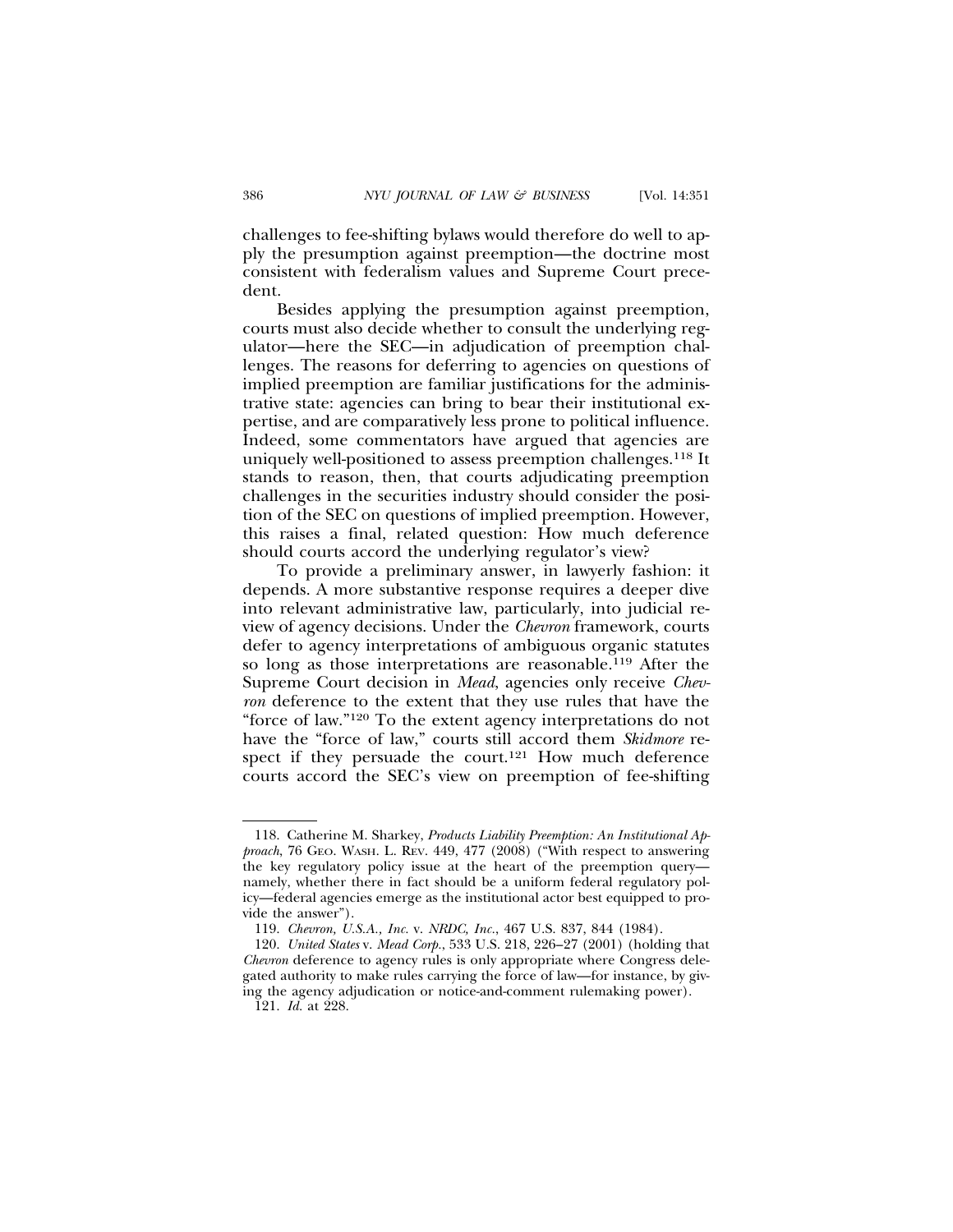provisions by the Exchange Act ostensibly turns on how the agency reached its interpretation.

My research indicates that the SEC weighed in on preemption of fee-shifting bylaws just once. In a speech at Tulane University Law School, former Commission Chair Mary Jo White commented, "I am concerned about any provision in the bylaws of a company that could inappropriately stifle shareholders' ability to seek redress under the federal securities laws."122 Chair White's speech reflects her concern that corporate fee-shifting provisions may interfere with private enforcement of the securities regime. Evidently, the SEC views Delaware fee-shifting bylaws as conflicting with—and hence preempted by—the federal securities laws.

Let us assume that a loser-pays bylaw is challenged on implied preemption grounds, and the reviewing court considers the regulator's position. At least in theory, the court would apply the *Chevron* framework described above. As of now, the court would have nothing more to draw on than Mary Jo White's remarks from her speech. Those remarks clearly do not carry the "force of law," and therefore do not pass Step Zero en route to *Chevron* deference.<sup>123</sup> Nor would the court defer to the agency's position under *Skidmore*, because the relatively informal remarks are unlikely to "persuade" the court.

However, when the issue gets litigated the SEC could advise the court on its views of preemption in a more formal manner—for instance, by submitting an amicus curiae brief.124 If the SEC spells out its position in an amicus brief, this brings us to a more nebulous area of administrative law. Again, the *Chevron* framework theoretically applies: agency amicus briefs do not carry the force of law, but they may persuade the court and receive *Skidmore* deference. In practice, however, the judicial record of deferring to agency views on implied preemption is hardly transparent or systematic. Schol-

<sup>122.</sup> Stephanie Russell-Kraft, *SEC's White 'Concerned' About Some Fee-Shifting Bylaws*, LAW360 (Mar. 19, 2015, 5:30 PM), https://www.law360. com/securities/articles/633617/sec-s-white-concerned-about-some-fee-shifting-bylaws.

<sup>123.</sup> That is to say, the SEC did not employ its notice-and-comment rulemaking power to issue a fee-shifting prohibition.

<sup>124.</sup> This scenario is not purely hypothetical. Indeed, the former chair suggested in her speech that the agency is closely following the fee-shifting debate and might submit an amicus brief when the opportunity arises. *See* Russell-Kraft, *supra* note 122.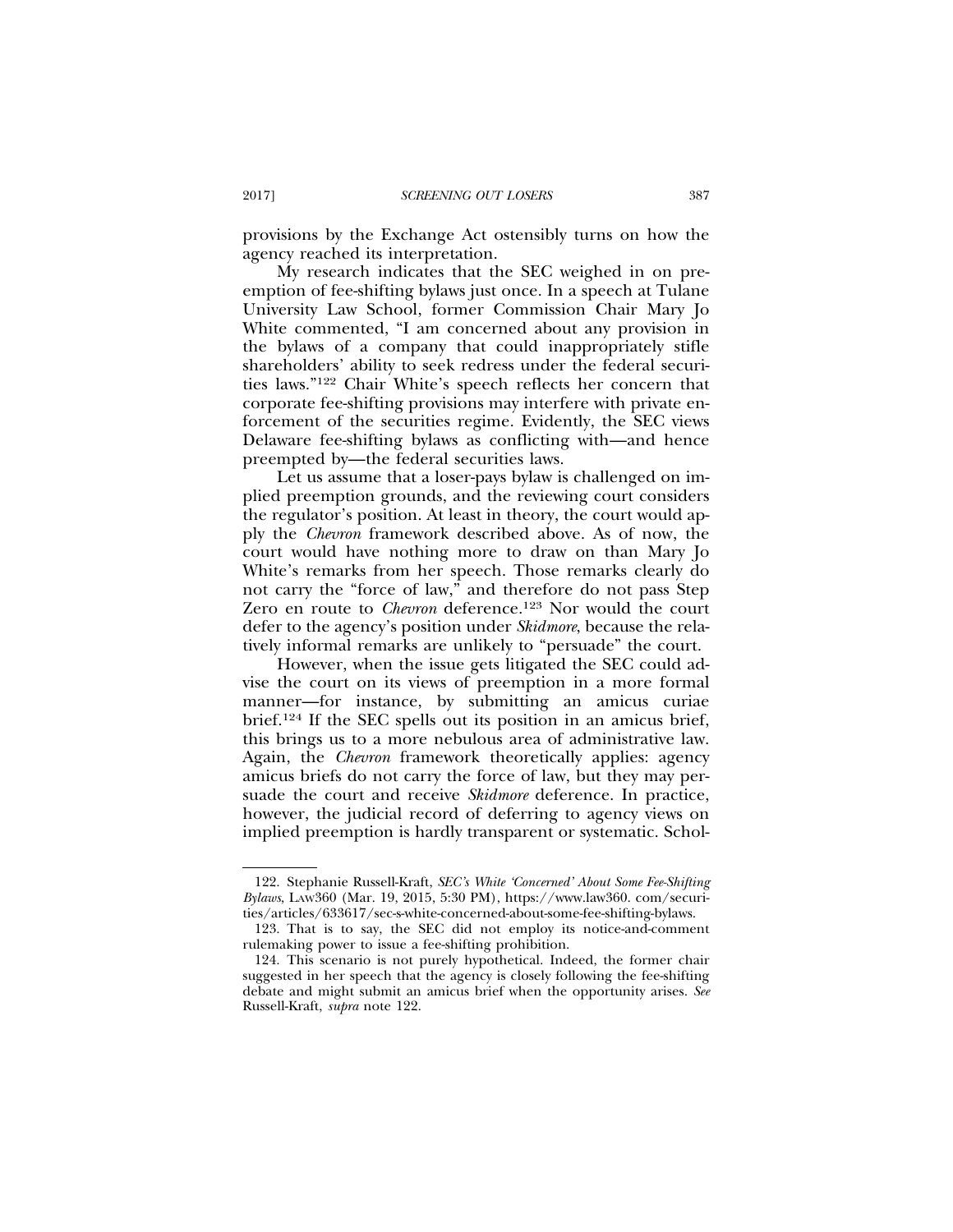ars have documented the Supreme Court's consideration of agency interpretations without resort to the *Chevron* framework—a phenomenon Sharkey calls "cryptic reliance" on agency positions.125

To summarize, agencies are well-positioned to assess the merits of preempting state laws. In theory, courts follow the *Chevron* framework to evaluate an agency's position, however, in practice, they sometimes defer to an agency's position without explicitly following *Chevron* or otherwise explaining their deference to the agency. In light of this reality, the normative question posed earlier sounds especially urgent: How much deference should courts accord agency views on implied preemption? Several commentators have suggested doctrinal frameworks to guide judicial review in these cases. William Buzbee, for instance, suggests that the Supreme Court apply a "Hard Look" review to agency assertions of preemptive effect.126 Sharkey has proposed an "agency reference model" for courts to elicit agency views on preemption in products liability cases.127 She concludes that the *Skidmore* level of deference to agency interpretations is desirable here.128 Buzbee and Sharkey advance different standards of review, but they share an important characteristic: both call on the reviewing court to carefully scrutinize the agency's basis for asserting preemptive effect.

In my view, how we name the doctrinal framework for courts to follow is of secondary importance. To be sure, consistent adherence by the judiciary to one doctrine—whether it be hard look review or *Skidmore* deference—is desirable for obvious reasons. But if past is prologue the Supreme Court is in no rush to formally adopt a doctrinal framework for reviewing agency assertions of preemptive effect.129 Here is where I part

128. *Id.* at 492–93, 498.

129. As we saw, there have been numerous analytical frameworks proposed for adoption by the Supreme Court. Sharkey advanced her agency reference model in two separate articles predating the *Wyeth* decision, yet

<sup>125.</sup> Catherine M. Sharkey, *What Riegel Portends for FDA Preemption of State Law Products Liability Claims*, 103 NW. U. L. REV. 437, 431 (2009).

<sup>126.</sup> Buzbee, *supra* note 111, at 1558, 1572–73 (arguing that a "Hard Look" standard of review, adopted by the Court in *State Farm*, should apply to agency assertions of preemptive effect; Buzbee argues this review will incentivize agencies to engage in an "open and deliberative process" before claiming preemptive power).

<sup>127.</sup> Sharkey, *supra* note 118, at 485.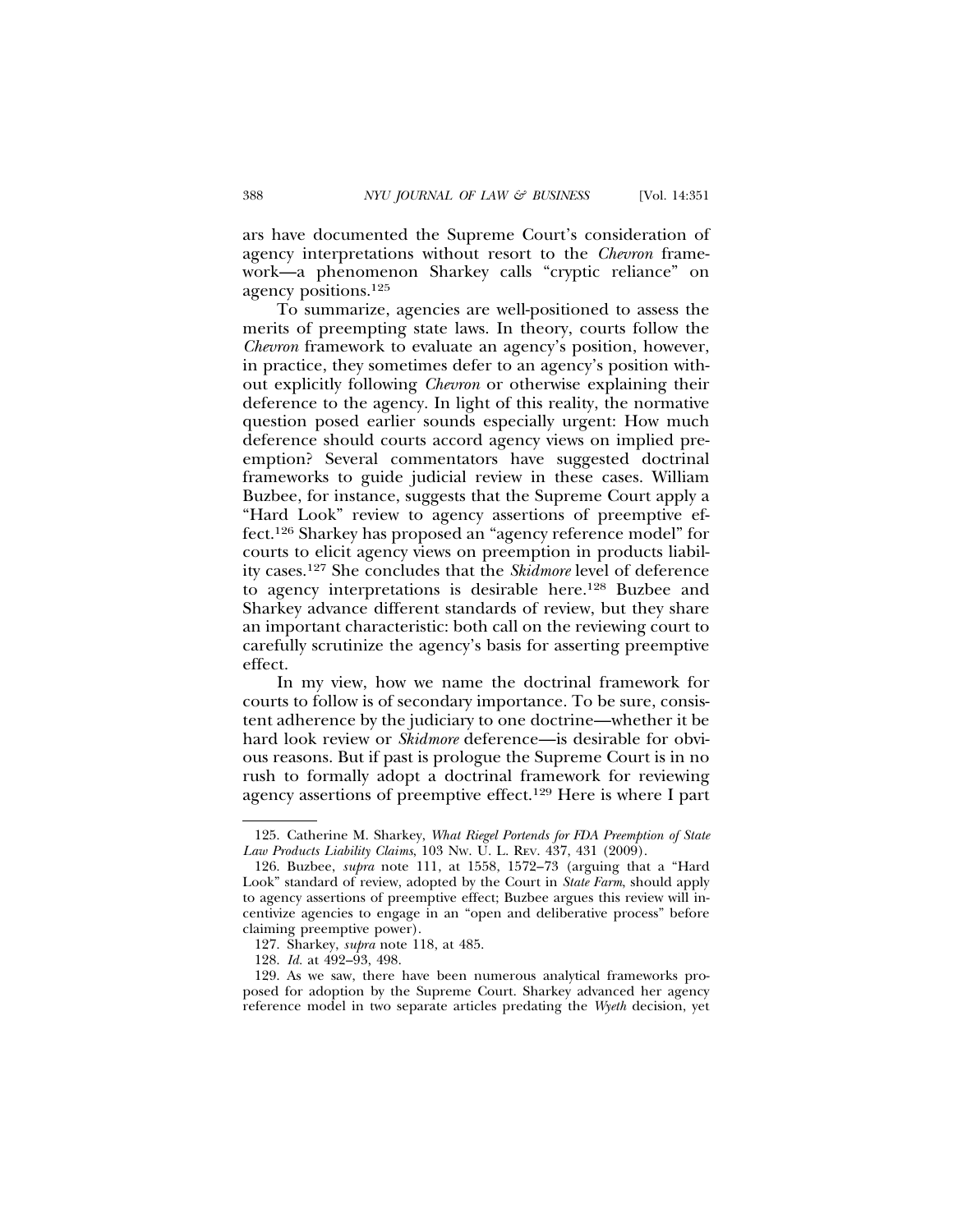ways with Sharkey and Buzbee: I argue that it is less important that the Court categorize its analytical framework as either Hard Look review or *Skidmore* deference. The more important objective is that courts apply a searching, careful scrutiny to agency interpretations regarding implied preemption whether they call it Hard Look review, *Skidmore* deference, or supply no label whatsoever. This incentivizes agencies to do (and show) their work: using their most inclusive and deliberative rulemaking procedures promises *Chevron* deference, but unfounded claims of preemptive power will not pass careful judicial scrutiny.

Finally, consider how this prescription for judicial review applies to the context of fee-shifting provisions. Assume again that a loser-pays bylaw is challenged in court on implied preemption grounds. A reviewing court would be ill-advised to put much stock in the informal remarks of the SEC's former chair. If the SEC submits an amicus brief arguing in favor of implied preemption, the court should then probe the record for evidence showing that the agency brought its expertise to bear on the question of preemption. Deference to the SEC's assertion of preemptive effect then turns on the robustness of the agency's reasoning—ideally supported by calculations demonstrating net benefits from preemption. The onus is therefore on the agency to convince the court that—contrary to the arguments I make in this Note—fee-shifting bylaws frustrate the federal securities regime. This framework thus incentivizes agencies to apply their expertise to preemption questions, and directs courts to subject agency interpretations to careful, searching review.

#### **CONCLUSION**

The debate over corporate fee-shifting in Delaware goes on. This Note advances the position that fee-shifting, in furtherance of the federal regulatory design, offers shareholders the opportunity to reduce frivolous litigation by raising the costs of litigating meritless claims. At the same time, shareholders and directors should be sensitive to the importance of calibrating the fee-shifting provision for optimal results. Loserpays rules have the potential to work as blunt tools in circum-

the Court declined to adopt it or otherwise clarify its framework for determining the appropriate level of deference.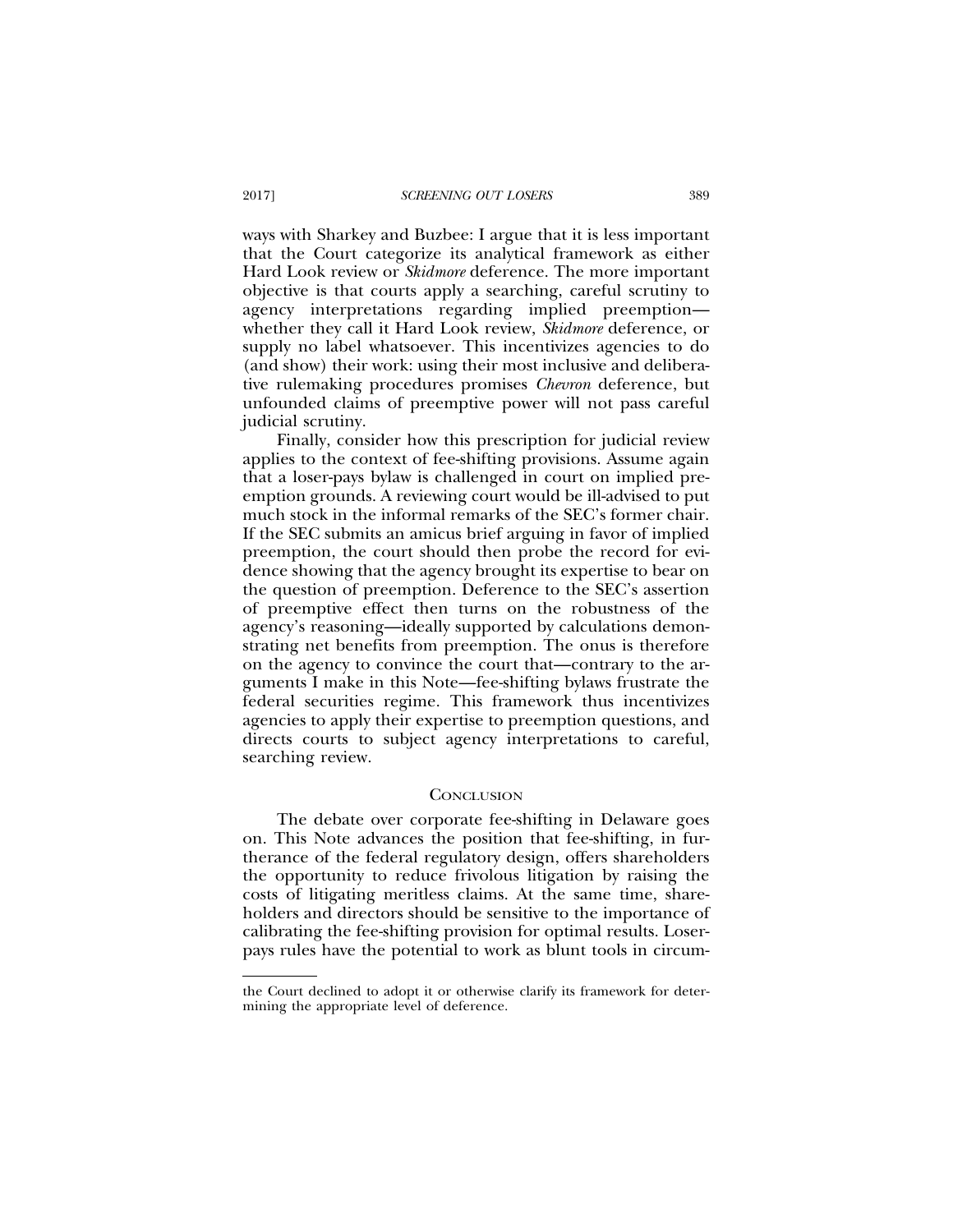stances where more focused instruments—like scalpels rather than sledgehammers—are needed. But as new research like Choi's demonstrates, by implementing symmetrical fee-shifting provisions, one can achieve the desired result of deterring frivolous lawsuits while retaining the incentives to pursue meritorious claims.

The legal challenges to the widespread adoption of feeshifting in Delaware are not insignificant. Courts are bound to weigh in on the challenges to fee-shifting, particularly federal preemption concerns. This Note makes a proactive attempt at demonstrating how corporate loser-pays bylaws and charter provisions not only avoid running afoul of congressional intent but also further the achievement of the federal securities regime's goals. The Note therefore both urges fee-shifting as a desirable policy instrument, and suggests a line of argumentation to rebut legal challenges to its implementation.

Finally, we considered how courts should adjudicate legal challenges based on implied preemption. This Note advances a framework for judicial review that includes three major ingredients. First, courts deciding preemption challenges in the securities context should follow the presumption against preemption—a doctrine that promotes federalism values and is firmly grounded in Supreme Court precedent. Second, courts should draw on the expertise of the underlying regulator to resolve questions of implied preemption. The *Chevron* and *Skidmore* doctrines theoretically apply to judicial review of agency interpretations. However, the historical record shows that courts sometimes defer to agencies without invoking these doctrines. The third component of the analytical framework seeks to remedy that trend: courts should carefully scrutinize an agency's assertion of preemptive effect. If a reviewing court finds that the agency brought its expertise to bear on the question of preemption, it may conscientiously defer to the regulator. Lastly, we saw how this analytical framework applies to corporate fee-shifting provisions in Delaware. The SEC has not used its notice-and-comment rulemaking authority to regulate loser-pays bylaws; Mary Jo White did however articulate the agency's position that corporate fee-shifting conflicts with the federal securities regime. If a loser-pays provision is challenged on implied preemption grounds and the SEC submits an amicus brief, the reviewing court, following the framework outlined above, should accord deference in proportion to evi-